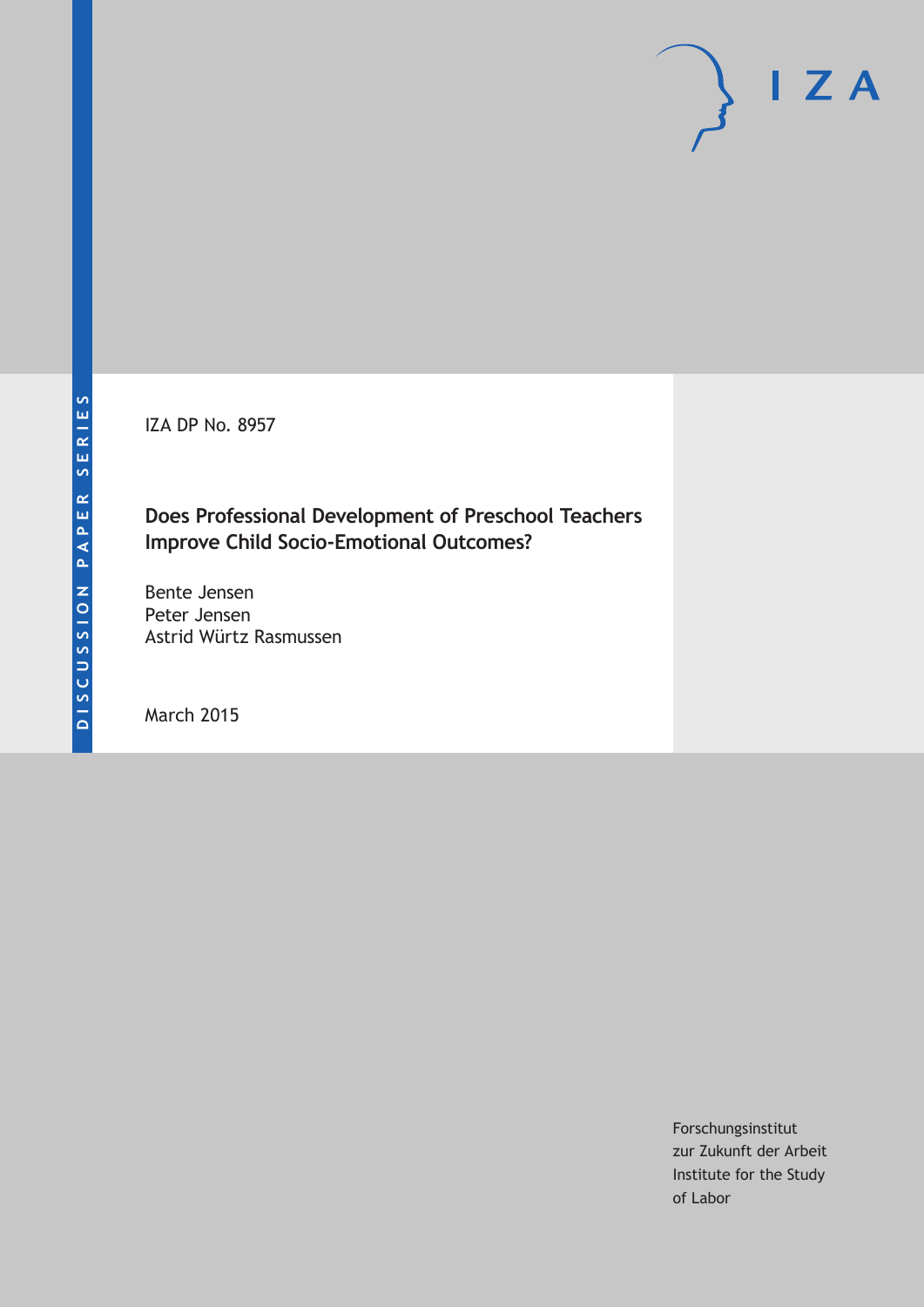# **Does Professional Development of Preschool Teachers Improve Child Socio-Emotional Outcomes?**

## **Bente Jensen**

*Aarhus University*

### **Peter Jensen**

*Aarhus University and IZA*

### **Astrid Würtz Rasmussen**

*Aarhus University*

Discussion Paper No. 8957 March 2015

IZA

P.O. Box 7240 53072 Bonn Germany

Phone: +49-228-3894-0 Fax: +49-228-3894-180 E-mail: iza@iza.org

Any opinions expressed here are those of the author(s) and not those of IZA. Research published in this series may include views on policy, but the institute itself takes no institutional policy positions. The IZA research network is committed to the IZA Guiding Principles of Research Integrity.

The Institute for the Study of Labor (IZA) in Bonn is a local and virtual international research center and a place of communication between science, politics and business. IZA is an independent nonprofit organization supported by Deutsche Post Foundation. The center is associated with the University of Bonn and offers a stimulating research environment through its international network, workshops and conferences, data service, project support, research visits and doctoral program. IZA engages in (i) original and internationally competitive research in all fields of labor economics, (ii) development of policy concepts, and (iii) dissemination of research results and concepts to the interested public.

<span id="page-1-0"></span>IZA Discussion Papers often represent preliminary work and are circulated to encourage discussion. Citation of such a paper should account for its provisional character. A revised version may be available directly from the author.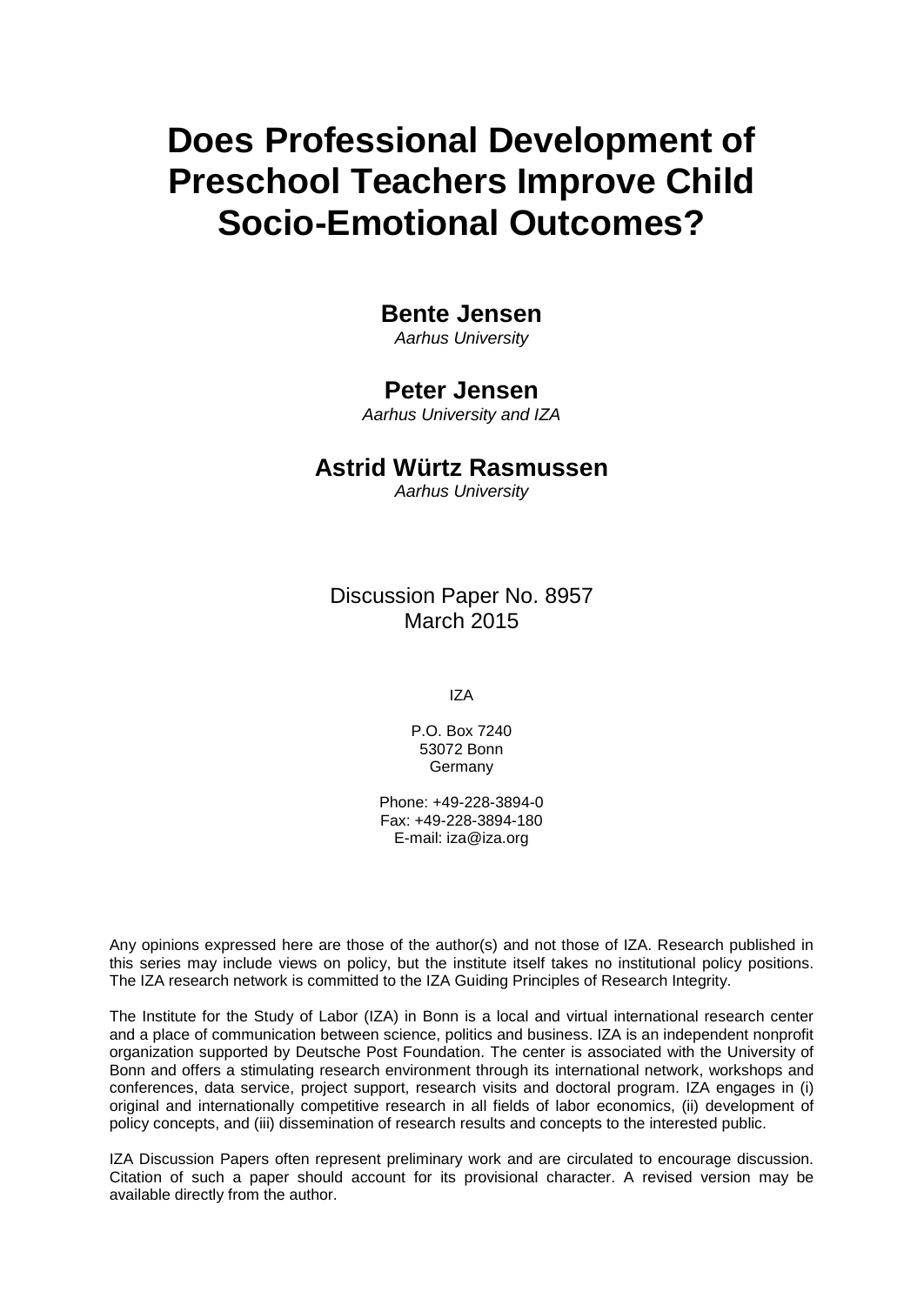IZA Discussion Paper No. 8957 March 2015

# **ABSTRACT**

# **Does Professional Development of Preschool Teachers Improve Child Socio-Emotional Outcomes?[\\*](#page-1-0)**

From 2011 to 2013 a randomized controlled trial has been run in Danish preschools to obtain evidence on improvements of early childhood education by providing training to the preschool teachers. The purpose of the intervention is to improve child socio-emotional outcomes (measured by SDQ), especially for socially disadvantaged children. The intervention preschools received extra training of the preschool teachers, whereas control preschools did not receive any training. The results show improvements in several subscales of the SDQ scale. However, the intervention proves less beneficial for socially disadvantaged children, in particular as a consequence of unfavorable preschool characteristics.

JEL Classification: I21, J13, J24

Keywords: preschools, childcare, child development, RCT, professional development, intervention

Corresponding author:

Peter Jensen Department of Economics and Business Aarhus University, School of Business and Social Sciences Fuglesangs Allé 4 DK - 8 2 10 Aarhus V **Denmark** E-mail: [pje@econ.au.dk](mailto:pje@econ.au.dk)

We thank the Danish Ministry of Children, Gender Equality, Integration and Social Affairs and the Centre for Strategic Research in Education (CSER) for financial support. Comments from Sven Bremberg, Frank Niklas, and Marianne Simonsen as well as participants at the EALE 2013 conference, the ESPE 2013 conference, the 8th Nordic Summer Institute in Labor Economics, the Applied Micro Seminar at DIW Berlin, and the Brownbag Lunch Workshop at Aarhus University are highly appreciated. The usual disclaimer applies.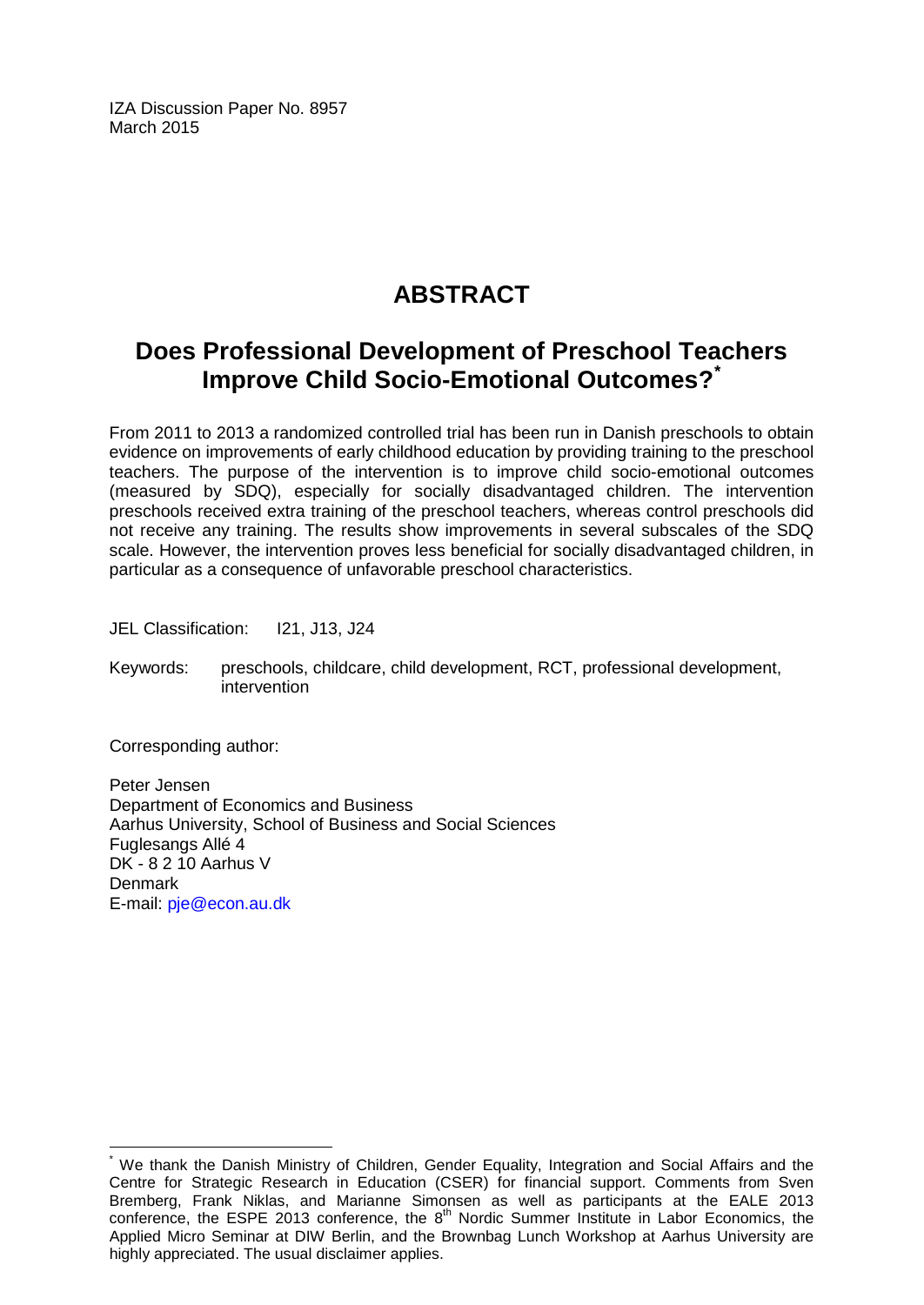#### 1. **Introduction**

1

In recent years, it has become increasingly clear that the foundation for children's future success in life is laid very early in life (see e.g. Cunha et al., 2006) and that socio-emotional skills are as important as cognitive abilities (Heckman and Kautz, 2012). Early childhood educational interventions are likely to be an important factor in improving the life chances of individuals from socially disadvantaged families, e.g. poor families (Barnett and Masse, 2007; Schweinhart et al., 2005; Burger, 2010). According to Heckman (2008), the advantages gained from effective early interventions are best sustained when they are followed by continued high-quality learning experiences. Hence, to improve individual child development, it is very important to provide highquality childcare and early childhood education programs and to obtain more knowledge of how to design such early childhood education programs to improve school readiness, increase educational attainment, and lay the foundation for future labor market success.

Existing evidence suggests that early interventions typically improve child socio-emotional and cognitive outcomes (Heckman et al., 2010), also in the long run (Heckman, 2008; Pianta et al., 2009). However, much of this evidence on the effects of early childhood education is based on small model programs offered to disadvantaged children at few specific locations in North America and implemented as randomized controlled trials, for example the Perry Pre-School Project (Barnett and Belfield, 2006), The Carolina Abecedarian Approach (Barnett and Masse, 2007), and the Chicago Child-Parent Centers (Temple and Reynolds, 2007). Several studies have focused on longterm effects, documenting the importance of early childhood education for later life outcomes.<sup>1</sup> There is also evidence from large-scale publicly funded interventions, such as Head Start in the US.<sup>2</sup> Blau and Currie (2006) conclude that the existing evidence from model programs and Head Start suggests that socially disadvantaged children benefit more from early interventions than other

 $1$ <sup>1</sup> A survey of many of these studies is given by Almond and Currie (2011).

<sup>&</sup>lt;sup>2</sup> Such evidence is typically non-experimental; see Blau and Currie (2006) for a survey.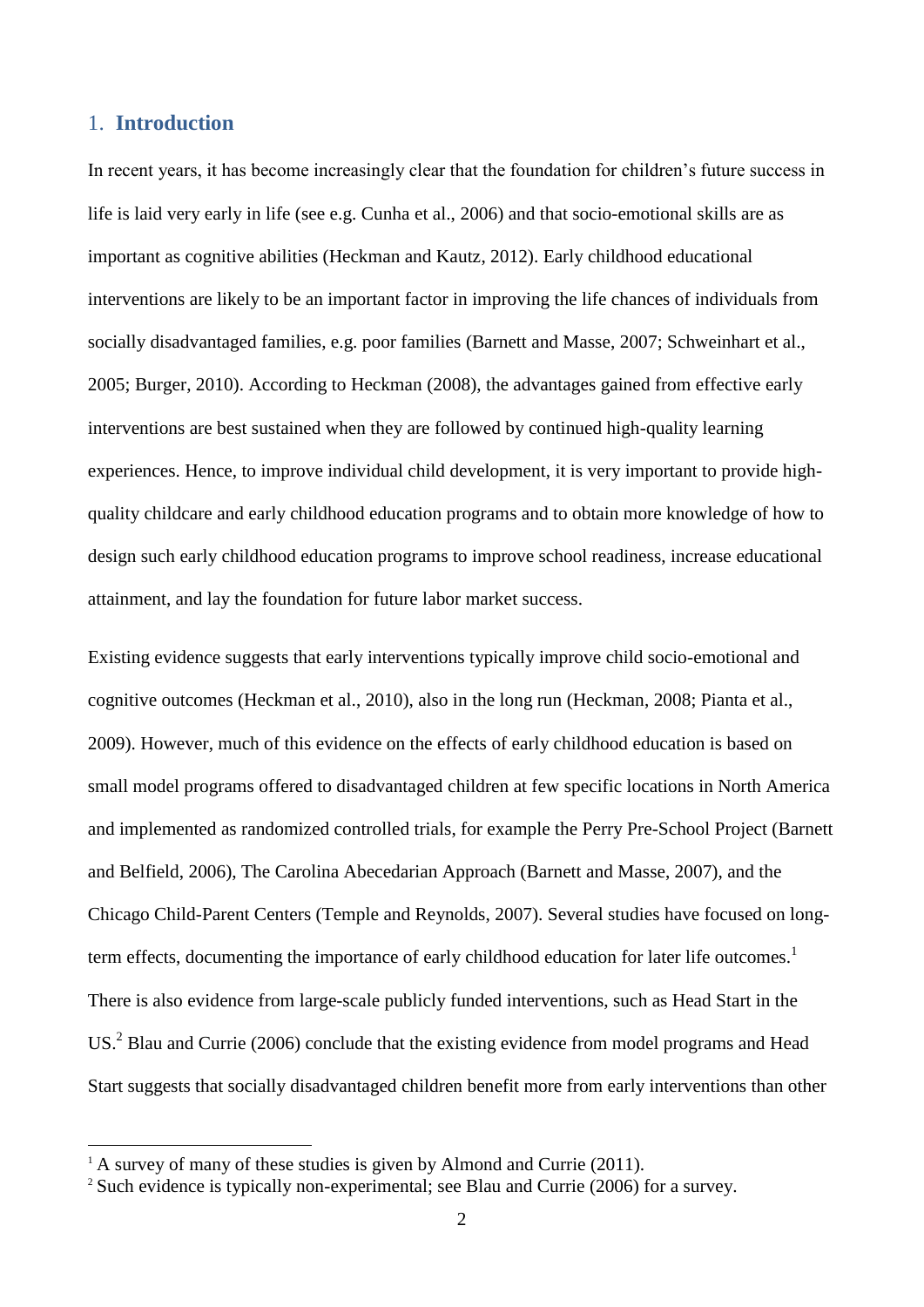children do. Other recent studies also conclude that early childhood education programs have considerably positive short-term effects on cognitive development, and that socially disadvantaged children benefit at least as much as their more advantaged peers (Burger, 2010; Duncan and Sojourner, 2013).

Evidence on the effects of early childhood education programs is sparse for European countries (Burger, 2010). A major concern is thus whether the existing evidence applies to e.g. universal programs which provide daycare arrangements for the entire population. Two large-scale Scandinavian non-experimental studies demonstrate that a universal daycare system has beneficial long-term outcomes. Bauchmüller et al. (2014) investigate whether quality variations in early childhood education and care in Denmark have any long-term impacts on child cognitive outcomes and they find persistent positive associations from high-quality preschools<sup>3</sup> to the end of elementary school. Havnes and Mogstad (2011) investigate mainly long-term outcomes of a large-scale expansion of subsidized childcare in Norway and they also find positive long-term impacts of attending preschools. Newly established universal childcare programs such as the Canadian program (Baker et al., 2008) may have different effects than the universal programs which have been in place for several decades.<sup>4</sup> However, it is still an open question whether the universal scheme benefits socially disadvantaged children relatively more than their privileged peers, although some recent studies indicate that this is the case at least for formal preschooling compared to family day care (Datta Gupta and Simonsen, 2010; Duncan and Sojourner, 2013).

One specific potential way to improve the quality of early childhood education is through professional development of preschool teachers. Pianta et al. (2009) give an extensive survey of the

 $3$  High-quality preschools are defined based on higher staff-per-child ratio, more male staff, and higher share of staff with formal preschool teacher training.

<sup>4</sup> Baker et al. (2008) investigate the introduction of large-scale universal programs for children under the age of 6 in Canada and find significantly negative effects on the children's behavioral and motor-social skills.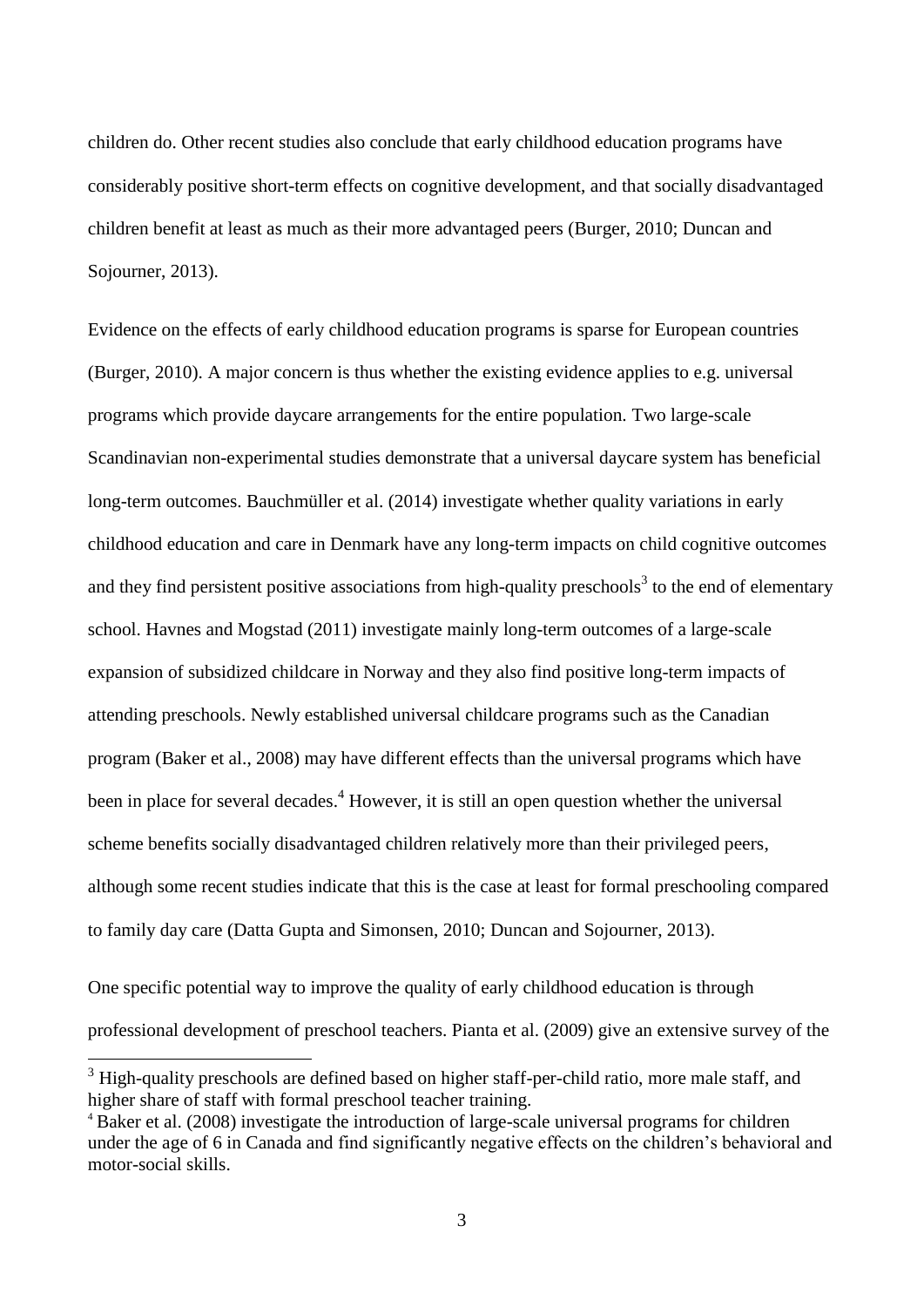(primarily US-based) evidence on the effects of preschool teacher qualifications showing that teacher qualifications and professional development of preschool teachers are important for child development. For Denmark, Bauchmüller et al. (2014) find that a high percentage of BA-educated staff is positively associated with child development. Chetty et al. (2011) also find that teacher qualifications are positively associated with better cognitive outcomes. However, the literature on the effects of interventions based on professional development is scarce.

In this paper, we therefore provide evidence from a randomized controlled trial on the effects of such an intervention in Danish preschools, VIDA.<sup>5</sup> The intervention is targeted at all 3-5-year-old children in universal daycare but with special focus on disadvantaged children. The intervention trains preschool teachers to work on an evidence-based platform. The objective for the teachers is to provide the individual child with learning opportunities in daycare settings in ways that match the child's skill level as well as improve the child's skills by being responsive to the child's needs and potentials, working with the individual child and peer groups (inclusion). The paper aims to answer the question: can child socio-emotional outcomes be improved for all children by providing training to the preschool teachers within the framework of the VIDA intervention?

Our contribution is to provide new empirical evidence on the effects of targeting children through professional development of preschool teachers. This evidence is from a relatively large randomized controlled trial taking place in Denmark, a country with a universal system of childcare. The specific research questions are: Does pedagogical training based on learning and knowledge sharing (the VIDA intervention) improve socio-emotional outcomes of children in preschools? If yes, does the effect vary among different groups of children (e.g. due to gender or family status) or based on differences of preschools (e.g. turnover rate of staff)?

<sup>5</sup> VIDA is a Danish acronym for *Knowledge-based efforts for socially disadvantaged children in daycare.*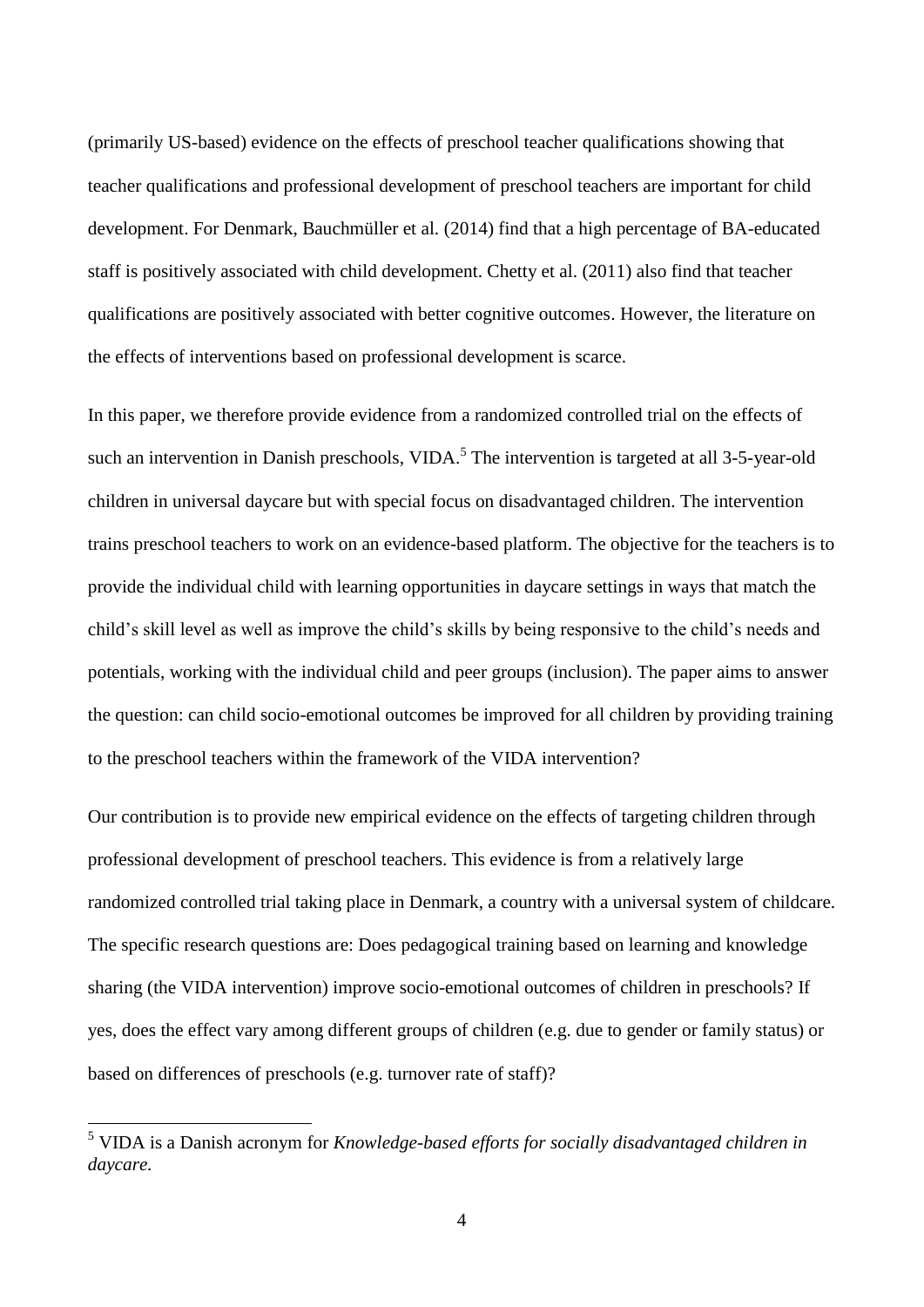Our results show that an intervention based on professional development of preschool teachers leads to improvements in the socio-emotional skills of the children, especially as regards emotional symptoms and conduct problems. However, the intervention is not successful in producing larger improvements for socially disadvantaged children than for other children. Further investigations also show that various characteristics of the preschools may act as barriers to a successful outcome of the intervention; no improvements are generally found for children attending preschools with a high share of socially disadvantaged children or a high turnover rate among the staff.

#### 2. **Institutional Settings of Preschools in Denmark**

In this section, we briefly present the organization of Danish preschools in the relevant period, 2011-2013. Danish parents use organized childcare on a large scale. For example, in 1998, almost 70% of 1-year-old children attended a formal childcare arrangement, and more than 90% of 3-5 year-olds attended childcare. Attendance rates have continued to rise and today 97% of 3-5-yearolds attend childcare (Statistics Denmark, 2015).

The majority of Danish childcare facilities are organized and operated by the municipalities. They organize family daycare where young children (typically 0-2-year-olds) are cared for by a childminder, usually in her or his private home. Moreover, they provide center-based early childcare at nursery centers for the 0-2-year-olds, center-based preschools for children aged 3-5, and ageintegrated institutions (for the 0-5-year-olds) with a separate preschool compartment. In this study, we focus on center-based preschools and age-integrated institutions.

Children are allocated to the institutions by the local municipality. On average, half of the institutions are run directly by the municipality; the others are independent but heavily subsidized by the municipality. The latter can be considered semi-private non-profit organizations, and they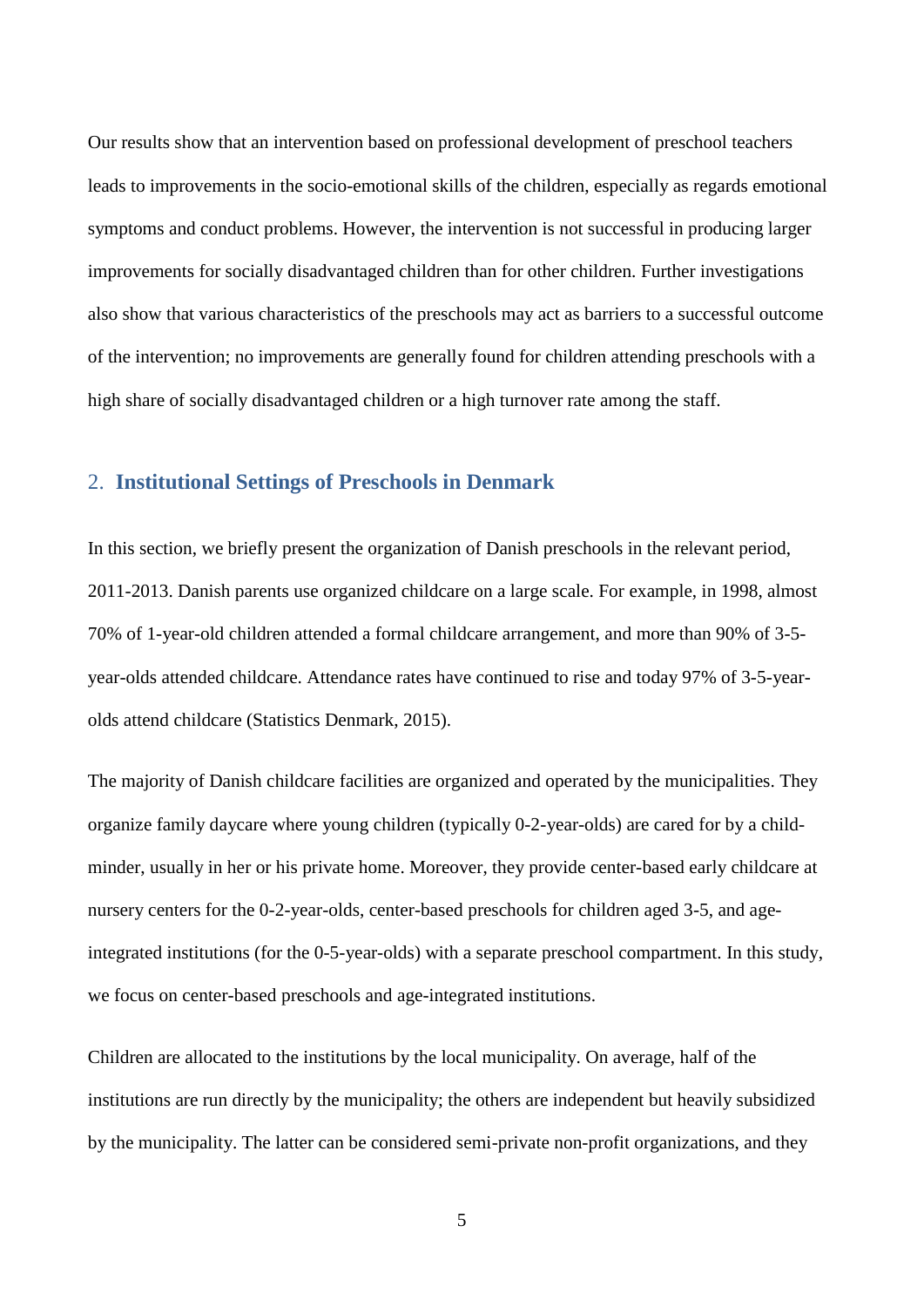have more autonomy and more parental influence than a municipality-run institution, but they basically function as a municipal institution as they are under municipal surveillance and supervision and also subject to the same legislation on educational quality and provisional conditions for hygiene and safety.

Parental payment is the same for institutions within a municipality, but fees vary across municipalities. The municipality decides how much of the cost parents should bear, subject to an upper cap set by national laws. Thus, parents usually pay around 20-30% of the actual cost of a preschool slot, but the price is reduced if siblings attend preschool at the same time, and there is no fee for very low-income families. For example, for the city of Aarhus, a free slot is provided to families with an income level below DKK  $164,101^6$  (for the year 2015). For single parents (sole providers) the income level is further adjusted downwards with DKK 57,407.

#### 3. **Theoretical Background**

1

This section briefly outlines the theoretical approach to child development that is relevant for our study. The VIDA intervention is based on the bioecological model of human development, which focuses on the social contexts in which children live (Bronfenbrenner and Morris, 2006).

Earlier approaches to child development, such as the classical behavioral approach (Morris, 1985) or the psychoanalytical tradition (Pine, 1985; Stern, 1985), viewed the individual child as the goal of interventions. The child's skill level or any disorder was seen as an inherent feature of the single child. As a consequence, teachers would stimulate the single child whereas the contexts, learning environments, peer groups and the daycare system were disregarded as a basis for interventions.

 $6$  This is equivalent to USD 24,456 (March 4, 2015: USD 100~DKK 671)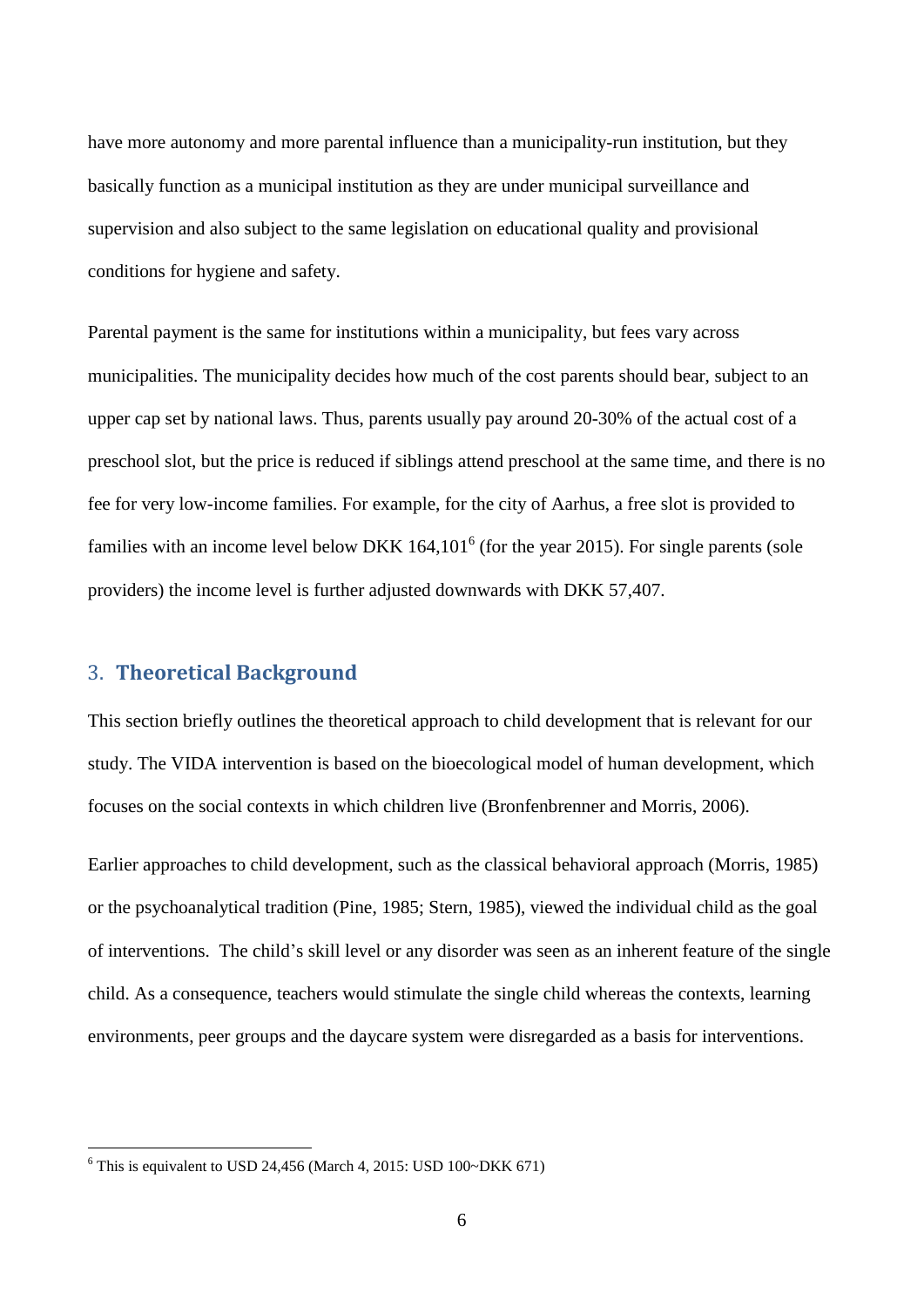In contrast, the bioecological approach to child development (Bronfenbrenner and Morris, 2006) views the child as an inseparable part of a wider system. According to this approach, the interactions between the teachers and the children are the primary mechanisms through which children develop. Hence, the child's context (family, daycare, school, or neighborhood) is critical for understanding the child's learning and development. This also means that potential disorders (e.g. language problems or behavioral problems) are not viewed as deficiencies of the child, but rather as discordance in the system, which should therefore be the focus of interventions.

Thus, the individual approaches to child development do not explore the dynamic complementarity between environment, context and child that needs to be included to fully understand the development of the child (Rutter, 2006; Cunha et al., 2006). This concept is further explored in the theory of life cycle skill formation. It shows that early investments in children generally make later investments more beneficial and suggests that non-cognitive skills such as the child's socioemotional skills can enhance the cognitive skills (Heckman, 2006; Cunha et al., 2006). It can be seen as an important extension to the bioecological approach and be understood on the basis of Vygotsky's theory of development within the sociocultural context (Vygotsky, 1978). In these theories it is assumed that children's development of non-cognitive (and cognitive) skills takes place through interactions with adults, peers, and the learning context. These theories therefore explain the influence of complex relationships between the social systems a child is part of such as the family, the preschool, and society, and naturally connect the development of outcomes over time.

The intervention studied in this paper is rooted in the bioecological approach, i.e. it does not only focus on the individual child but it instead focusses on the environment surrounding the child, in particular the preschool. This is done through professional development of the preschool teachers, and thereby the intervention aims at improving the quality of preschools by training the preschool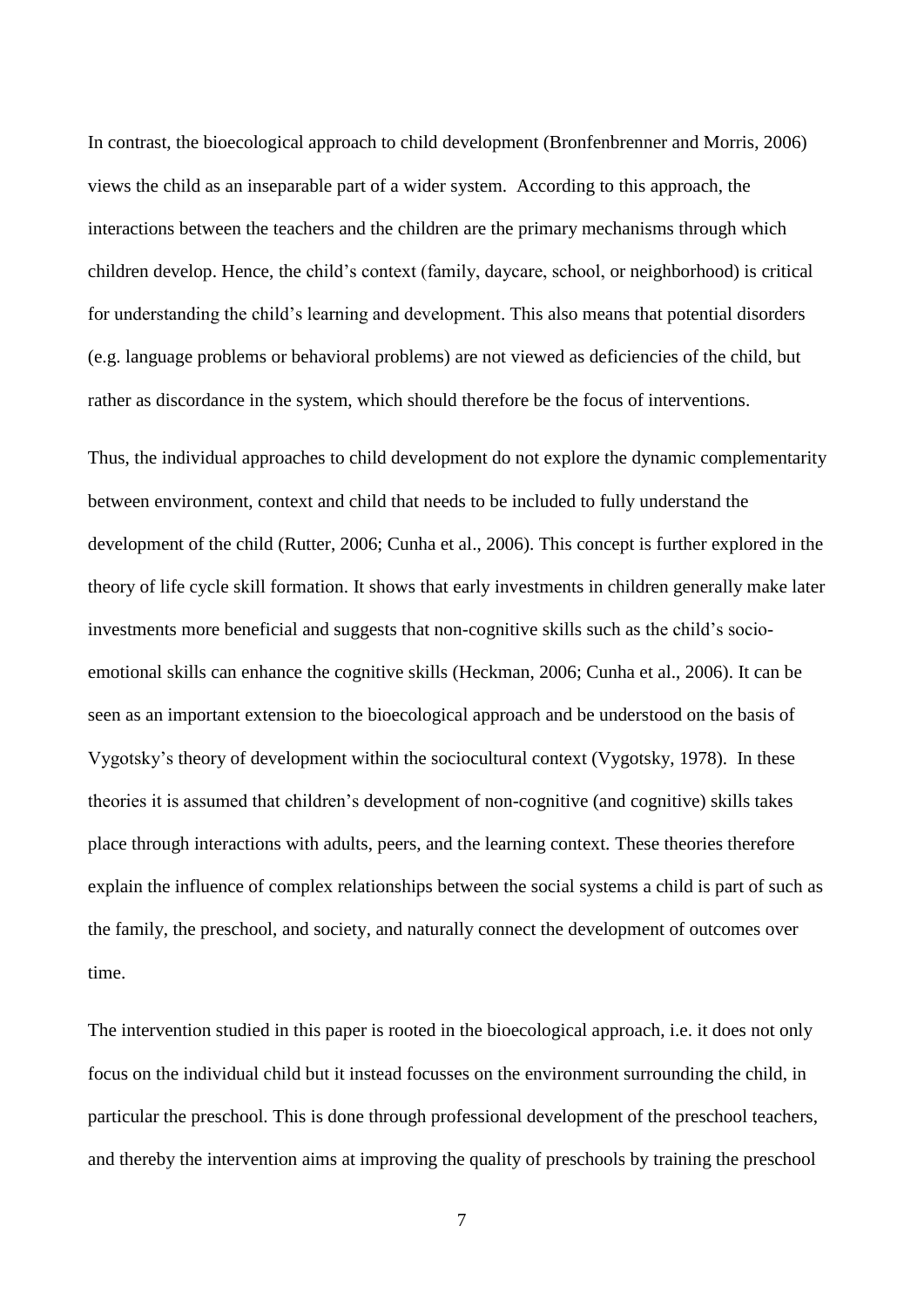teachers instead of targeting the children directly. In order for this approach to succeed, the training and later implementation in the preschools must build on responsive and supportive interactions between teacher and child. Previous research suggests that professional development interventions are a potentially effective method to improve the quality of teacher-child interactions in preschools (Mashburn et al., 2008).

#### 4. **The VIDA Intervention**

The VIDA intervention focuses on professional development of preschools teachers to improve children's socio-emotional development. The purpose of the professional development is to qualify the preschool teachers to work on an evidence-based platform, where the objective is to provide the children with learning and development opportunities. Thus, the effects of the intervention on the children are indirect, since there is no direct targeting of the children.

The principal and one teacher from each participating preschool are offered a training program consisting of a series of educational sessions and workshops. The training program runs over a twoyear period with a total of 17 full days of training: 7 full-day educational sessions the first year (scheduled every second week over a four-month period), 7 full-day educational sessions the second year (again scheduled every second week over a four-month period) and 3 full-day practice-based sessions in the second year. In addition, the principals are each year offered a two-day course and a workshop on facilitating the organizational learning processes in the preschools (see more details on this below). This setup ensures that the participants receive support and training in relation to the implementation of their new knowledge into practice in the daily work at the preschool, which is known to strengthen the effect of the intervention (Cameron, 2012; Pianta et al., 2009; Hamre et al., 2012).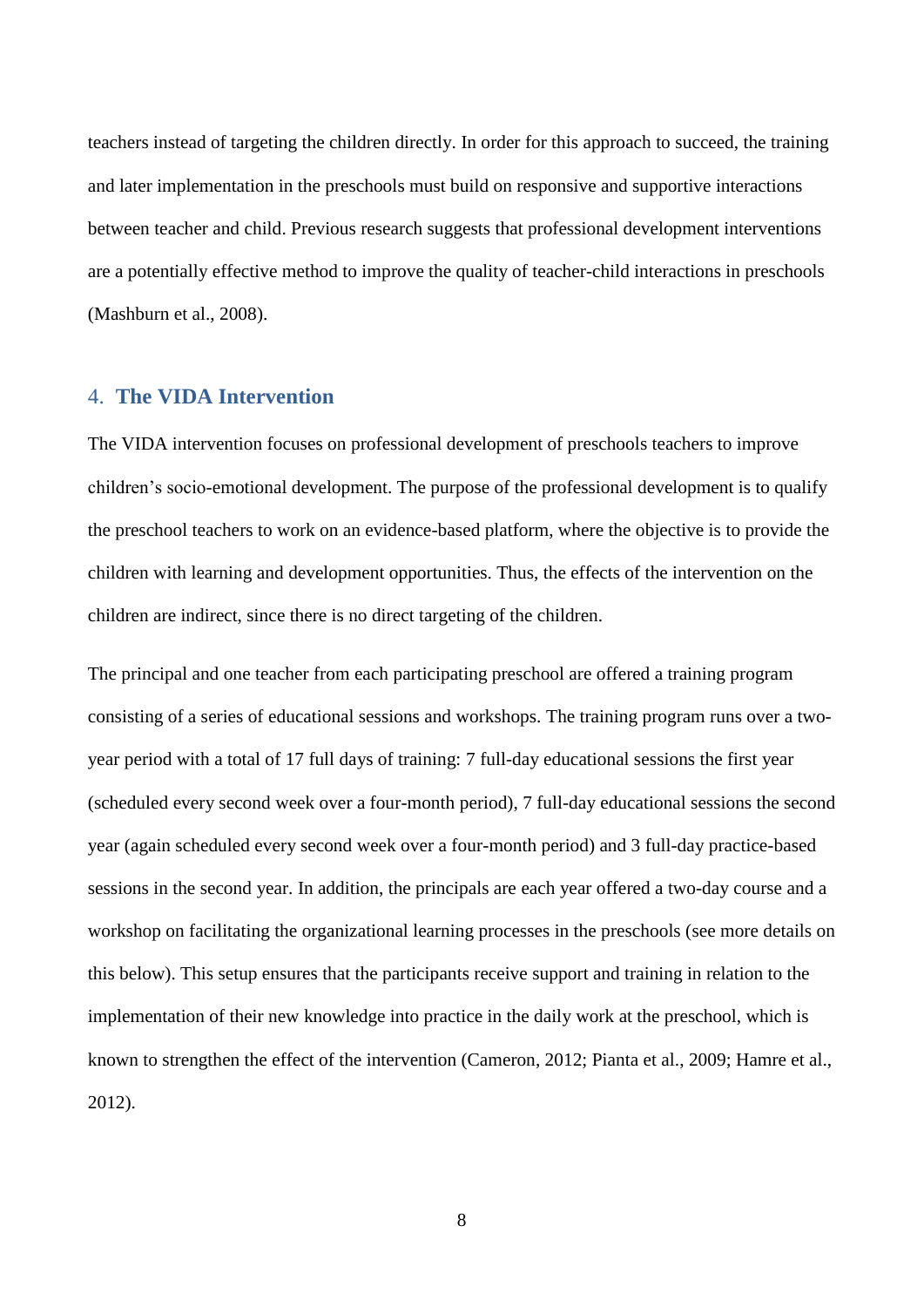The full intervention consists of three elements: knowledge, reflection, and activities. These three elements alternate during the two-year period of the intervention. The training program provides the new knowledge which is then the basis for reflection about practices. This reflection is supposed to lead to development of new activities that should be implemented in the preschools to improve the quality of the learning environment. These activities are developed locally by preschool teachers in order to meet the needs of the individual child and the specific social issues in the particular group of children. 7

The training program emphasizes that preschool teachers should develop and implement activities in line with the theoretical background as formulated by three perspectives: 1) the view on children is based on a resource perspective – as opposed to a deficiency perspective, 2) children are viewed as active learners – not passive recipients in their learning and development process, and 3) changes are made to the whole system – as opposed to individual learning strategies where one teacher services one child. <sup>8</sup> In addition, the training intends to increase the preschool teachers' awareness of the impact of their approach on children's development process and competences. <sup>9</sup>

 $<sup>7</sup>$  Engaging preschool teachers in developing activities and practices at a local level ensures that</sup> challenges within the specific preschool are targeted, as e.g. improving efforts for socially disadvantaged children. Preschools in areas with many socially disadvantaged children do not get more resources from the intervention than other preschools. However, it is possible that such preschools generally are subsidized more from the municipality than other preschools.  $\frac{8}{8}$  All activities take place in inclusive learning environments and the expected main drivers of children's learning are 1) adult-initiated learning activities with a range of selected themes based on the national curriculum, e.g. social and emotional (personal) development, language, physical development, mathematics, creative arts, and approaches to learning, 2) child-initiated learning activities exploring the same range of selected themes based on the national curriculum, 3) supporting activities that train children's language and motor skills, 4) stimulation of children's learning and wellbeing through active involvement, 5) stimulation of children's curiosity and concentration through educational games, and 6) recognition of child progress by encouraging the child to explore new aspects of his/her personality in the peer group and to embark on new activities independently.

<sup>&</sup>lt;sup>9</sup> Inspired by the theory of Bronfenbrenner (1979), it was expected that an intervention that further improved the relationship between the family and the preschool would boost the effect of the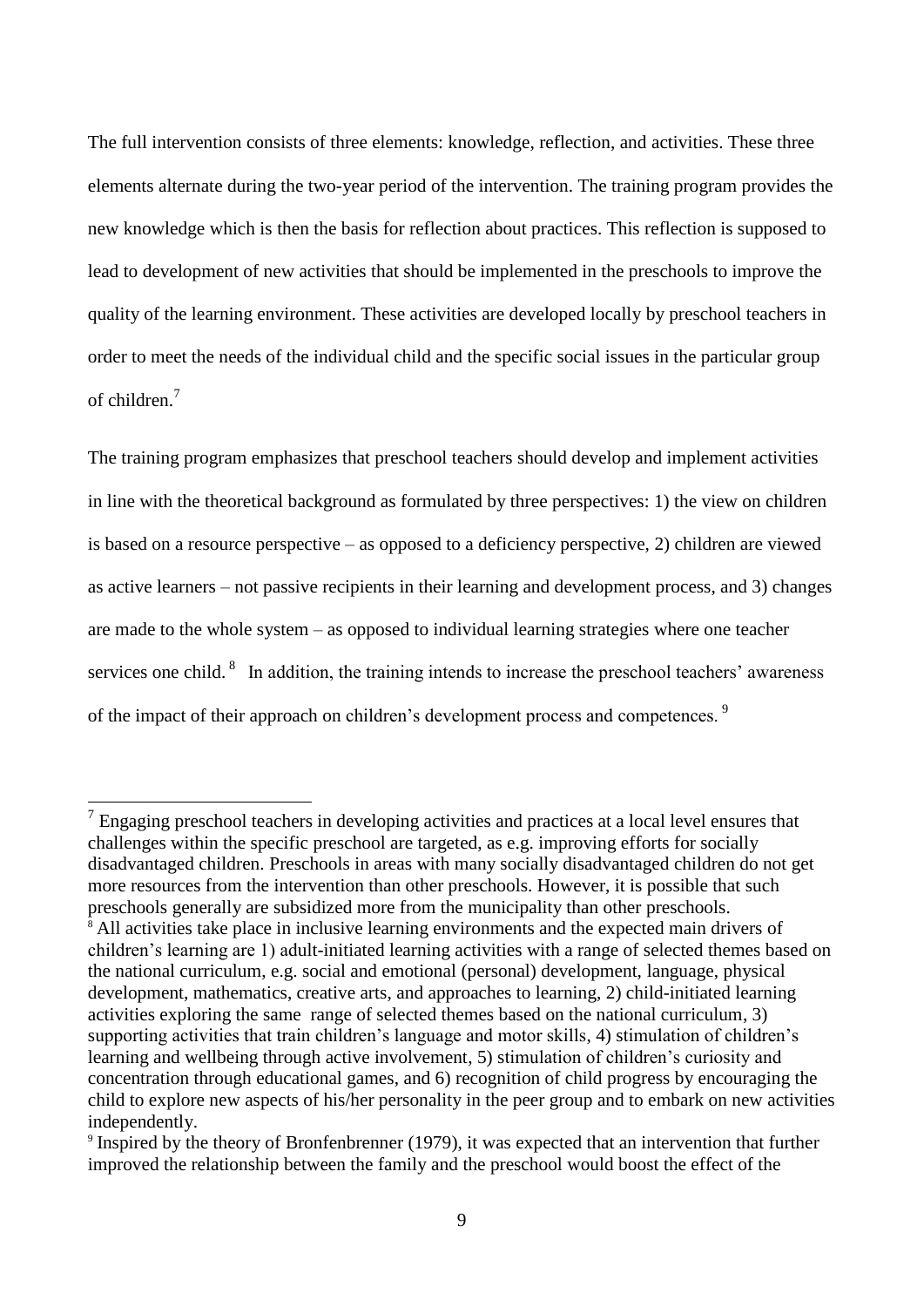The design of the intervention is based on research on professional development using a perspective of innovation in the public sector (Sundbo, 2003; Jensen et al., 2007) as well as on research on practice-based innovation and organizational learning (Ellström, 2010; Brown and Duguid, 1991). As described above, only the principal and one teacher from each preschool participate in the training program. Hence, the intervention relies heavily on the principle of organizational learning (Gheradi, 2011), i.e. a process where some employees acquire new knowledge and use this knowledge to change work-related practices that are then systematically adopted and practiced by all teachers in the preschool. An important tool for the organizational learning process is the use of critical-reflection groups, where new activities and practices are introduced by the participants in the training program, thereby transmitting knowledge to the entire preschool.

#### 5. **Experimental Design and Data**

1

The VIDA intervention was implemented using a cluster-randomized controlled trial.<sup>10</sup> Random assignment occurred at the preschool level. The participating preschools (and control preschools) were selected from three different municipalities in Denmark: Brøndby, Gentofte, and Randers.<sup>11 12</sup> The randomization was done using a stratification procedure to ensure that the preschools were balanced with respect to their share of socially disadvantaged children. The stratification procedure was based on information about the parents' level of education, social welfare dependency, family

intervention. This supplementary parental intervention is known as VIDA+ in the original VIDA material. However, focus in our study is only on the VIDA Basis intervention.

<sup>&</sup>lt;sup>10</sup> As mentioned in the previous section, two different versions of the intervention were tested in the RCT, but our study focuses only on the basis intervention.

 $11$  Brøndby and Gentofte are municipalities located in the outskirts of Copenhagen, the capital city of Denmark, while Randers is north of Aarhus, the second largest city in Denmark.

 $12$  Originally, the intervention was also implemented in a fourth municipality. However, the data on child outcomes for the control group in this municipality showed unexpected high SDQ-scores. This amounts to relatively few children in the full sample of children present in all three waves of data, and thus could not be detected in the original balancing tests. The available data did not allow us to investigate the reasons behind this further and the current study therefore only includes data from three municipalities.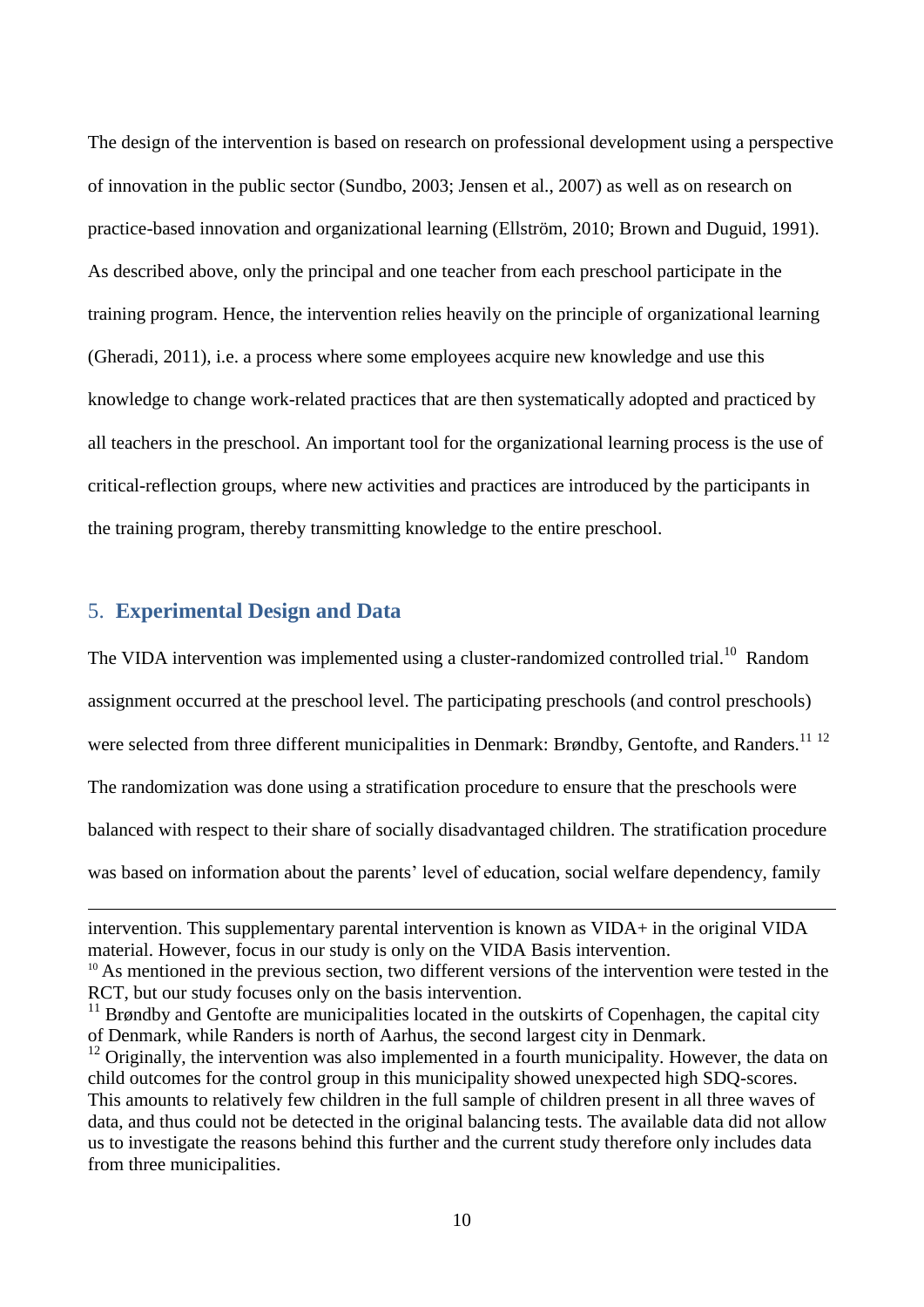status and income. This information was obtained from Statistics Denmark (for further details, see Jensen et al., 2011). A total of 58 preschools were randomly assigned to the intervention group and the control group, resulting in each group containing 29 preschools. On average, 12 children from each preschool were observed for the full period from the baseline data collection started in March 2011 until the data collection finished two years later in March 2013.

The data for this study comes from a variety of sources. Data on child outcomes was collected by letting preschool teachers assess each child using the Strengths and Difficulties Questionnaire (SDQ), while background information on children and their parents was obtained from administrative registers at Statistics Denmark. Finally, background information on preschools was obtained from questionnaires to the administrations of the municipalities.

Child outcomes are in this study restricted to socio-emotional skills which are measured by the SDQ (Goodman, 1997). The preschool teachers assess each child using the SDQ. The SDQ measures the strengths as well as the weaknesses of the child's socio-emotional development and it contains 25 questions. It is a well-established instrument within child research and it has been utilized widely in other similar analyses, also as a pre- and post-measurement (Goodman and Goodman, 2009). We treat the five subscales of the SDQ as separate outcomes, i.e. we analyze the following five outcomes: 1) emotional symptoms, 2) conduct problems, 3) hyperactivity, 4) peer relationship problems, and 5) prosocial behavior. In addition, we analyze the total SDQ score which is obtained as the sum of the first four subscales, and the SDQ impact score which is obtained from the impact supplement of SDQ. This latter score reflects whether the preschool teacher thinks that the child has any emotional or behavioral difficulties and, if so, to what extent these difficulties result in distress and social impairment (for further details, see Goodman, 1999). The data on child outcomes was collected in three waves. Wave 1 is from March 2011 right before the start of the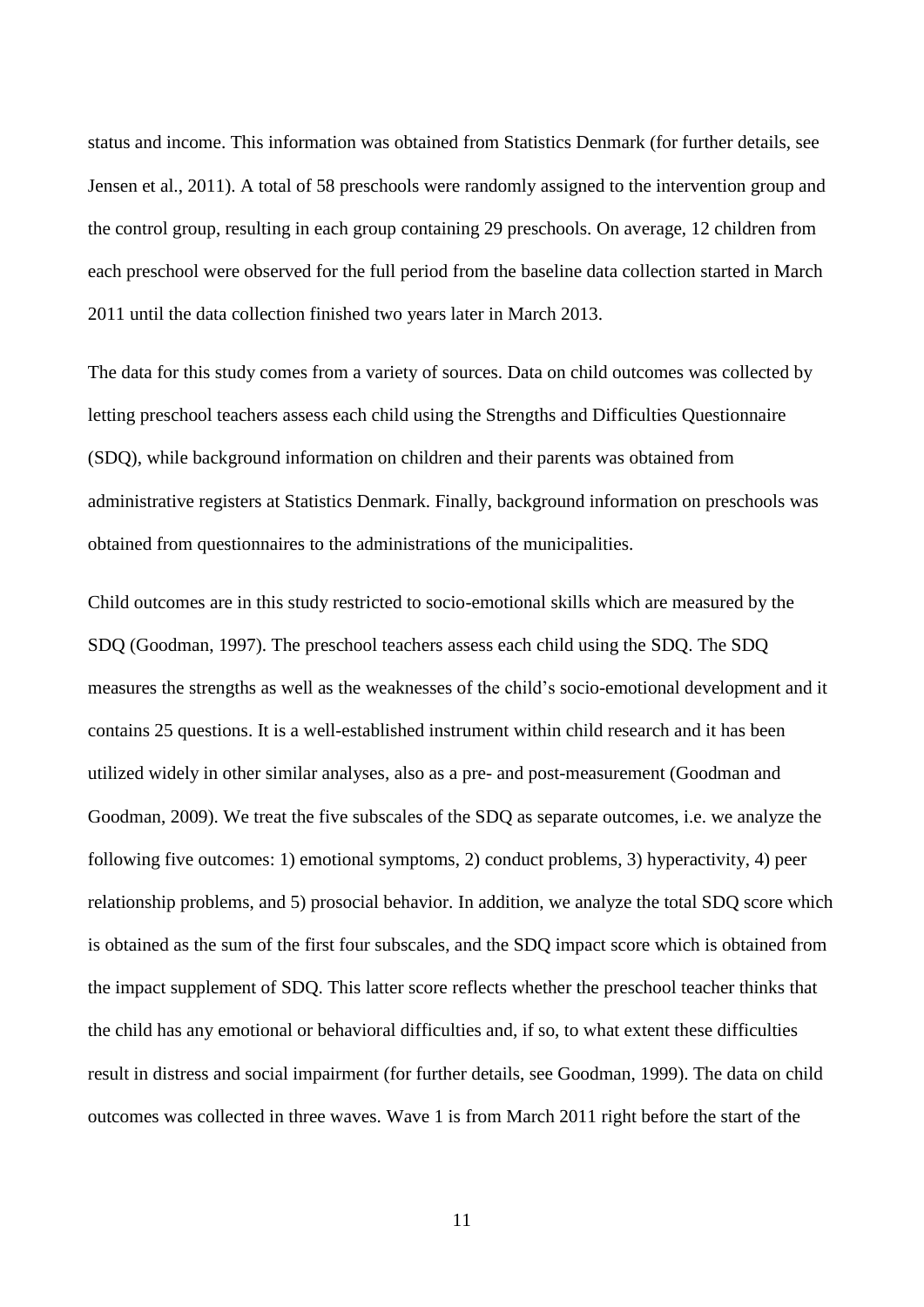intervention period (baseline), wave 2 is from March 2012 (mid-way), and the final collection of data, wave 3, is collected in March 2013 at the end of the intervention period.

No information is available on which of the preschool teachers filled out the questionnaire for a given child, so it is not possible to account for preschool teacher fixed effects in the analysis. Thus, we cannot take into account if some preschool teachers for some reason are using the SDQ scales more (or less) generously than others. However, there is no reason to believe that this should not be at random within and between intervention and control preschools as this did not seem to be a problem in an earlier Danish study (see Jensen et al., 2013).

Each child has a unique personal identifier (due to the Danish person registry) and we use this identifier to obtain data on child characteristics from administrative registers in Statistics Denmark. Furthermore, we link the child to his/her parents and in a similar way obtain data on the home and family background. For each child, we have information on age, ethnicity, and gender. For the parents, we have information on educational level, income, and marital status.

Our analyses control for observable characteristics of preschools that might be correlated with child outcomes. This information is provided by the administrations of the municipalities for each calendar year of the study. The information includes size of each preschool (i.e. the number of children ages 3-5 served), the number of staff, the composition of the preschools' staff with respect to gender and education, and the turnover rate of the staff.

We might expect that the effect of the intervention is influenced by the turnover of preschool staff. Turnover is generally high in Denmark due to flexible hiring and firing rules, and it is therefore not surprising that turnover is also high in Danish preschools (Bauchmüller et al., 2014). However, turnover is highest among the untrained staff, and since the untrained staff are not core participants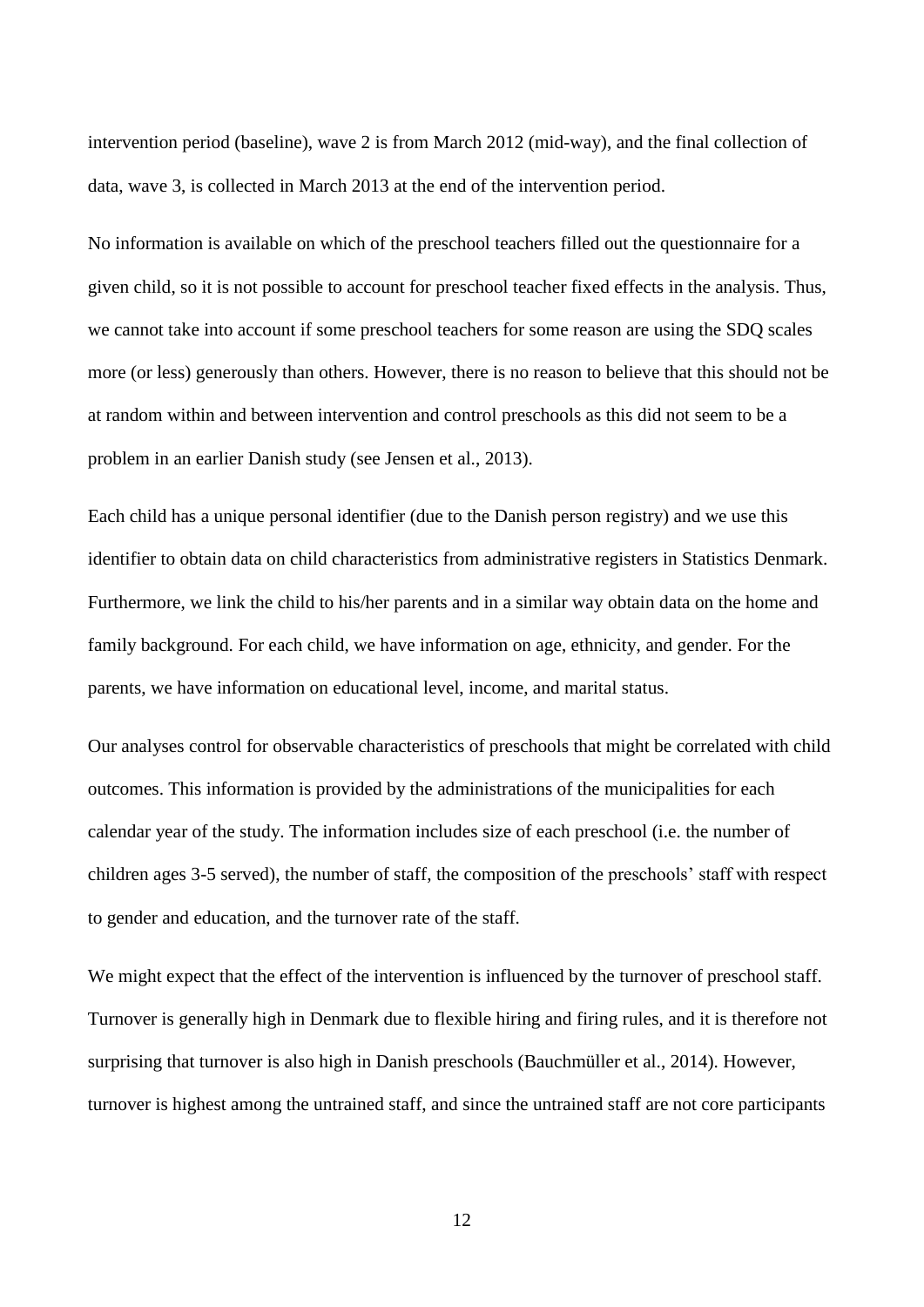in the professional development provided by the intervention, this should not be a concern. The turnover rate is included in the analyses to examine this question further.

The analytic sample used in this study consists of all the children that are enrolled in intervention and control preschools for the full period of the intervention from March 2011 to March 2013. This ensures that the children in the intervention preschools have had the opportunity to experience the full effect of the intervention, which is the effect that is relevant from a policy perspective. For all of these children, we have measurements of their socio-emotional skills both before the intervention starts (baseline) and after it is completed. This sample consists of 686 children, with 396 in intervention preschools and 290 in control preschools.

In addition to this main analytic sample, we also have data on the children who either left or entered the preschools during the intervention period. These children are characterized by not having a measured outcome at all three data waves and for those in intervention preschools by not having been exposed to the full intervention. These data allow us to perform a midway analysis with an enlarged sample (see further in Section 9).

Table 1 shows the mean values and standard deviations for each SDQ measure for the main analytic sample, separately for each wave and for the intervention and control groups. There is some variation across the two groups and across outcome measures, but in general the means for the first four subscales show a clear decreasing trend from wave 1 to wave 3, implying better outcomes for the children over time. This also leads the mean of the total SDQ score (equal to the sum of the first four subscales) to show a strong decreasing trend over time. The fifth subscale, prosocial behavior, is measured on a positive scale and its mean shows a clear increasing trend over time. Thus, on average children experience an improvement over time (i.e. during the intervention period), in the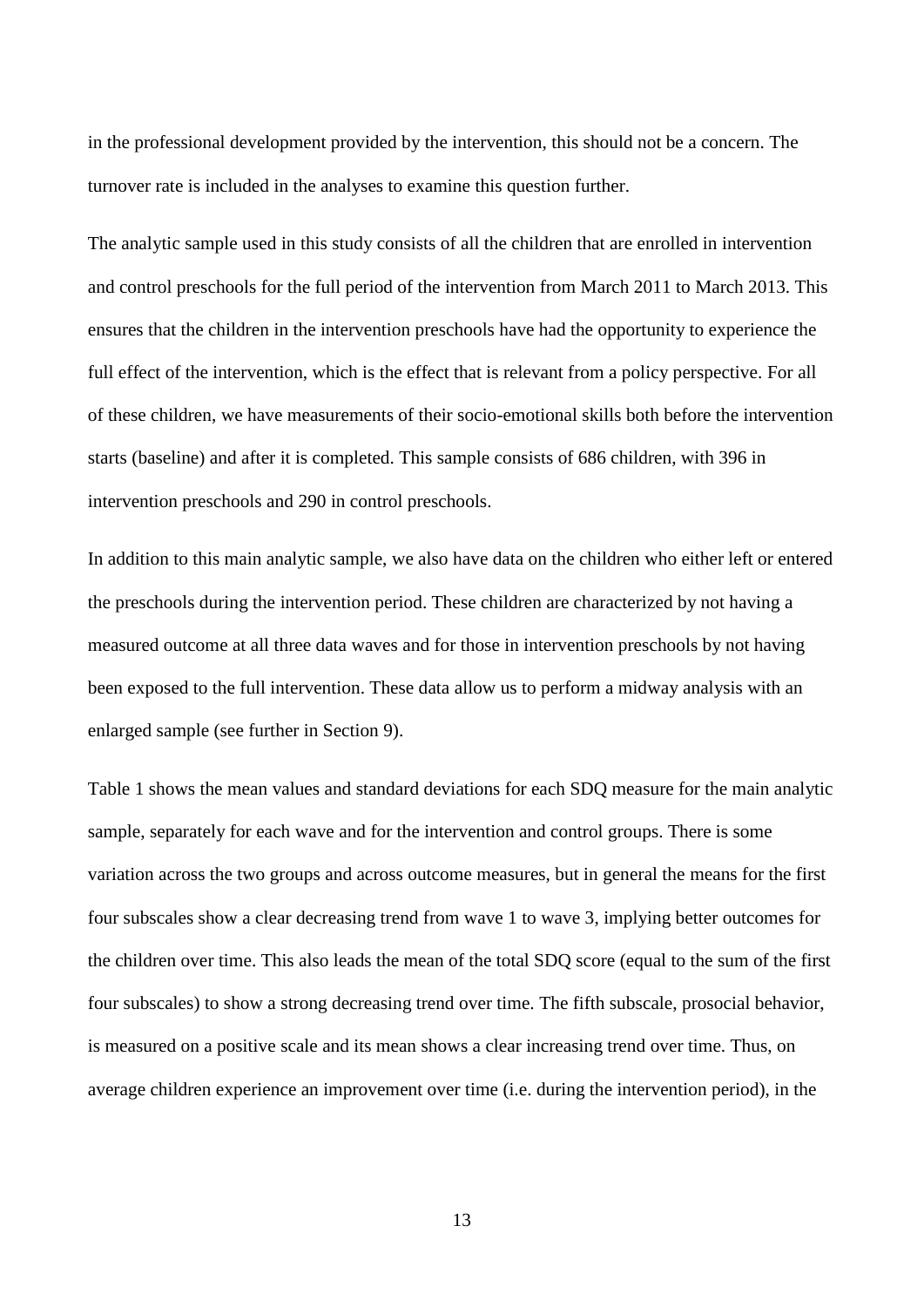|                           |      | Wave 1      |          | Wave 2      |          | Wave 3      |          |
|---------------------------|------|-------------|----------|-------------|----------|-------------|----------|
| <b>SDQ</b> subscale       | Obs. | <b>Mean</b> | Std.dev. | <b>Mean</b> | Std.dev. | <b>Mean</b> | Std.dev. |
| <b>Emotional symptoms</b> |      |             |          |             |          |             |          |
| Control                   | 290  | 1.51        | 1.89     | 1.53        | 2.08     | 1.53        | 1.83     |
| Intervention              | 396  | 1.66        | 2.01     | 1.25        | 1.65     | 1.21        | 1.80     |
| Conduct problems          |      |             |          |             |          |             |          |
| Control                   | 290  | 1.11        | 1.83     | 1.01        | 1.80     | 1.15        | 1.92     |
| Intervention              | 396  | 1.24        | 1.91     | 1.02        | 1.79     | 0.73        | 1.34     |
| Hyperactivity             |      |             |          |             |          |             |          |
| Control                   | 290  | 2.57        | 2.71     | 2.19        | 2.70     | 2.12        | 2.86     |
| Intervention              | 396  | 2.72        | 2.87     | 2.22        | 2.77     | 1.81        | 2.58     |
| Peer relationship prob.   |      |             |          |             |          |             |          |
| Control                   | 290  | 1.32        | 1.89     | 1.02        | 1.67     | 0.95        | 1.71     |
| Intervention              | 396  | 1.35        | 1.94     | 0.88        | 1.53     | 0.70        | 1.30     |
| Prosocial behavior        |      |             |          |             |          |             |          |
| Control                   | 290  | 6.92        | 2.67     | 7.64        | 2.62     | 8.04        | 2.23     |
| Intervention              | 396  | 7.22        | 2.54     | 7.82        | 2.33     | 8.59        | 1.87     |
| Total SDQ score           |      |             |          |             |          |             |          |
| Control                   | 290  | 6.52        | 6.03     | 5.74        | 6.22     | 5.76        | 6.53     |
| Intervention              | 396  | 6.98        | 6.47     | 5.37        | 5.90     | 4.45        | 5.28     |
| SDQ impact score          |      |             |          |             |          |             |          |
| Control                   | 284  | 0.27        | 0.73     | 0.36        | 0.75     | 0.40        | 0.85     |
| Intervention              | 386  | 0.27        | 0.78     | 0.28        | 0.67     | 0.21        | 0.62     |

#### **Table 1**. Descriptive statistics for the SDQ measures

Note: All five subscales of SDQ are measured on a 0 to 10 scale. The total SDQ score is the sum of the first four subscales; hence, its scale is from 0 to 40. The SDQ impact score is measured on a 0 to 6 scale.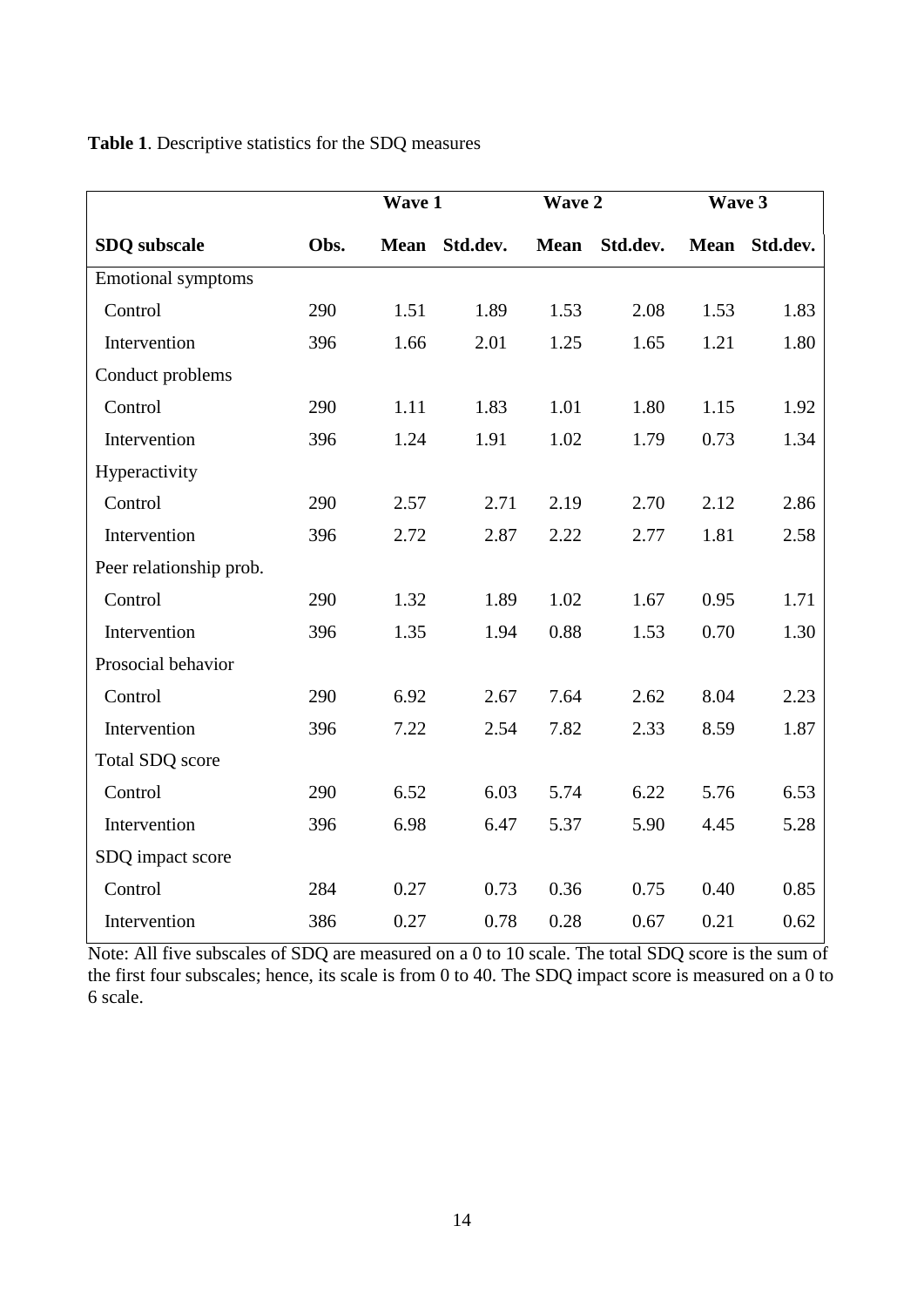sense that they experience fewer problems and have a better prosocial behavior.<sup>13</sup> However, the figures in the table indicate that the children in the intervention group experience larger improvements than the children in the control group. This is examined more closely in the econometric analysis below.

Tables 2 and 3 show means and standard deviations for the background variables for the children in the main analytic sample, separately for the control and intervention groups. The child and family characteristics are presented for the year the child turns 3 and we mainly present variables that are included in the empirical analysis. 88% of the children are of Danish origin meaning that the mother, the father, or both parents are of Danish origin. Between 73% and 82% of mothers and fathers have at least 12 years of education, i.e. they have completed high school or vocational training on top of compulsory schooling. We have a computed measure of disposable family income (deflated to 2011-DKK using the consumer price index). The variation in income is quite large across families. The administrative registers offer detailed information about living arrangements, and we are thus able to control for different types of family constructions in the empirical analysis. 59-68% of the children are living in a household with married parents (at child age 3), and 12-22% are living with a single parent. The rest are living in cohabiting households either with both or only one of the biological parents. Hence, 78-88% of the children live with two parents, who are either married or cohabiting.

Looking at the preschool characteristics in Table 3, it is seen that the average size of the preschools is around 75 children, the staff-child ratio is around 0.20, and more than half of the staff is educated. The average stability of the staff is close to 90%, meaning that the average annual turnover rate is

<sup>&</sup>lt;sup>13</sup> This is most likely related to the fact that children have more self-control and encounter fewer behavioral problems as they grow older, and it is as such not related to the intervention. This autonomous improvement over time or by age of the children has also been noticed in other studies using the SDQ scale (see e.g. Datta Gupta and Simonsen, 2010).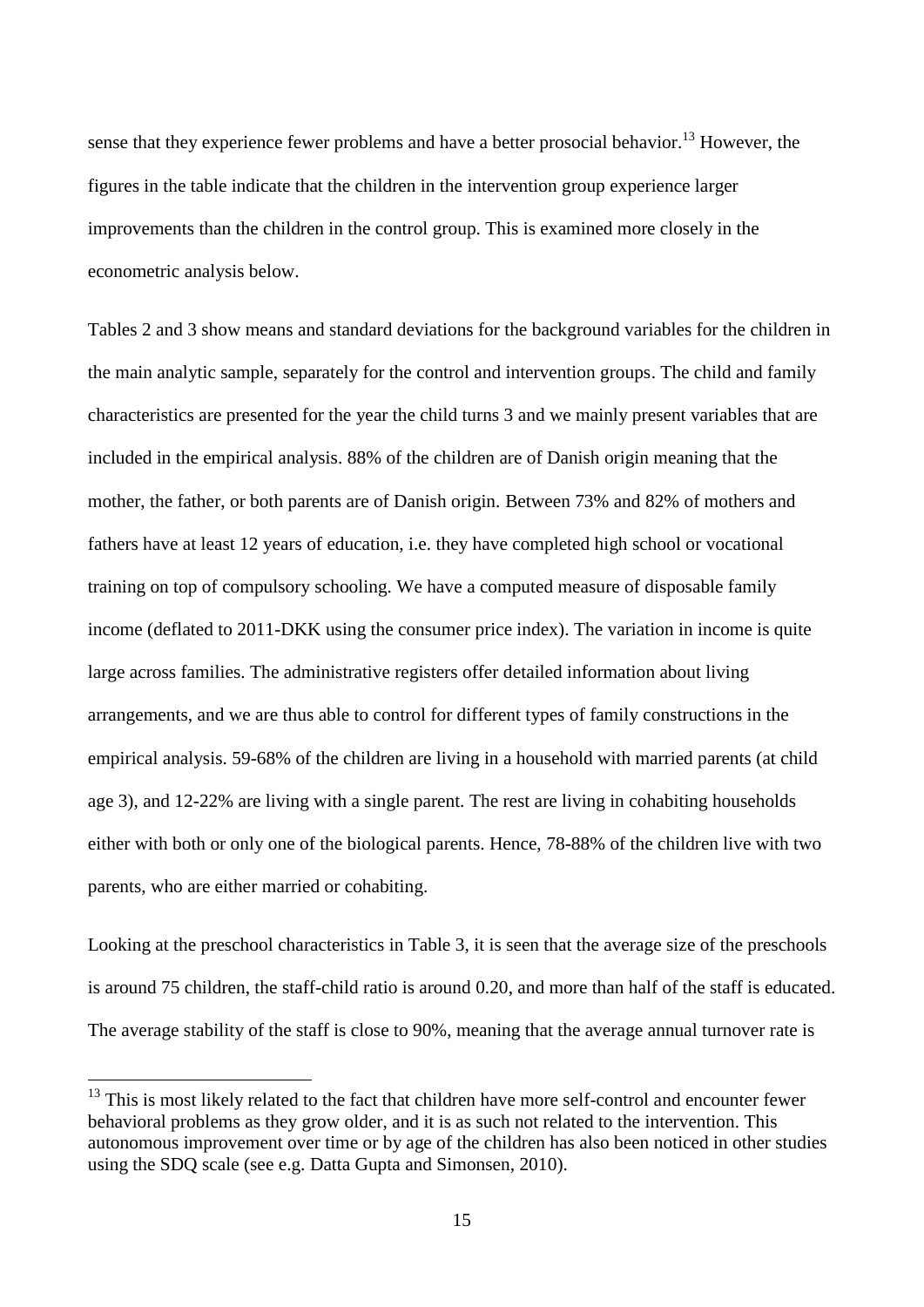around 10%. In the empirical analysis, we include the stability of staff at the start of the intervention period to avoid issues of endogeneity. This initial stability of staff is highly correlated with subsequent stability of staff during the intervention period, with a year-to-year correlation of around 0.70 for the intervention group.

| Variable*                             |      | <b>Control</b> |                |      | <b>Intervention</b> |                |  |  |
|---------------------------------------|------|----------------|----------------|------|---------------------|----------------|--|--|
|                                       | Obs. | <b>Mean</b>    | <b>Std.dev</b> | Obs. | <b>Mean</b>         | <b>Std.dev</b> |  |  |
| Boy $(0/1)$                           | 290  | 0.56           | 0.50           | 396  | 0.49                | 0.50           |  |  |
| Danish origin $(0/1)$                 | 288  | 0.88           | 0.34           | 392  | 0.88                | 0.33           |  |  |
| 12 years of education, mother $(0/1)$ | 281  | 0.79           | 0.41           | 388  | 0.82                | 0.39           |  |  |
| 12 years of education, father $(0/1)$ | 278  | 0.73           | 0.45           | 382  | 0.82                | 0.38           |  |  |
| Income less than 10% of income        |      |                |                |      |                     |                |  |  |
| distribution $(0/1)$                  | 266  | 0.09           | 0.29           | 368  | 0.10                | 0.30           |  |  |
| Disposable family income, 2011        |      |                |                |      |                     |                |  |  |
| <b>DKK</b>                            | 266  | 221,000        | 97,000         | 368  | 280,000             | 229,000        |  |  |
| Parents married $(0/1)$               | 288  | 0.59           | 0.49           | 392  | 0.68                | 0.47           |  |  |
| Living with single parent $(0/1)$     | 288  | 0.22           | 0.41           | 392  | 0.12                | 0.32           |  |  |
| Living with two parents $(0/1)$       | 288  | 0.78           | 0.41           | 392  | 0.88                | 0.32           |  |  |

**Table 2**. Descriptive statistics for child and family characteristics, by group

Note: \*Background information for children is collected at the end of the year the child turns 3.

Comparing the control and intervention groups, it is seen that the children in the control group have slightly weaker characteristics, in the sense that they are more often living with a single parent, their parents are less educated, and they attend preschools with lower staff-child ratios, lower shares of educated staff, and higher shares of socially disadvantaged children. On the other hand, they attend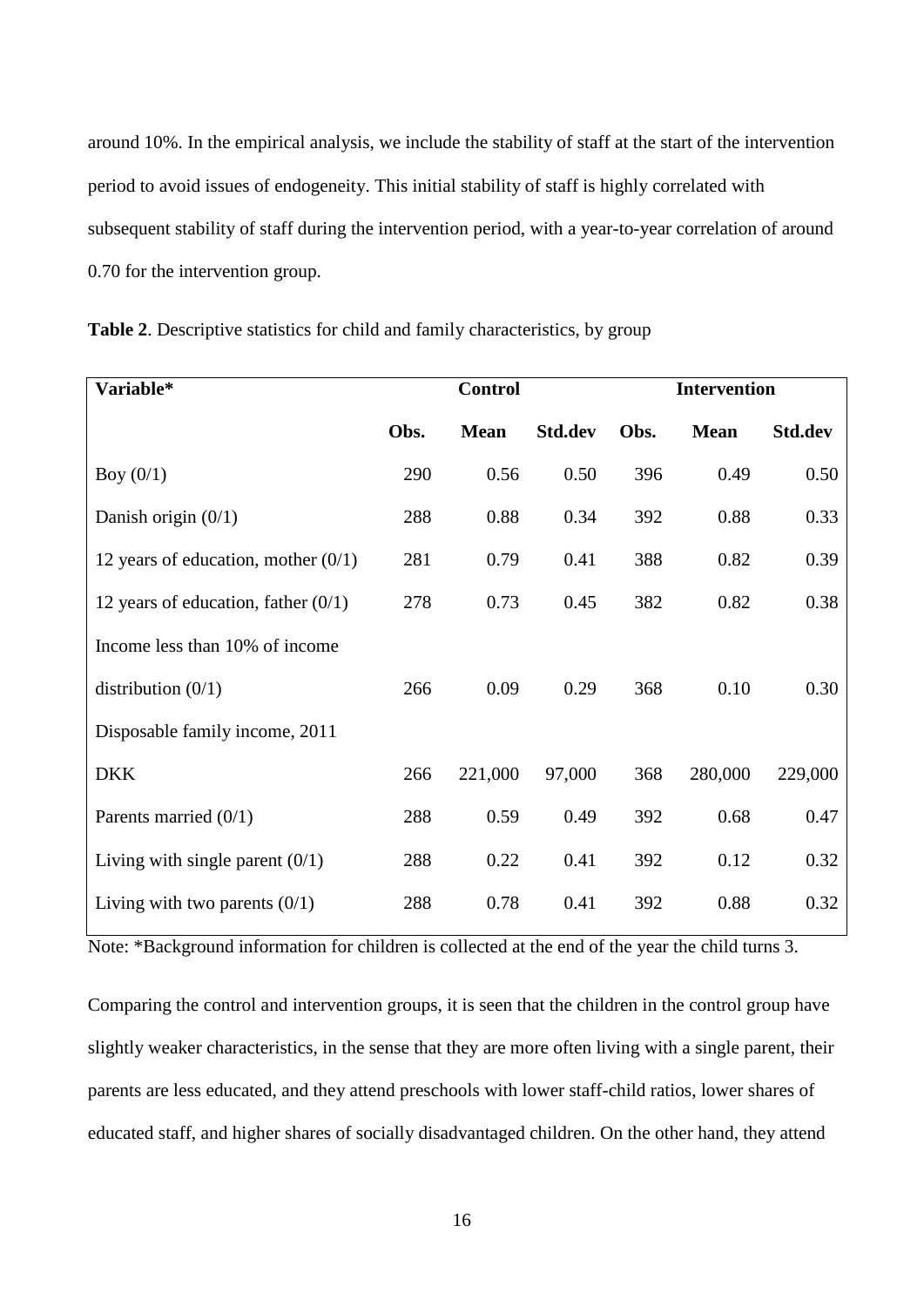preschools with a higher stability of the staff. These differences underline the need to include these characteristics as explanatory variables in the empirical analysis.

It is also seen from the tables that not all variables are observed for all 686 children. In a few cases, we do not have information about e.g. ethnicity, parents' education or characteristics of the staff of the preschool. Such missing values occur in around 3-4% of all observations, with a slightly higher percentage for the disposable family income. Observations with missing values are left out in the relevant estimations, thereby reducing the sample size in specific estimations.

| Variable*                                   |      | <b>Control</b> |                |      | <b>Intervention</b> |         |  |
|---------------------------------------------|------|----------------|----------------|------|---------------------|---------|--|
|                                             | Obs. | <b>Mean</b>    | <b>Std.dev</b> | Obs. | <b>Mean</b>         | Std.dev |  |
| Size of preschool (no. of children)         | 282  | 78.52          | 28.53          | 396  | 71.77               | 23.98   |  |
| Staff-child ratio                           | 277  | 0.19           | 0.04           | 396  | 0.21                | 0.04    |  |
| Share of educated staff                     | 277  | 0.56           | 0.08           | 396  | 0.60                | 0.11    |  |
| Stability of staff (1- annual turnover)     | 277  | 0.90           | 0.14           | 396  | 0.86                | 0.14    |  |
| Change of principal of preschool $(0/1)$    | 277  | 0.19           | 0.39           | 396  | 0.04                | 0.20    |  |
| High share of soc. disadv. children $(0/1)$ | 290  | 0.14           | 0.35           | 396  | 0.10                | 0.31    |  |
| Stable preschool (low turnover rate)        |      |                |                |      |                     |         |  |
| (0/1)                                       | 277  | 0.91           | 0.28           | 396  | 0.85                | 0.36    |  |

**Table 3**. Descriptive statistics for preschool characteristics, by group

Note: \*Background information for preschools is collected at the start of the intervention period.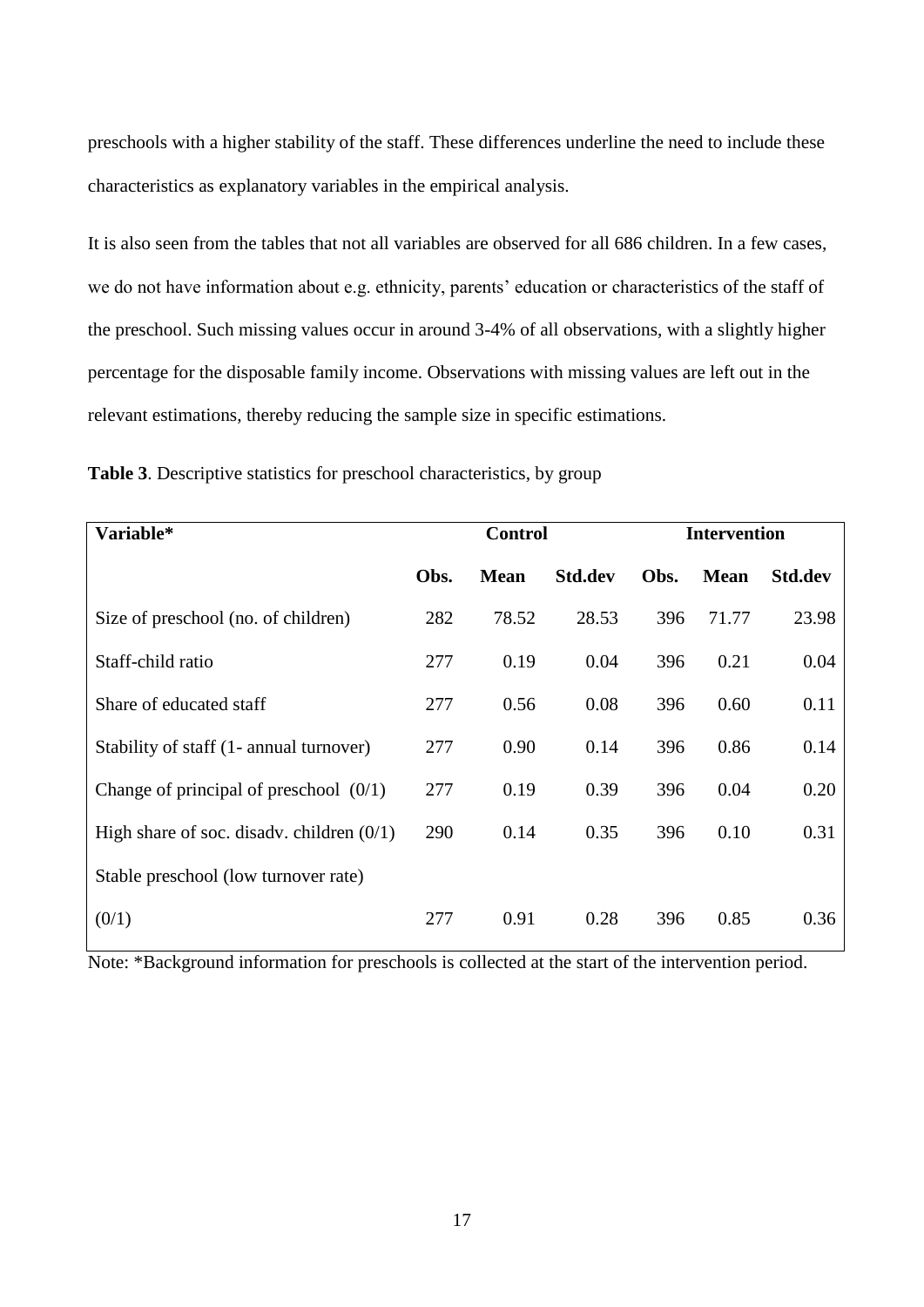#### 6. **Empirical Methods**

To examine the effects of the intervention on child outcomes, we employ a value-added specification of an educational production function, i.e. we include a lagged (baseline) value of the outcome measure as explanatory variable in the econometric model (see Todd and Wolpin, 2007, for further details and discussion of this specification). The basic econometric model is specified in the following way: $14$ 

$$
(1) \t y_i = X_i \boldsymbol{\beta} + \delta I_i + \gamma y_i^{-1} + u_i,
$$

1

where  $y_i$  is the outcome measure for child *i* and  $X$  is a vector of explanatory variables that include child and family characteristics (gender and ethnicity of the child, parental education level, family income, and parents' marital status) which are included to control for individual differences that might influence the outcome measures. It also includes a set of preschool characteristics (the size of the preschool, the staff-to-child ratio, preschool teachers' educational composition, turnover rate of teachers, and change of principal) which are included to control for preschool differences that might influence child outcomes.  $I_i$  is an indicator variable for whether the child is enrolled in an intervention preschool, which makes  $\delta$  our main parameter of interest.  $y_i^{-1}$  is the lagged (baseline) measure of child *i*'s outcome measure. Including this measure allows us to control for unobserved characteristics that might be correlated with prior achievement (see Todd and Wolpin, 2007, for further details).

The effect of the intervention might have been estimated by the simple difference of the means of the outcome measure for the intervention and control groups (due to the random assignment),<sup>15</sup> but we have chosen to include as many explanatory variables as possible in the specification to account

 $14$  A similar specification has been employed by Claessens et al. (2014). Raver et al. (2009) also model children's behavior problems in preschool by a specification which is essentially similar although their exposition of the model is different.

<sup>&</sup>lt;sup>15</sup> The results of this simple estimation are shown in Table 4 in Section 7.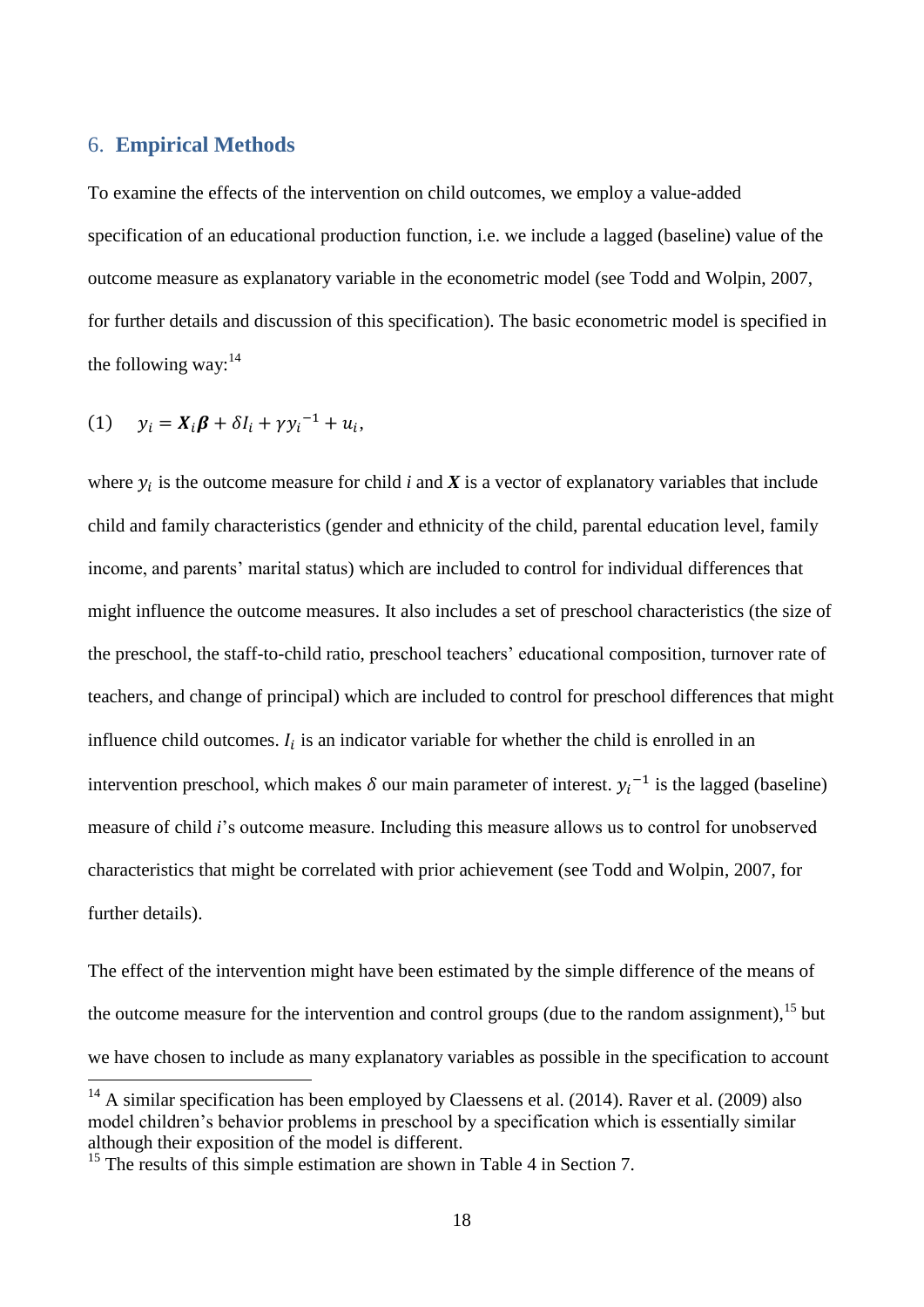for any baseline differences in the final analytic sample and to increase the statistical power (thereby following the advice of Lipsey et al., 2012). Hence, the estimated coefficient of interest in Equation 1 is  $\delta$  that corresponds to the indicator variable for whether the preschool is in the intervention or control group. This coefficient gives the direct effect of the intervention net of any other characteristics at the child, family and preschool levels. In addition to the estimated intervention effects, we also calculate effect sizes by dividing the estimated coefficients by the full sample standard deviation for the dependent variable. Thereby we allow comparisons across effects and to other studies.

We estimate the model separately for each outcome measure, i.e. the five subscales of the child's SDQ index. Since the randomization occurs at the preschool level and we also include other preschool characteristics in our specification, we adjust the standard errors of the estimates to take account of this clustering. The clustered standard errors also account for any other nonindependence of children within preschools.

We first use the model specified above to estimate the main effects of the intervention. We further investigate whether these effects are heterogeneous across different groups (child gender, parental education, family income, etc.). To avoid estimating the effects on very small subsamples (and thereby losing explanatory power), we have chosen to include interaction terms between the specific subgroups and the intervention indicator.

To check the robustness of our estimates, we also employ two alternative specifications. The first of these is the more restrictive version of the value-added model where the parameter on the lagged outcome measure is set to one ( $\gamma = 1$ ) and the resulting dependent variable becomes the gain in the outcome measure. In this specification, the gain is then expressed solely as a function of the explanatory variables. The second alternative specification is based on treating the data as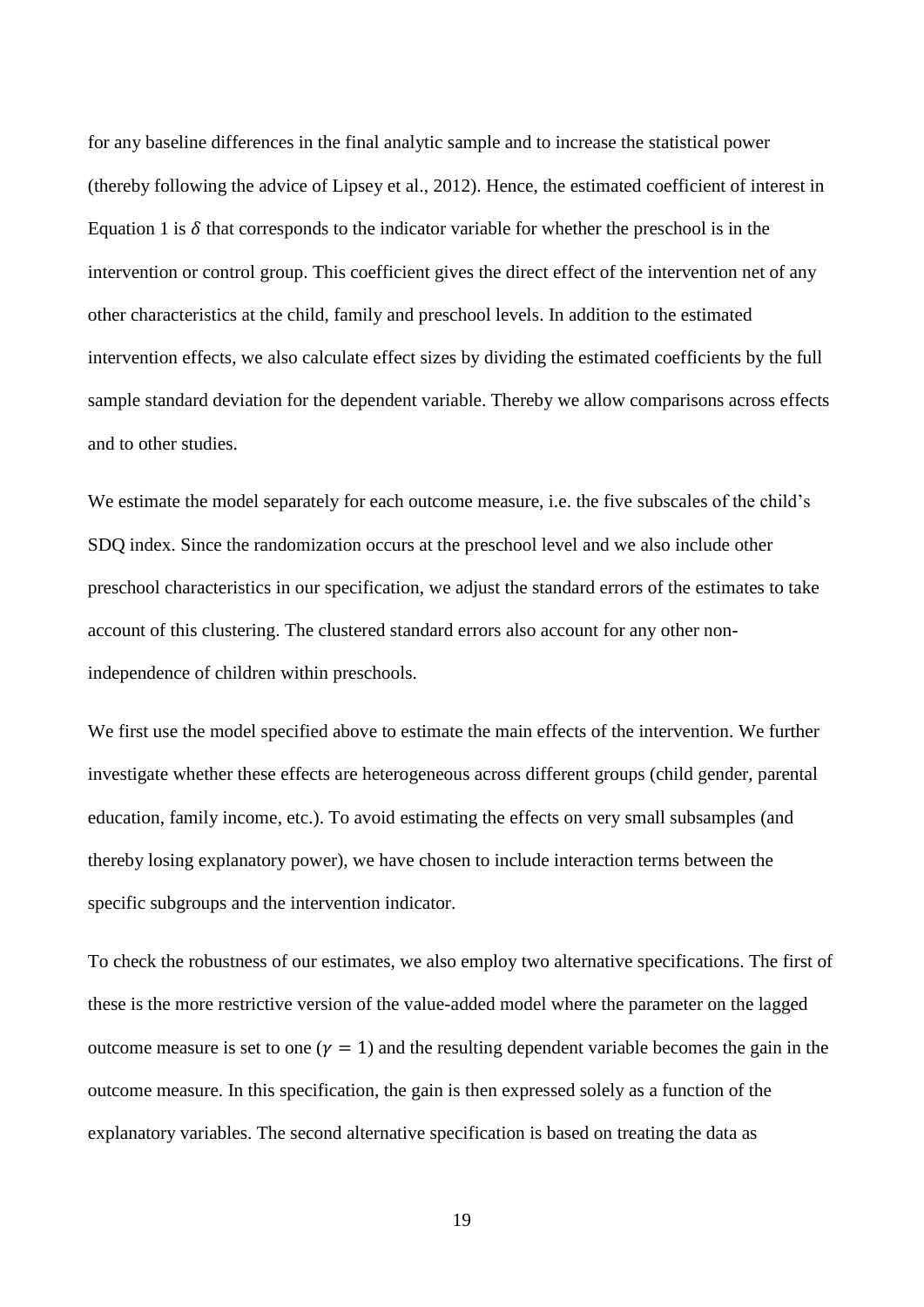individual-level panel data (with two observations, from 2011 and 2013, respectively) and specifying a standard panel data model with unobserved individual-specific fixed effects. The intervention effect can then be estimated as the coefficient to a time-varying intervention indicator (see Imbens and Wooldridge, 2007, for further details). In both of these alternative specifications, the standard errors of the estimates are adjusted for clustering at the preschool level.

#### 7. **Main Effects**

We estimate the main effects of the intervention using the value-added specification outlined in the previous section. Our main results are based on the analytic sample consisting of children who participate in the full period from 2011 to 2013. For these children, we have measurements of their socio-emotional skills both before the intervention starts and after it has completed. We use the latter as the dependent variable and the former as an additional explanatory variable, as prescribed for the value-added model. The effect of the intervention is given by the estimated coefficient of the intervention preschool indicator,  $\delta$ , which basically is the mean difference between children in the intervention and control preschools, net of any other characteristic at the child, family and preschool levels. The effect is measured after the intervention has been completed in 2013.

The estimation results are reported in Table 4 along with simple mean differences in outcomes between children in the control and intervention groups. The middle panel shows the estimates from a value-added model without any additional explanatory variables (i.e. only the baseline value of the outcome measure has been included along with the intervention indicator) and the bottom panel shows the estimates from a value-added model with a full set of explanatory variables included to control for child, family and preschool characteristics. As expected, the magnitude and significance of the simple mean differences are remarkably similar to the estimates of the value-added model without additional explanatory variables. Moreover, the estimates from the two value-added models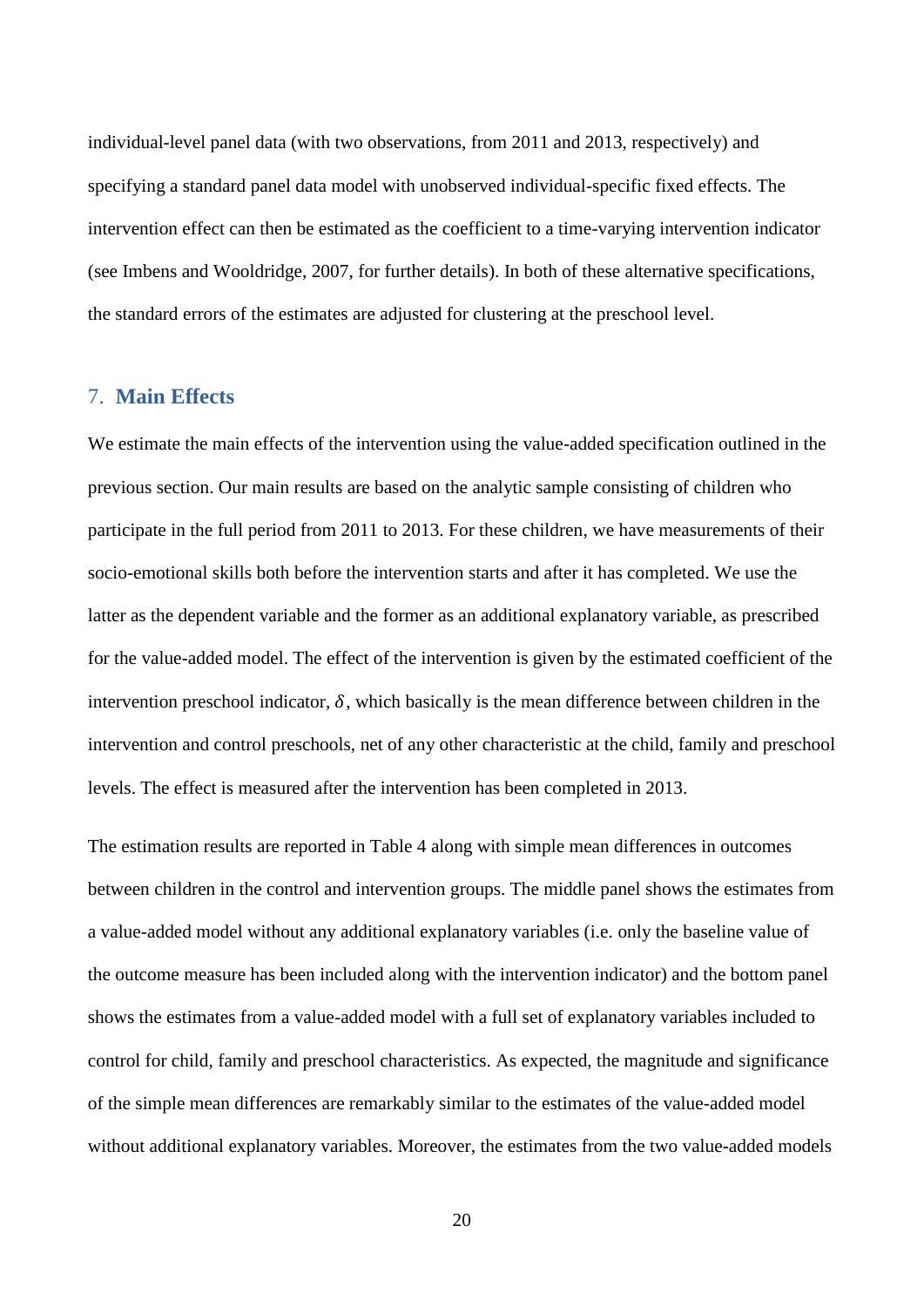are also fairly similar in magnitude and significance, which is reassuring since it indicates that the initial randomization has not been undermined. However, the preferred set of estimates is from the model with all explanatory variables included. The coefficient estimates of the explanatory variables, with the exception of the baseline value of the outcome measure and the intervention indicator, are not shown in the table, but are available from the authors upon request.

The overall picture is that the intervention has had positive effects on several SDQ subscales (shown by negatively estimated coefficients for all the outcomes, except the positive coefficient estimate for prosocial behavior, which is in the expected direction). The results show that the intervention significantly improves two of the five SDQ subscales: emotional symptoms and conduct problems. The three remaining subscales are also improved: for peer relationship problems and prosocial behavior at a 10% significance level, but for hyperactivity the effect is not significant. In addition, it should be noted that both the total SDQ score (representing the total of the first four subscales) and the SDQ impact score are also significantly improved by the intervention, although the latter only at a 10% significance level. For children in intervention preschools, emotional symptoms have decreased by 0.43 on the SDQ scale and conduct problems have decreased by 0.39. These decreases are equivalent to 0.22 and 0.33 of a standard deviation for the two outcomes, respectively. Hence, the effect sizes are 0.22 and 0.33. Effect sizes in the range 0.2-0.4 are considered moderate by Hattie (2008) and compare favorably to effect sizes on similar outcomes found in experimental evaluations of Head Start and Early Head Start which are in the range 0.11- 0.19 (see Almond and Currie, 2011). They are, however, below the effect sizes found by Raver et al. (2009) who find improvements in teacher-reported behavior problems corresponding to effect sizes in the range 0.53-0.89, but this is for low-income children.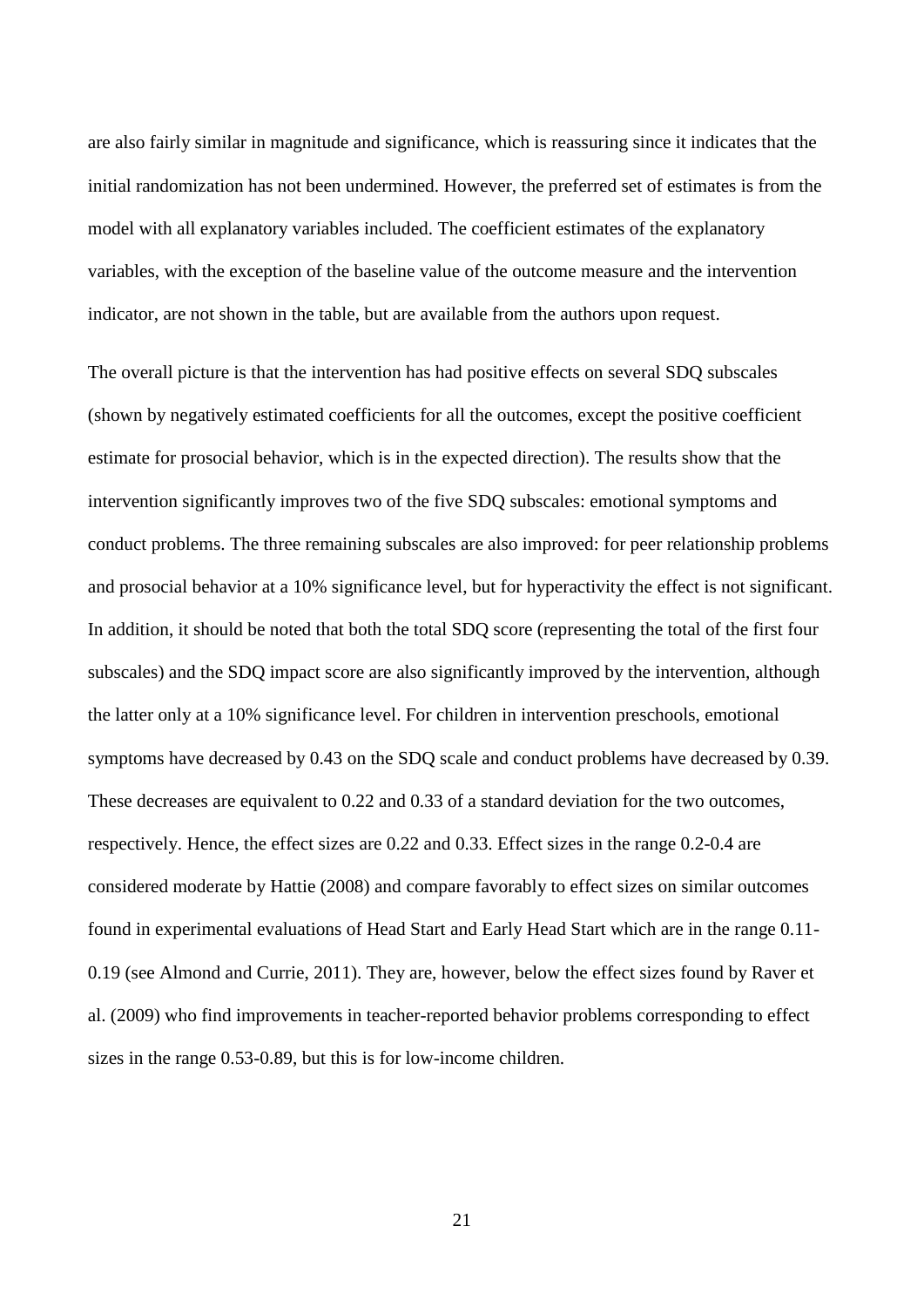**Table 4**. Main effects, from estimations of value-added models, on the sample of children for the full period, 2011-2013

|                                       | <b>Emotional</b><br>symptoms | Conduct<br>problems | Hyper-<br>activity | Peer<br>relation-<br>ships | <b>Prosocial</b><br><b>behavior</b> | <b>Total</b><br><b>SDQ</b><br>score | <b>SDQ</b><br>impact<br>score |
|---------------------------------------|------------------------------|---------------------|--------------------|----------------------------|-------------------------------------|-------------------------------------|-------------------------------|
| Simple differences of means (t-tests) |                              |                     |                    |                            |                                     |                                     |                               |
| Intervention                          | $-0.319**$                   | $-0.424***$         | $-0.314$           | $-0.246**$                 | $0.550***$                          | $-1.303***$                         | $-0.186***$                   |
|                                       | (0.140)                      | (0.125)             | (0.209)            | (0.115)                    | (0.157)                             | (0.451)                             | (0.057)                       |

*Value-added specification with only lagged outcome measure as explanatory variable*

| Intervention | $-0.362**$ | $-0.477***$ | $-0.379$   | $-0.253$   | $0.465**$  | $-1.496**$ | $-0.180**$ |
|--------------|------------|-------------|------------|------------|------------|------------|------------|
|              | (0.172)    | (0.134)     | (0.278)    | (0.154)    | (0.225)    | (0.614)    | (0.076)    |
| Lagged       | $0.298***$ | $0.387***$  | $0.430***$ | $0.224***$ | $0.284***$ | $0.418***$ | $0.321***$ |
| outcome      | (0.046)    | (0.043)     | (0.038)    | (0.049)    | (0.040)    | (0.036)    | (0.047)    |

*Value-added specification with full set of explanatory variables*

| Intervention | $-0.429**$ | $-0.385***$ | $-0.237$   | $-0.225*$  | $0.407*$   | $-1.326**$ | $-0.142*$  |
|--------------|------------|-------------|------------|------------|------------|------------|------------|
|              | (0.204)    | (0.133)     | (0.279)    | (0.133)    | (0.223)    | (0.634)    | (0.075)    |
| Lagged       | $0.289***$ | $0.328***$  | $0.331***$ | $0.204***$ | $0.227***$ | $0.342***$ | $0.295***$ |
| outcome      | (0.050)    | (0.040)     | (0.043)    | (0.050)    | (0.044)    | (0.035)    | (0.055)    |

Note: \* p<0.10; \*\* p<0.05; \*\*\* p<0.01. Standard errors in parentheses. Standard errors are adjusted for clustering at the preschool level. The full set of explanatory variables consists of: child gender, child ethnicity, mother's education (at least 12 years), father's education (at least 12 years), disposable family income (lowest decile), living with single parent, size of preschool, staff-child ratio, share of staff with education, staff stability, change of principal, and municipality indicators. No. of observations is 686 for the top panel and 597 for the bottom panel.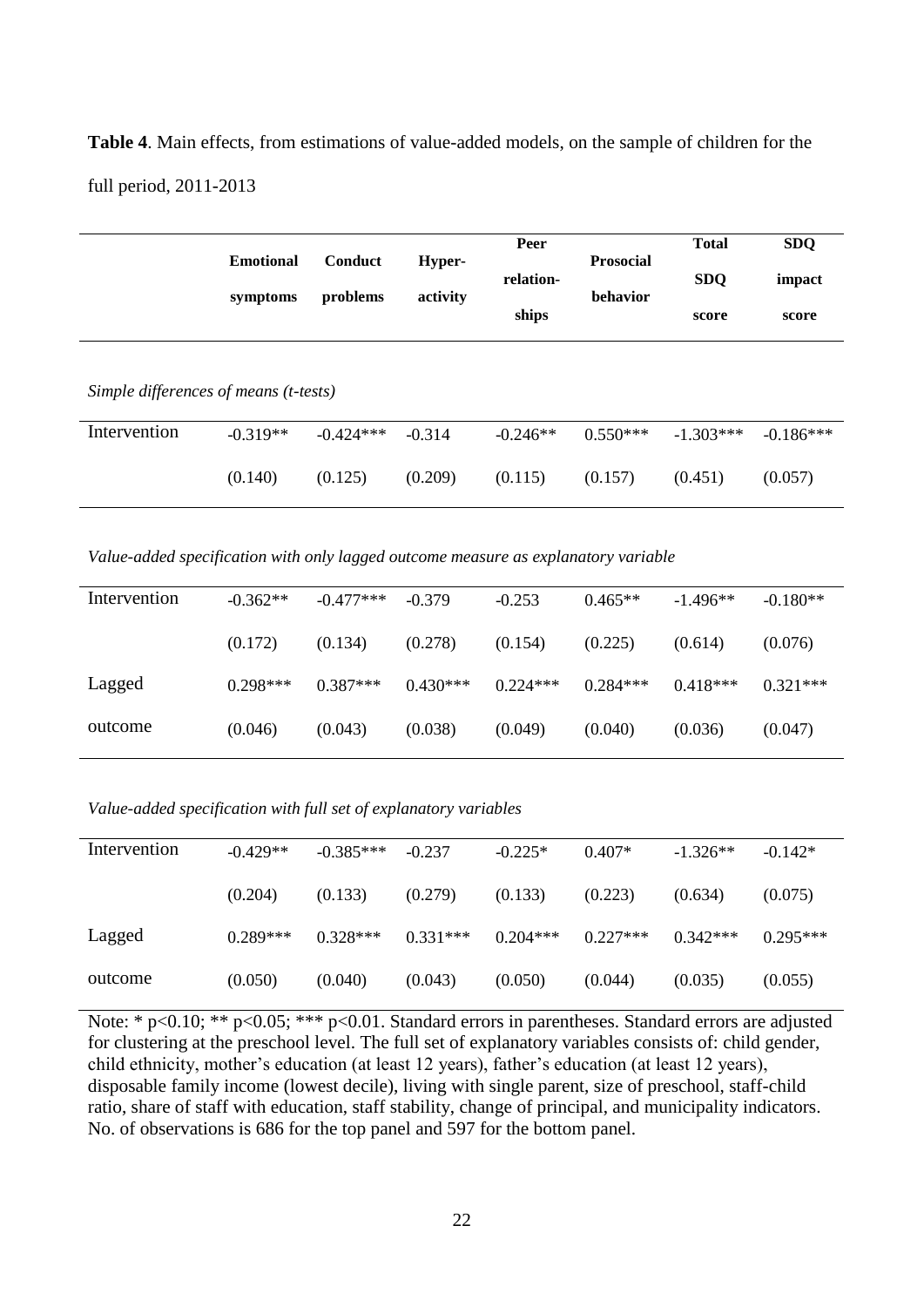#### 8. **Heterogeneous Effects**

Our main results show that several subscales of SDQ are improved by the intervention. However, these main effects reflect the average effects for the intervention group as a whole, and there may be important differences in the effects across various subgroups. In particular, we are interested in investigating whether the intervention is more beneficial for disadvantaged children than for other children. Therefore, we now turn to estimations of specifications where we allow the effects to be heterogeneous across subgroups.

To avoid estimating the effects on very small subsamples (and thereby losing explanatory power), we have chosen to use the value-added specification of the previous section augmented with an interaction term between the specific subgroup and the intervention indicator. In Table 5, we report the results from a number of different specifications with such heterogeneous effects, representing differences across children's gender, parents' education, family income, children's ethnicity, family status, and different preschool characteristics.

Most of these augmented specifications do not show any significantly different effects across subgroups defined on the basis of child and family characteristics. For the subgroups defined on the basis of preschool characteristics, there are more significant differences. There are, however, a number of interesting patterns to be noticed in many of the augmented specifications.

*Children's gender*. We find that the only effect that is significantly different for boys and girls is regarding conduct problems. The result shows that the intervention improves this subscale for boys, but not for girls. The same pattern emerges from most of the other measures where the intervention gives stronger improvements for boys than for girls, although the effects are not significantly different. The only exception to this pattern is for prosocial behavior.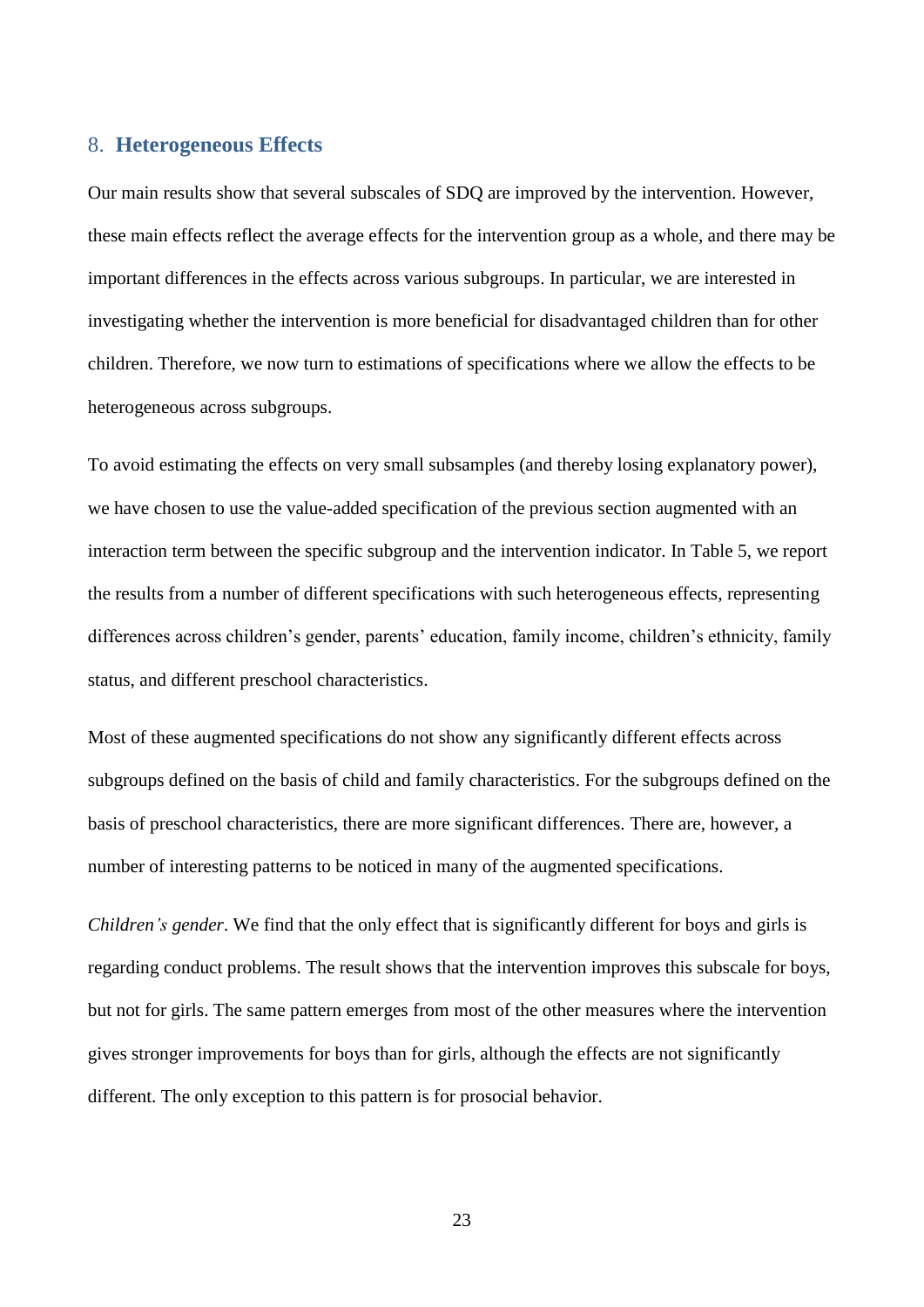**Table 5**. Heterogeneous effects, from estimations of value-added models, on the sample of children for the full period, 2011-2013

|                            | <b>Emotional</b> | Conduct    | Hyper-   | Peer<br>relation- | <b>Prosocial</b> | <b>Total</b><br><b>SDQ</b> | <b>SDQ</b><br>impact |
|----------------------------|------------------|------------|----------|-------------------|------------------|----------------------------|----------------------|
|                            | symptoms         | problems   | activity | ships             | behavior         | score                      | score                |
| Panel A: Children's gender |                  |            |          |                   |                  |                            |                      |
| Intervention               | $-0.387$         | $-0.128$   | $-0.073$ | $-0.002$          | $0.469*$         | $-0.647$                   | $-0.134$             |
|                            | (0.254)          | (0.163)    | (0.284)  | (0.208)           | (0.254)          | (0.767)                    | (0.087)              |
| $Boy *$                    | $-0.077$         | $-0.466**$ | $-0.298$ | $-0.404$          | $-0.111$         | $-1.229$                   | $-0.016$             |
| intervention               | (0.272)          | (0.183)    | (0.380)  | (0.253)           | (0.300)          | (0.761)                    | (0.109)              |

*Panel B: Mother's education, at least 12 years (vs. less than 12 years)*

| Intervention | $-0.193$ | $-0.551$ | $-0.005$ | $-0.258$  | $-0.156$ | $-0.461$ | 0.212       |
|--------------|----------|----------|----------|-----------|----------|----------|-------------|
|              |          |          |          |           |          |          |             |
|              | (0.411)  | (0.400)  | (0.603)  | (0.306)   | (0.498)  | (1.317)  | (0.120)     |
|              |          |          |          |           |          |          |             |
| Medu $*$     | $-0.276$ | 0.193    | $-0.271$ | $-0.564*$ | 0.656    | $-1.008$ | $-0.413***$ |
|              |          |          |          |           |          |          |             |
| intervention | (0.405)  | (0.391)  | (0.535)  | (0.295)   | (0.489)  | (1.099)  | (0.134)     |
|              |          |          |          |           |          |          |             |

*Panel C: Father's education, at least 12 years (vs. less than 12 years)*

| Intervention | $-0.189$ | $-0.220$ | 0.161    | 0.270     | 0.000   | 0.015    | $-0.100$ |
|--------------|----------|----------|----------|-----------|---------|----------|----------|
|              | (0.426)  | (0.316)  | (0.537)  | (0.306)   | (0.367) | (1.254)  | (0.150)  |
| Fedu *       | $-0.296$ | $-0.202$ | $-0.489$ | $-0.609*$ | 0.500   | $-1.649$ | $-0.053$ |
| intervention | (0.427)  | (0.321)  | (0.482)  | (0.339)   | (0.347) | (1.140)  | (0.167)  |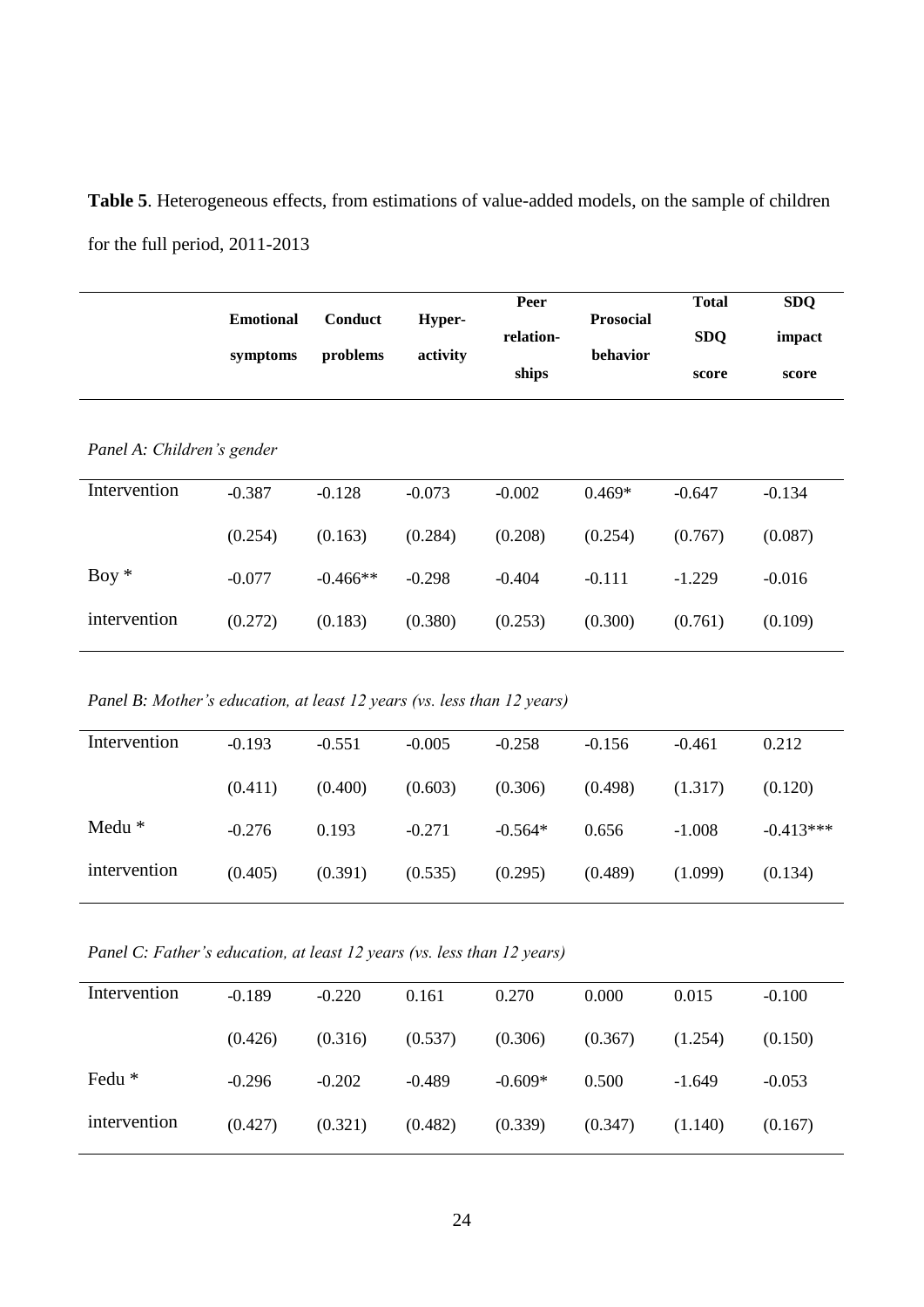| Intervention | $-0.403*$ | $-0.401***$ | $-0.173$   | $-0.251*$ | $0.421*$ | $-1.291**$ | $-0.155*$ |
|--------------|-----------|-------------|------------|-----------|----------|------------|-----------|
|              | (0.203)   | (0.137)     | (0.285)    | (0.134)   | (0.227)  | (0.635)    | (0.079)   |
| Lowinc $*$   | $-0.391$  | 0.232       | $-0.937**$ | 0.382     | $-0.211$ | $-0.500$   | 0.197     |
| intervention | (0.507)   | (0.255)     | (0.447)    | (0.524)   | (0.454)  | (0.980)    | (0.180)   |

*Panel D: Low-income family, in lowest decile of income distribution (vs. higher deciles)*

*Panel E: Ethnicity, Danish child (vs. child of non-Danish origin)*

| 0.056    | 0.060     | 0.470    | $-0.148$ | $-0.125$ | 0.355    | 0.129     |
|----------|-----------|----------|----------|----------|----------|-----------|
| (0.409)  | (0.237)   | (0.603)  | (0.384)  | (0.580)  | (1.303)  | (0.156)   |
| $-0.543$ | $-0.496*$ | $-0.790$ | $-0.086$ | 0.594    | $-1.876$ | $-0.302*$ |
| (0.430)  | (0.279)   | (0.669)  | (0.440)  | (0.552)  | (1.458)  | (0.172)   |
|          |           |          |          |          |          |           |

*Panel F: Family status, single parent (vs. both parents)*

| Intervention    | $-0.485**$ | $-0.362**$ | $-0.346$ | $-0.320**$ | $0.485**$ | $-1.576**$ | $-0.162**$ |
|-----------------|------------|------------|----------|------------|-----------|------------|------------|
|                 | (0.199)    | (0.135)    | (0.279)  | (0.139)    | (0.227)   | (0.628)    | (0.079)    |
| Single par. $*$ | 0.507      | $-0.204$   | 0.974    | $0.865**$  | $-0.719$  | 2.245      | 0.185      |
| intervention    | (0.416)    | (0.632)    | (0.792)  | (0.423)    | (0.460)   | (1.818)    | (0.228)    |

*Panel G: Preschool's share of socially disadvantaged children, high share (vs. lower share)*

| Intervention   | $-0.538**$ | $-0.372**$ | $-0.248$ | $-0.271*$ | $0.503**$  | $-1.466**$ | $-0.170**$ |
|----------------|------------|------------|----------|-----------|------------|------------|------------|
|                | (0.204)    | (0.142)    | (0.287)  | (0.139)   | (0.217)    | (0.653)    | (0.075)    |
| Soc. disadv. * | $1.365***$ | $-0.156$   | 0.139    | 0.595     | $-1.195**$ | 1.825      | $0.377*$   |
| intervention   | (0.441)    | (0.266)    | (0.590)  | (0.366)   | (0.572)    | (1.158)    | (0.201)    |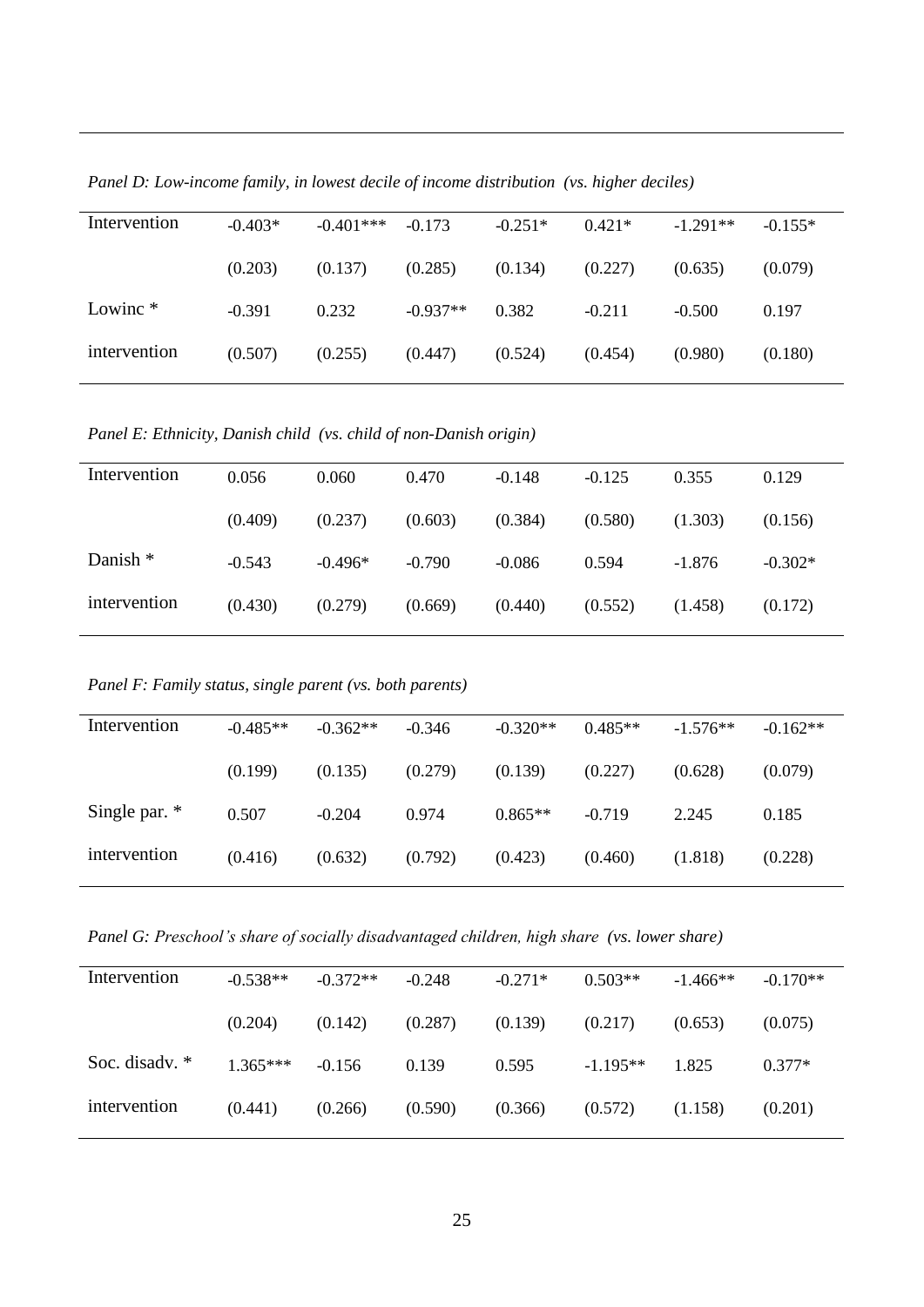| Intervention  | $-0.183$ | $-0.055$   | 0.210     | 0.065    | 0.214   | 0.009      | 0.060      |
|---------------|----------|------------|-----------|----------|---------|------------|------------|
|               | (0.281)  | (0.177)    | (0.306)   | (0.185)  | (0.331) | (0.646)    | (0.084)    |
| Stability $*$ | $-0.291$ | $-0.390**$ | $-0.530*$ | $-0.343$ | 0.229   | $-1.580**$ | $-0.240**$ |
| intervention  | (0.289)  | (0.187)    | (0.309)   | (0.208)  | (0.315) | (0.673)    | (0.108)    |

*Panel H: Preschool's stability of staff, high stability (vs. lower stability)*

Note: \* p<0.10; \*\* p<0.05; \*\*\* p<0.01. Standard errors in parentheses. Standard errors are adjusted for clustering at the preschool level. All specifications include: lagged outcome measure, child gender, child ethnicity, mother's education (at least 12 years), father's education (at least 12 years), disposable family income (lowest decile), living with single parent, size of preschool, staff-child ratio, share of staff with education, staff stability, change of principal, and municipality indicators. No. of observations is 597, except for the SDQ impact score where it is 567.

*Parents' education*. We distinguish between mothers and fathers with less than 12 years of education (low educated) and those with at least 12 years of education (highly educated). The only effect that is significantly different is for the SDQ impact score, where children of highly-educated mothers have a much stronger improvement. For peer relationships, both mother's and father's education leads to stronger improvement, at a 10% significance level. Again, we observe a pattern where the effects of the intervention are stronger for children of highly-educated parents, whereas there is basically no effect on any measure for children of low-educated parents. In particular, it is observed that children of low-educated fathers do not gain from the intervention.

*Family income*. Children from families with a very low income (below the first decile of the income distribution) as a general picture have the same effects as children from better-off families. The exception to this is for hyperactivity, where children from low-income families have a significantly better improvement due to the intervention.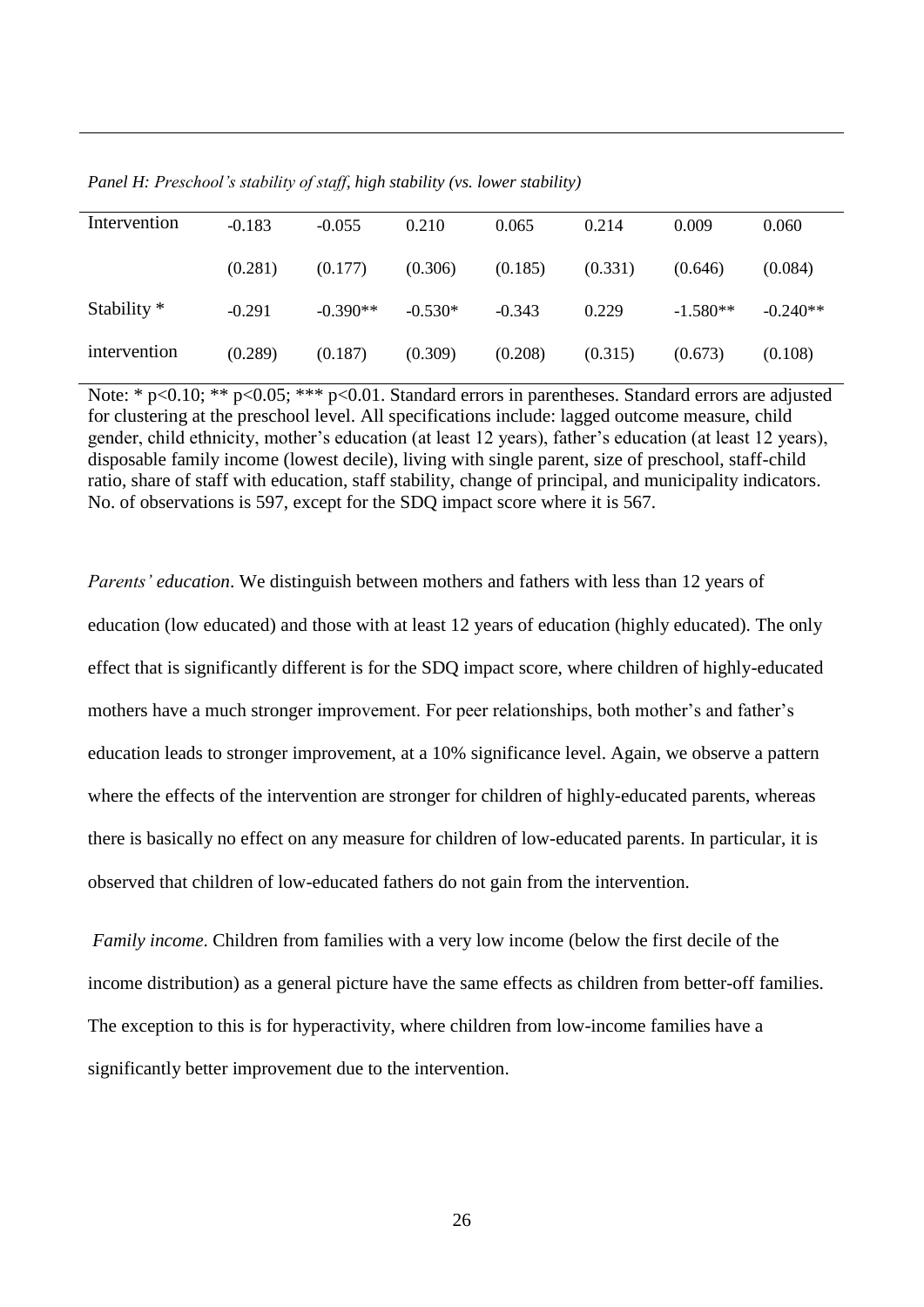*Ethnicity*. Again, we observe the same pattern as for parents' education with the intervention having basically no effect on any measure for children of non-Danish origin. However, it should be noted that the group of children of non-Danish origin is quite diverse and consists of children from very different backgrounds, e.g. non-Western immigrants but also children from other Scandinavian countries. The improvements only occur for Danish children, but they are in most cases not significant for this subgroup. Thus, in this sample of children, ethnicity does not seem to matter much for the effect of the intervention.

*Family status*. Regarding family status we have employed a specification where we use an indicator for whether the child lives with only a single parent or with two parents (regardless of whether they are married or cohabiting – this distinction being relatively unimportant in a Danish context). The results clearly show that the intervention leads to significant improvements in all measures (except hyperactivity) for children living with two parents. There is a significantly different effect for peer relationships such that children living with a single parent see no improvement from the intervention on this subscale. Looking closer at the resulting effects for children of single parents, it appears that the intervention has basically no effects for these children (except regarding conduct problems), and that for all measures (with the exception of conduct problems) they actually worsen the SDQ scores. However, these effects are relatively imprecisely estimated and hence not significant.

*Share of socially disadvantaged children.* We have divided the preschools into two groups: those with a high share of socially disadvantaged children (>40%) and those with a lower share. 12% of the children in the analyzed sample attend the former group of preschools. The results clearly show that the intervention leads to significant improvements in all measures (except hyperactivity not being significant) for children attending preschools with a low share of socially disadvantaged children. There are significantly different effects across the two types of preschools for two SDQ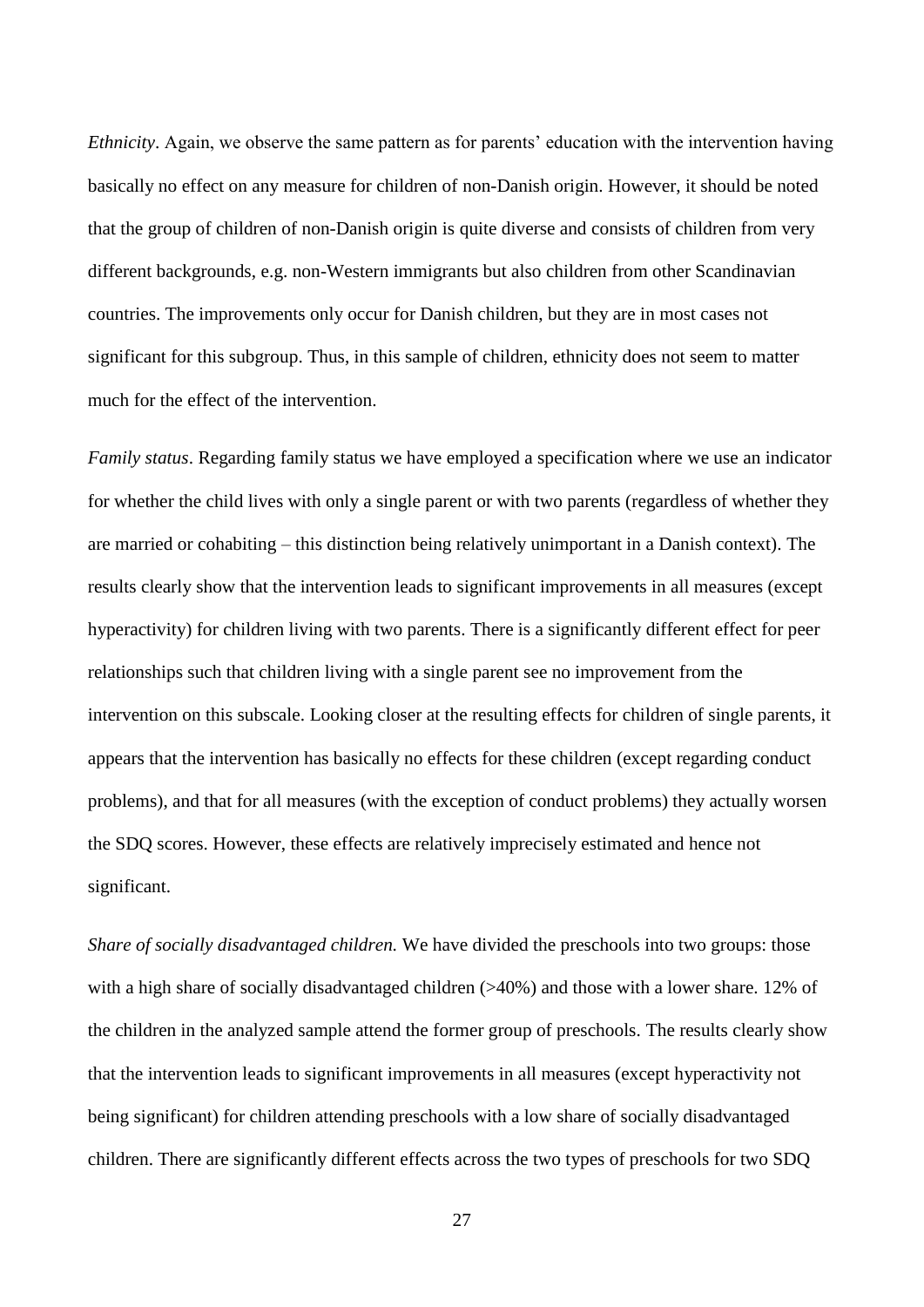subscales, namely emotional symptoms and prosocial behavior. In both cases, the effects of the intervention are strongly reversed such that children in preschools with a high share of socially disadvantaged children are worse off (as opposed to the significant improvement shown by the main effect).

*Stability of staff.* We have again divided the preschools into two groups: those with a high turnover rate of the staff (more than 30% annual turnover) and those with a lower turnover rate (i.e. high stability).<sup>16</sup> 12% of children in the analyzed sample attend the former group of preschools. The results show that the intervention is much more effective in high-stability preschools where it leads to improvements in all measures for children attending these preschools (with significant improvements for conduct problems, the total SDQ score, and the SDQ impact score). For children in preschools with a high turnover rate among the staff, the intervention fails to create improvements in any of the measures. This result is not surprising as the intervention is based on training some teachers in each preschool, and the newly trained teachers thereafter share their knowledge and ideas with the rest of the teachers. Together they adapt and implement the new knowledge in the preschool. A highly changing pool of teachers from year to year could make it difficult to absorb the new changes in the preschool and to make them a common foundation for the pedagogical work.

To summarize, the general picture emerging from the analysis of heterogeneous effects for child and family characteristics (Panels A-F) shows that generally the intervention has not been able to produce larger improvements for socially disadvantaged children than for other children. In a

 $16$  The selection of the threshold of 30% turnover is based upon an investigation of different threshold values and resulting sizes of the subgroups. Since most preschools experience some turnover of their staff during a year (and one person may constitute 5-10% of the staff), very low threshold values have no explanatory power. We also estimated a version of the model with a continuous measure of turnover in the interaction term and that specification gave qualitatively similar results.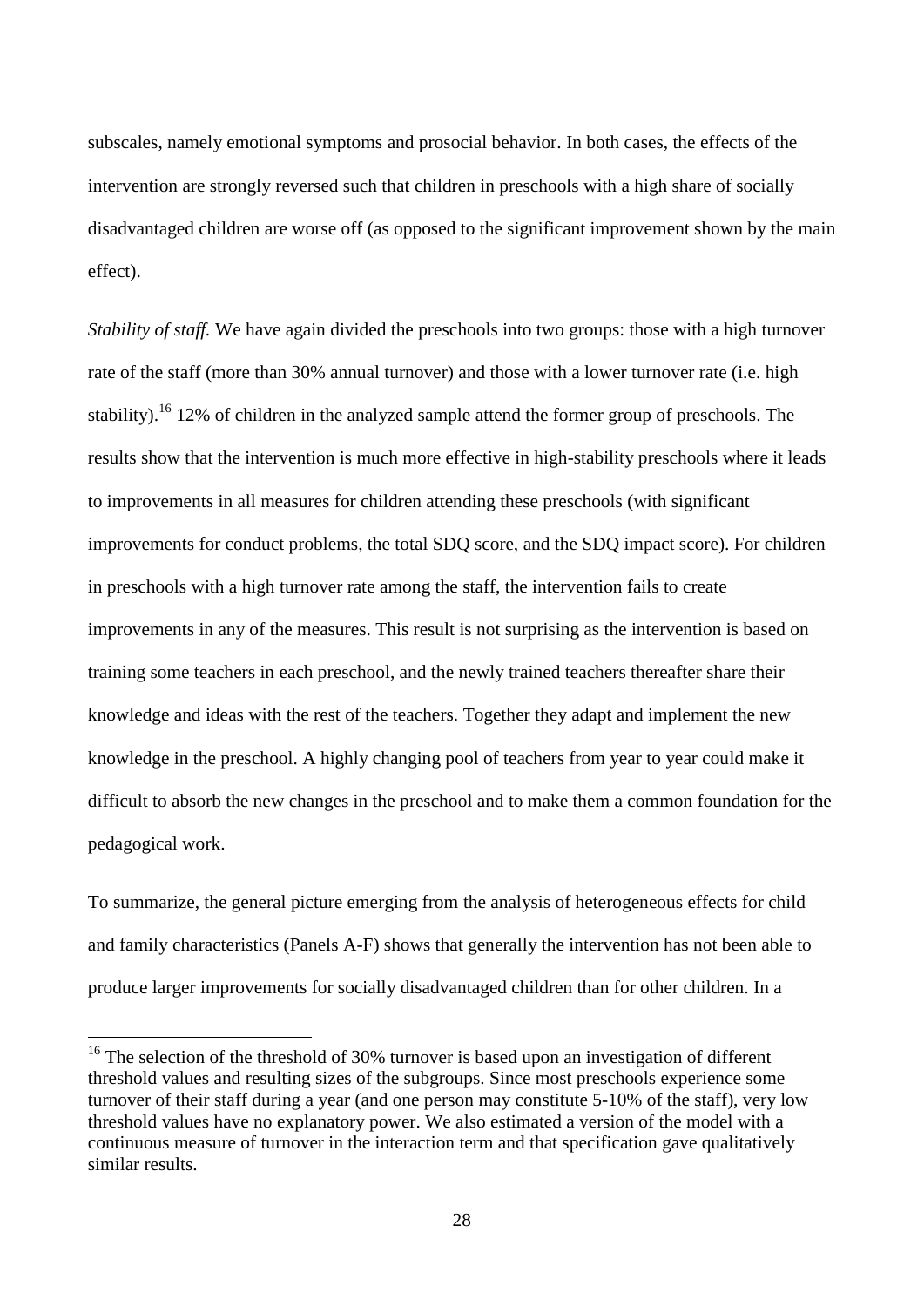number of cases we even find results indicating that the intervention has no effects for socially disadvantaged children. The only exception to this general picture is that the intervention has significantly reduced hyperactivity among children from low-income families, despite the fact that the intervention did not have a significant main effect on this subscale. We find more heterogeneous effects for the subgroups defined on the basis of preschool characteristics (Panels G-H) than for those defined on the basis of child and family characteristics (Panels A-F). The results show that the intervention does not succeed in creating improved child outcomes for children attending preschools characterized by either a high share of socially disadvantaged children or a high turnover rate among the staff. In general, the investigation of heterogeneous effects both across child and family characteristics and across preschool characteristics shows that the intervention is actually less beneficial for socially disadvantaged children than for other children, contrary to the stated intentions.

#### 9. **Sensitivity Analyses**

1

#### **9.1 Alternative Specifications**

This section reports results from various sensitivity analyses where we have employed a number of different specifications to investigate the robustness of our main results. Our main results come from a value-added model that includes a large set of explanatory variables to control for child, family, and preschool characteristics. To check the robustness of our estimates, we employ two alternative specifications: a restricted value-added model and a panel data model with individualspecific fixed effects (see also the description in Section 6).<sup>17</sup>

 $17$  Detailed results from these alternative specifications are not reported here, but are available on request.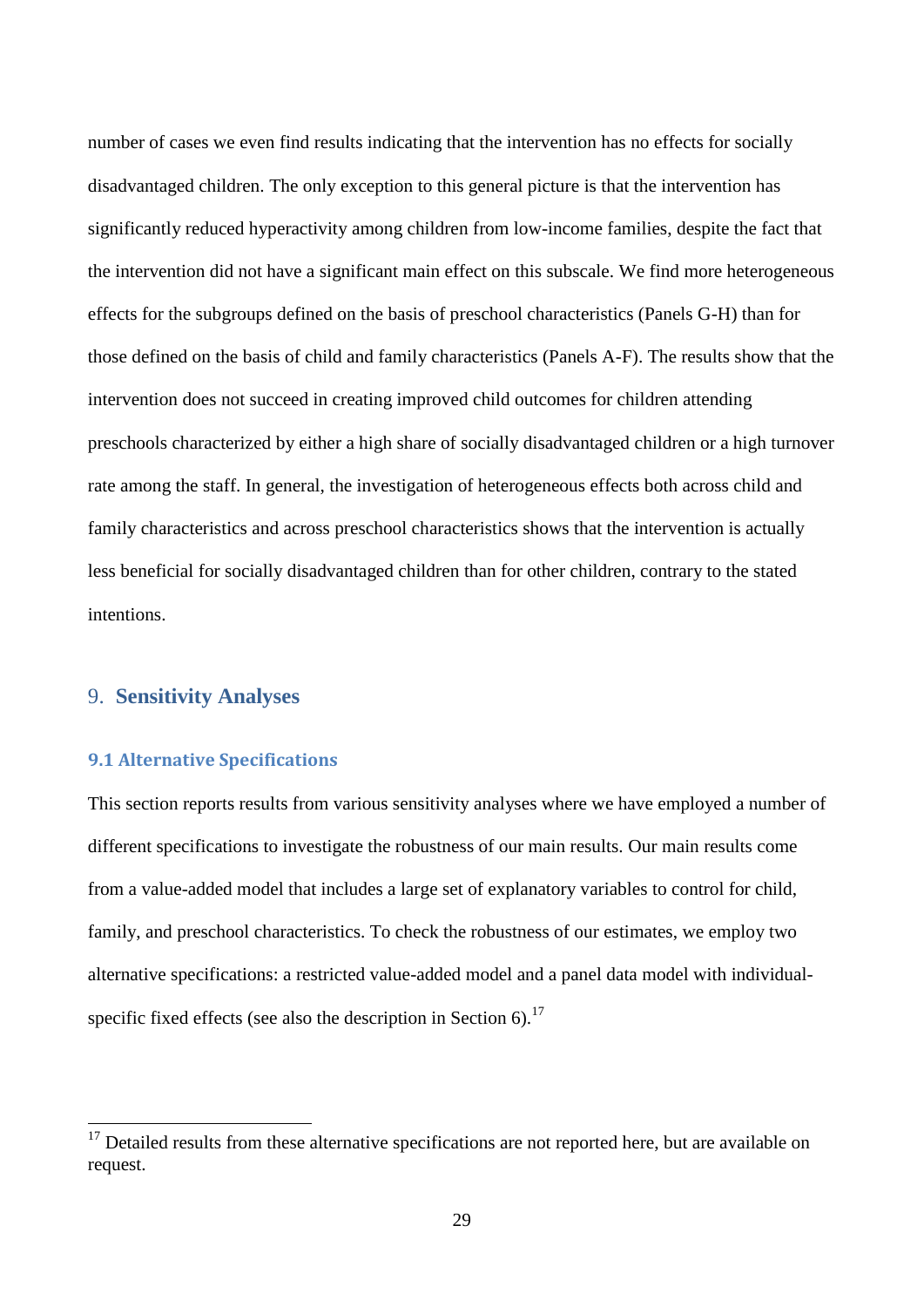The restricted value-added specification models the changes in the outcome measures as a function of the explanatory variables, i.e. it sets the parameter on the lagged outcome measure equal to one. Since the results reported in Section 7 show that the estimates of these parameters lie around 0.3, we would prefer the main effects from the unrestricted value-added model as they are better supported by the data. However, the main effects estimated from the restricted value-added model are qualitatively similar to those obtained from the unrestricted model, although they in most cases are stronger in the sense that their magnitude are larger and they are more significant.

As another alternative specification, we employ a panel data model with individual-specific fixed effects. This allows us to estimate the intervention effects controlling for all unobserved timeconstant characteristics, but the presence of the fixed effects does not allow us to include timeconstant explanatory variables.<sup>18</sup> In general, the main effects estimated by the panel data approach are very similar to those obtained from the restricted value-added model, which means that they are stronger than (larger magnitude and higher significance) but qualitatively similar to those obtained from the unrestricted value-added model. We can thus conclude that the main effects are fairly robust against changes in the specification of the model, and that the effects reported in Section 7 are probably rather conservative estimates of the intervention effects. When using the alternative specifications to investigate heterogeneous effects, the picture becomes more blurred. For the subgroups defined on the basis of child and family characteristics, we again find quite few heterogeneous effects that are significantly different across subgroups, but they are much more volatile than the main effects. The most obvious reason for this is presumably the very small sample sizes of the subgroups. Thus, the specific heterogeneous effects should be interpreted with some care, but the overall picture is confirmed by the sensitivity analyses (and for the panel data

 $18$  The panel data model also includes time trends which capture the autonomous improvement over time in SDQ scores.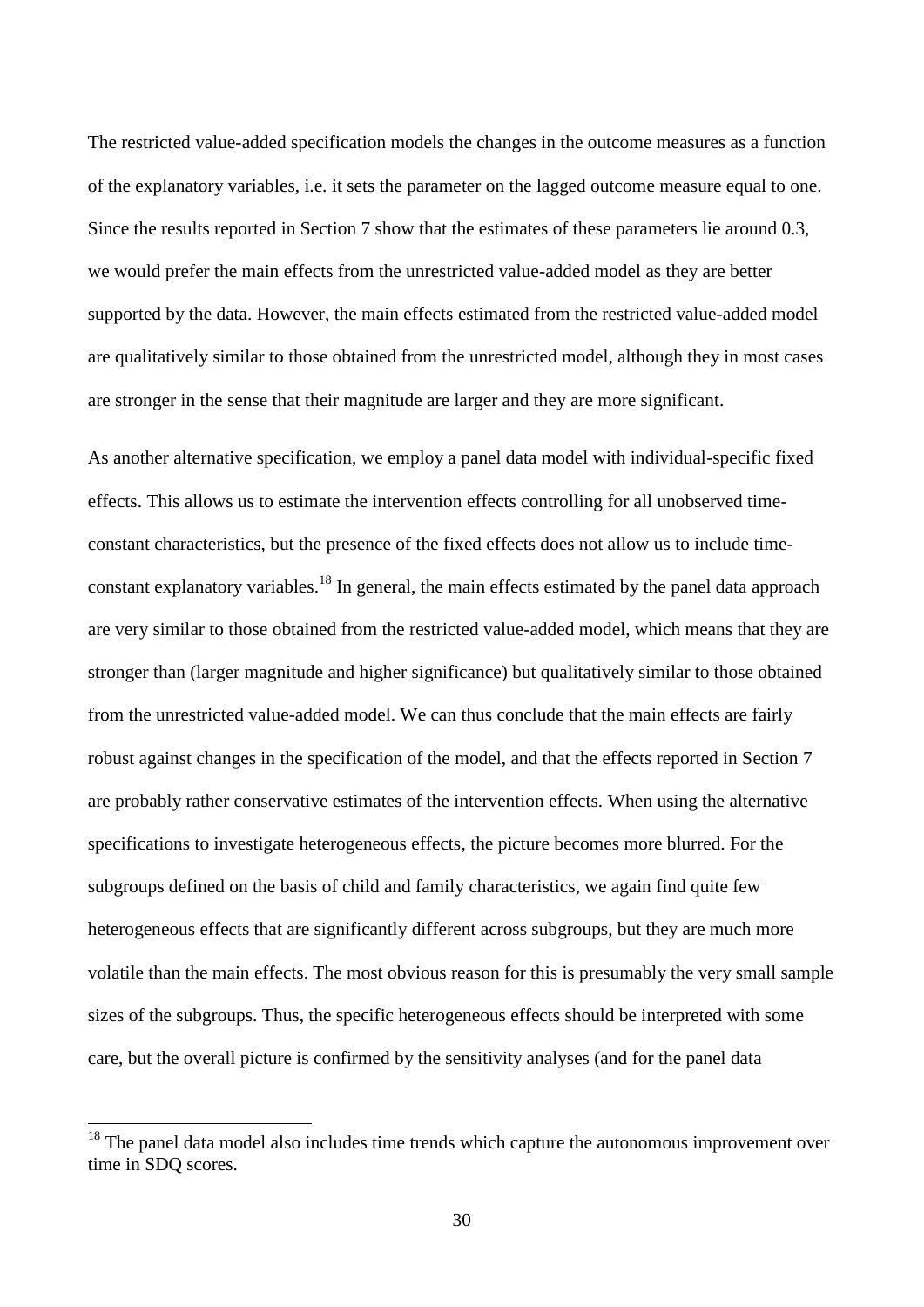specification it is even stronger): the intervention has not been able to produce larger improvements for socially disadvantaged children than for other children, and in some cases even less improvements. The heterogeneous effects across preschool characteristics are confirmed by the sensitivity analyses.

Including the control variables also provides us with information about which background characteristics determine the socio-emotional skills of the children (as measured by SDQ). As several previous studies, we find that girls generally have better outcomes on all five SDQ dimensions and that parents' education is a strong predictor for child outcomes across all five SDQ dimensions, with better outcomes measured for children whose parents have more education. Ethnicity affects some of the outcomes, but not in a consistent way.

#### **9.2 Midway Analysis**

Another way to investigate the robustness of the effects is to perform a midway analysis of the effects of the intervention. Instead of analyzing the effects after the full period of the intervention, it is possible to analyze the effects half way through the intervention, i.e. after the first year of the intervention, since all outcomes have also been measured in March 2012. Such a midway analysis can be performed on two different samples, either on the same sample as above, i.e. the children enrolled for the full period of 2011-2013, or on an enlarged sample consisting of all children enrolled in 2011 and 2012. About half of the latter will have left the preschools in 2013, because they have become old enough to be admitted to grade 0 of primary school. Basing the analysis on this latter sample will thus give us more precise estimates due to the larger number of observations. We can also perform a separate analysis on the children that have joined the preschools in 2012 and still are enrolled in 2013.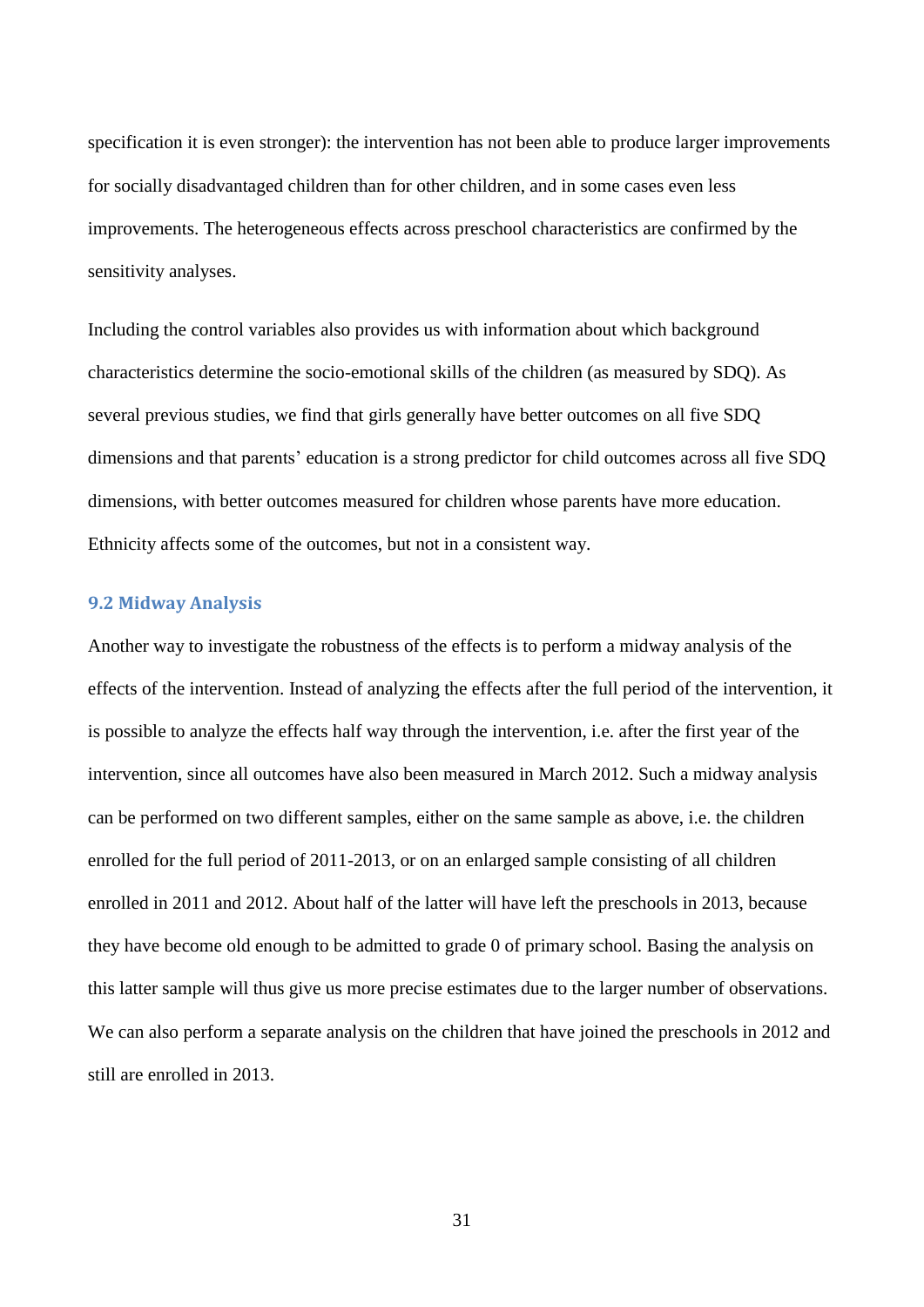Results on the first subperiod (2011-2012) do not show any significant effects of the intervention, despite more precise estimates. This holds for the five SDQ subscales, the total score, and the impact score. There are a few significantly different effects across subgroups. To summarize, the effects are smaller and in most cases not significant, but the overall picture is confirmed.

Results on the second subperiod (2012-2013) also do not show any significant effects of the intervention, again despite more precise estimates. There are no systematic patterns in the heterogeneous effects. One possible explanation of the results for the second subperiod is that the children included in this analysis are quite young children, since they have just entered the preschools between the start in 2011 and the midway data wave in 2012. If the intervention has stronger effects on older children than on younger children, this could explain these results. However, the age aspect will not be investigated further here as it falls outside the scope of our analysis.

The conclusion of this sensitivity analysis is that the effects cannot be found in any of the two subperiods, but that the full period is required to obtain significant effects of the intervention. We are not surprised about this result as it probably takes some time for the new pedagogical routines to be implemented and to have a direct effect on the children.

#### 10. **Discussion and Conclusion**

International studies have shown that early interventions can have positive effects in the sense that (especially) socially disadvantaged children are more likely to prosper, in both the short and the long run, if they receive social and intellectual stimulation from an early age. However, the studies do not tell us about benefits for children in a system of universal daycare, where all children participate regardless of their socio-economic background, as is the case in Denmark with a participation rate of 97% among children aged 3-5 in 2010.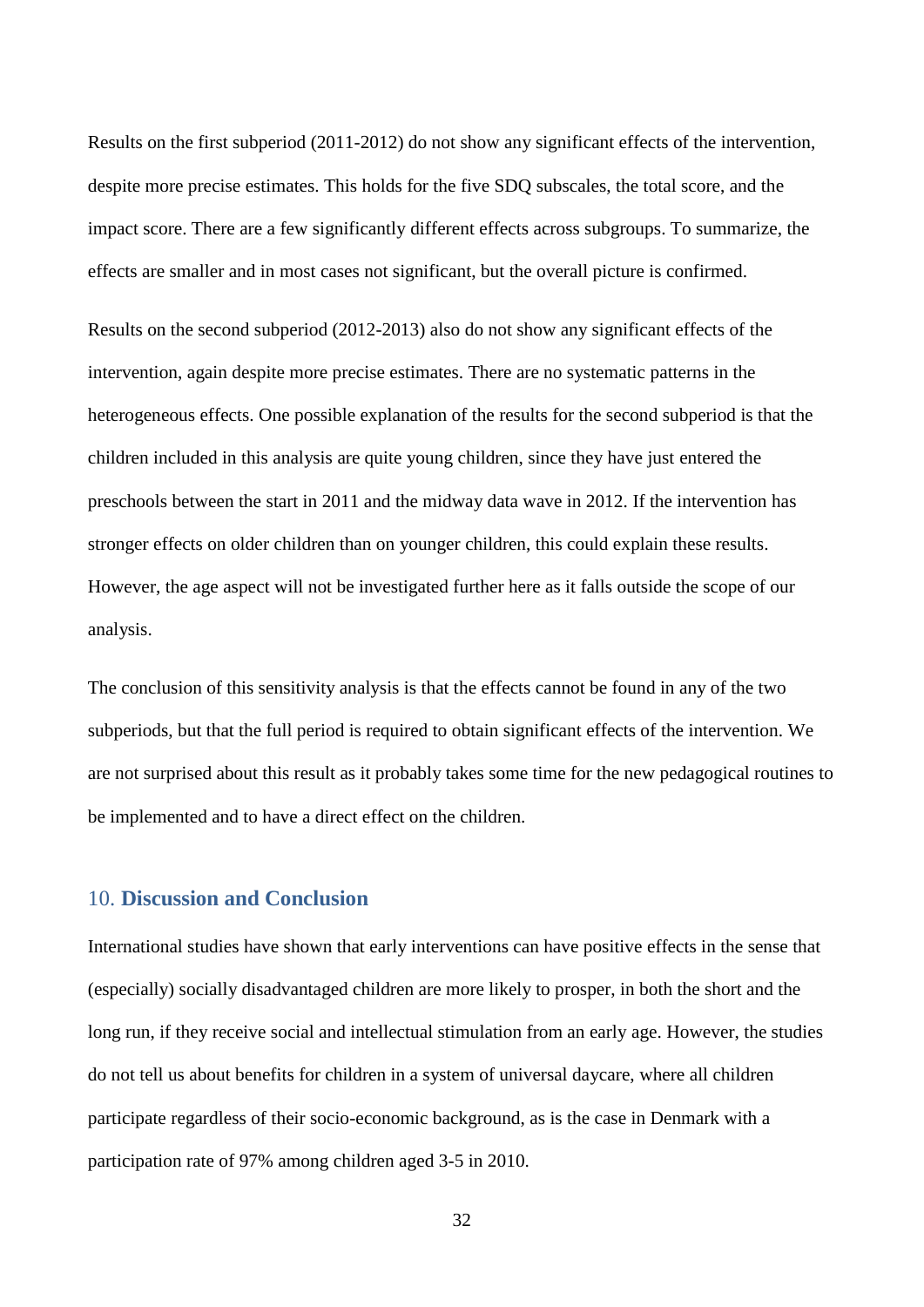We evaluate an intervention (the VIDA intervention) that is designed to investigate whether education, training and knowledge sharing of preschool teachers (and managers) affect child socioemotional outcomes. If there are effects, do these vary among different groups of children or across different preschool characteristics? The intervention was evaluated using a cluster-RCT design with random assignment at the preschool level. The intervention was implemented in 29 preschools (and compared with 29 control preschools) in three Danish municipalities.

The intervention distinguishes itself from other interventions found in existing international studies in two ways. Firstly, it focuses on professional development of preschool teachers to implement an intervention aimed at enhancing child socio-emotional development via an inclusive pedagogy, i.e. it is founded theoretically in the bioecological perspective. Secondly, the intervention is designed for implementation in universal public daycare where almost all children attend. The preschool teachers are trained to implement a specific learning and developmental program and thereby to change the entire system (interactions, inclusion, and teacher qualification). The professional development focused on teaching the participants to develop activities and renew practices that could improve the individual child's development through responsive supportive interaction and through inclusive learning environments. The preschool teachers trained this approach through ongoing educational and training sessions where they learned to implement the program.

Our focus is on socio-emotional competences, i.e. child behavior and well-being, as measured by the five subscales of the SDQ scale (Goodman, 1997). Effects are analyzed by comparing baseline measures of SDQ to measures collected at the end of the intervention. The results show that the professional development of preschool teachers provided by the intervention has positive effects on development and behavior among children aged 3-5. The intervention significantly improves children's emotional development and causes a reduction in emotional and behavioral problems with an effect size of 0.22-0.33. However, the results also show that the intervention is not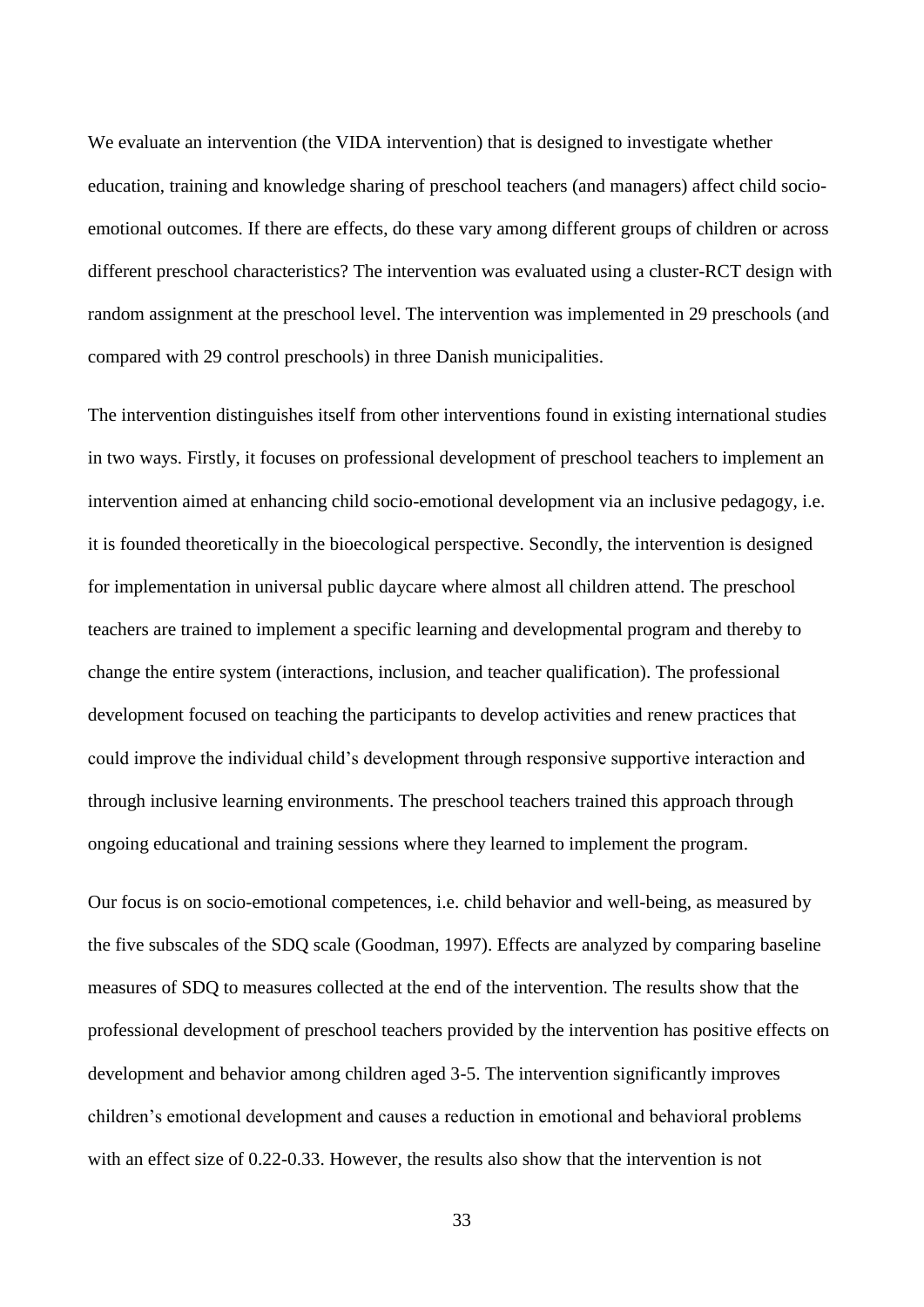successful in producing larger improvements for socially disadvantaged children than for other children. Finally, the results show that certain characteristics of the preschools may act as barriers to a successful outcome of the intervention, as no improvements are found for children attending preschools with a high share of socially disadvantaged children or a high turnover rate among the staff.

Comparing the findings of this study with existing international studies, it is noticeable that we do not find stronger effects on socially disadvantaged children than on their more privileged peers. Previous studies (e.g. of the effects of the Perry Pre-School Project) have often found very strong effects of interventions on socially disadvantaged children, but these interventions have typically been targeted towards this group and the control group has consisted of children who have not attended any daycare. In our case, at least two aspects are probably explaining why we obtain a different result. Firstly, the intervention has been implemented in a universal daycare system where socially disadvantaged children are already attending preschools, i.e. they are also in the control group and thereby participating in activities rooted in the Act on Educational Curricula. Secondly, the intervention is based on professional development of the preschool teachers and as such it is much less targeted towards socially disadvantaged children. In line with this, we also find that the success of the intervention depends critically on the characteristics of the preschools, both in terms of the composition of the child group and in terms of structural quality measured by the turnover rate of the staff. Hence, basing an intervention on professional development of the preschool teachers may be effective in many cases, but it contains risky components since a high turnover among the preschool teachers may erode the basis of the intervention. This is consistent with other recent research on Danish register data indicating that a high structural quality of preschools (measured e.g. by staff-child ratios and educational level of the staff) can have positive long-term effects (see Bauchmüller et al., 2014).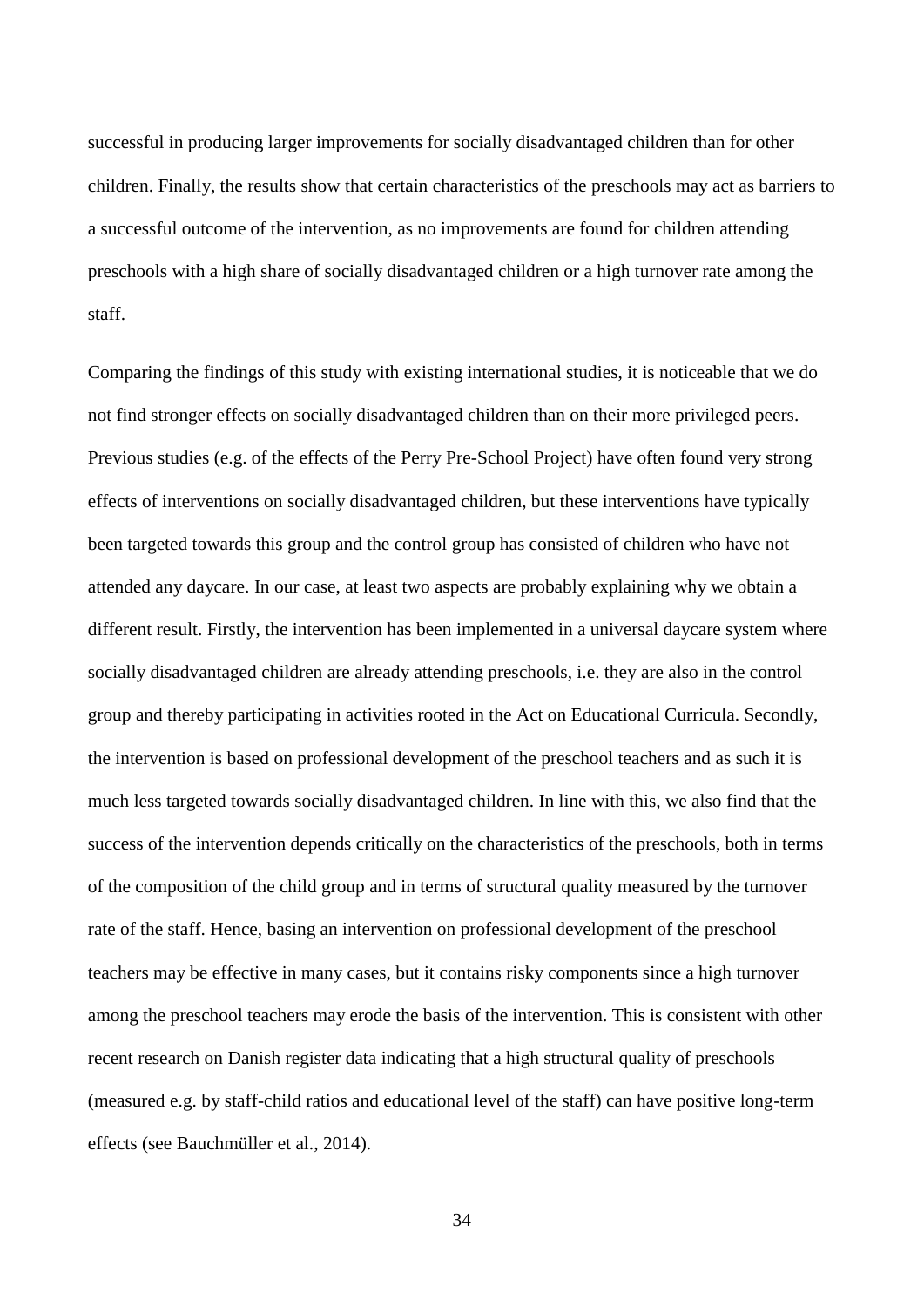A possible limitation of this study is that some of the participating municipalities have had other interventions at the same time as the VIDA intervention. One municipality has implemented a socalled 'vision project' for all preschools in the municipality. This should affect intervention and control preschools in the same way, but potentially leads to a (downward) bias in the effects of the current intervention. Another municipality initiated an 'inclusion project' in 2013 by offering posteducation training of preschool teachers. We do not believe that this project interferes with the results from the current intervention as the project started almost at the same time as our final data collection. To control for potential municipality differences, all reported estimations included municipality fixed effects. Another limitation of the current study is the focus on children's socioemotional outcomes as measured by SDQ scores. SDQ is based on teacher ratings which potentially are subjective. Thus, in terms of generalizability of the results, it would also be nice to have objective data on child outcomes from cognitive tests.

In summary, the current study has contributed to fill some of the knowledge gap about how professional development of preschool teachers may affect child socio-emotional outcomes. We have provided evidence showing that it is possible to improve child outcomes through an intervention focused on preschool teachers, but that it is not effective as a special way to target socially disadvantaged children, at least not in a universal daycare system. The evidence also points to some challenges in implementing organizational changes and learning approaches to professional development, as it clearly requires some stability of the staff. Future implementations need to carefully consider the composition of the child group, as preschools with a high share of socially disadvantaged children do not seem to benefit, and it may also be important to combine the professional development with additional measures for increasing the stability of the staff.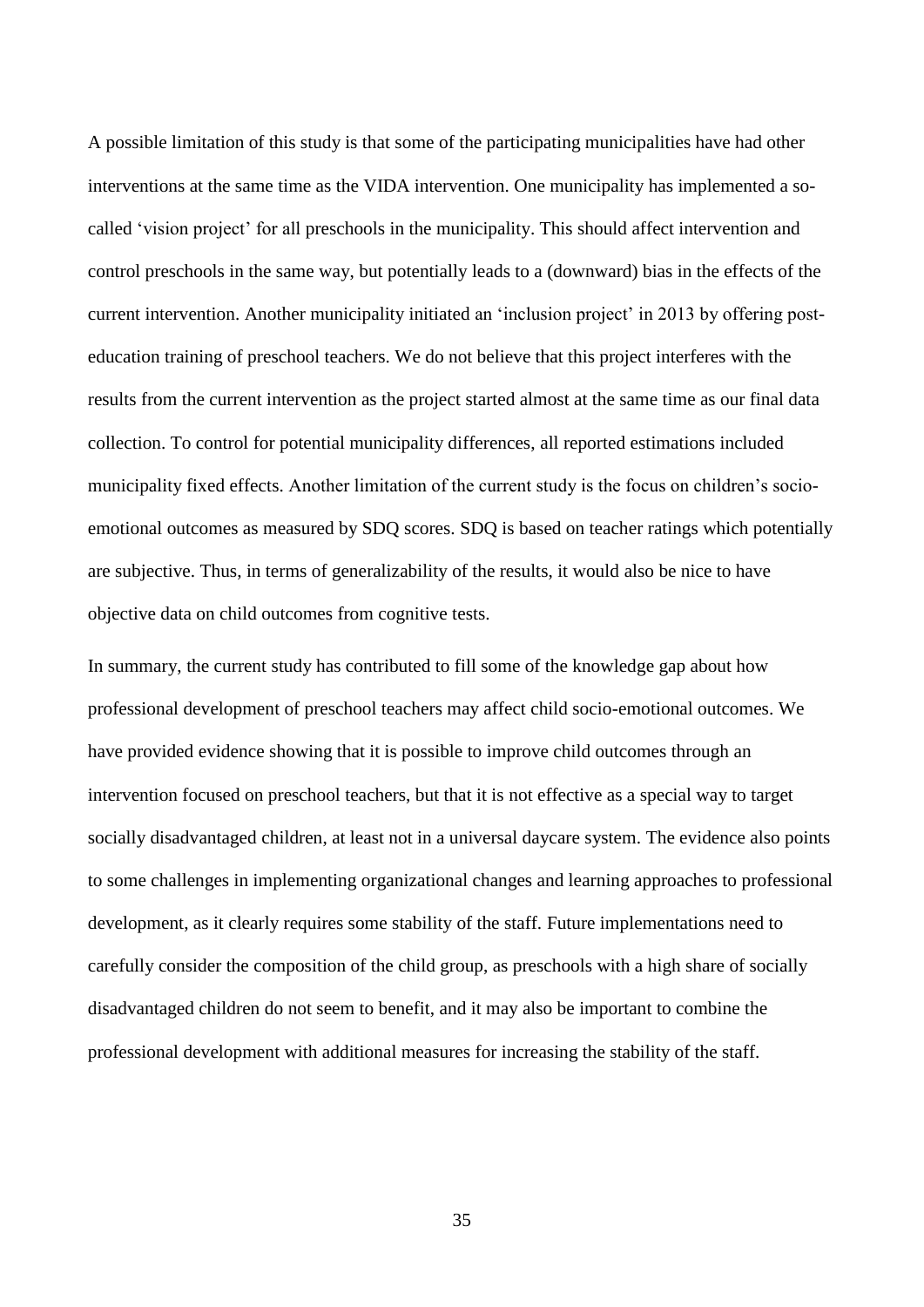#### **11. References**

Almond, Douglas, and Janet Currie (2011). Human capital development before age five. In *Handbook of Labor Economics, Volume 4b, Ch. 15*, ed. O. Ashenfelter and D. Card, 1315-1486, Amsterdam: Elsevier.

Baker, Michael, Jonathan Gruber, and Kevin Milligan (2008). Universal child care, maternal labor supply, and family well-being. *Journal of Political Economy* 116, 709-45.

Barnett, W. Steven and Leonard N. Masse (2007). Comparative Benefit-Cost Analysis of the Abecedarian Program and its Policy Implications. *Economics of Education Review* 26, 113-125.

Barnett, W. Steven, and Clive R. Belfield (2006). Early childhood development and social mobility. *Future of Children* 16, 73-98.

Bauchmüller, Robert, Mette Gørtz, and Astrid Würtz Rasmussen (2014). Long-Run Benefits from Universal High-Quality Preschooling. *Early Childhood Research Quarterly* 29, 457-470.

Blau, David, and Janet Currie (2006). Pre-school, day care and after-school care: Who's minding the kids? In *Handbook of the Economics of Education, Volume 2, Ch. 20*, ed. E. Hanushek and F. Welch, 1163-1278, Amsterdam: Elsevier.

Bronfenbrenner, Urie (1979). *The ecology of human development*. Cambridge: Harvard University Press.

Bronfenbrenner, Urie and Pamela A. Morris (2006). The bioecological model of human development. In *Handbook of child psychology: Theoretical models of human development, Volume. 1*, ed. W. Damon and R. M. Lerner, 793-828, New York: Wiley.

Brown, John S., and Paul Duguid (1991). Organizational Learning and Communities-of-Practice: Towards a unified view of working, learning and innovation. *Organization Science* 2, 40-57.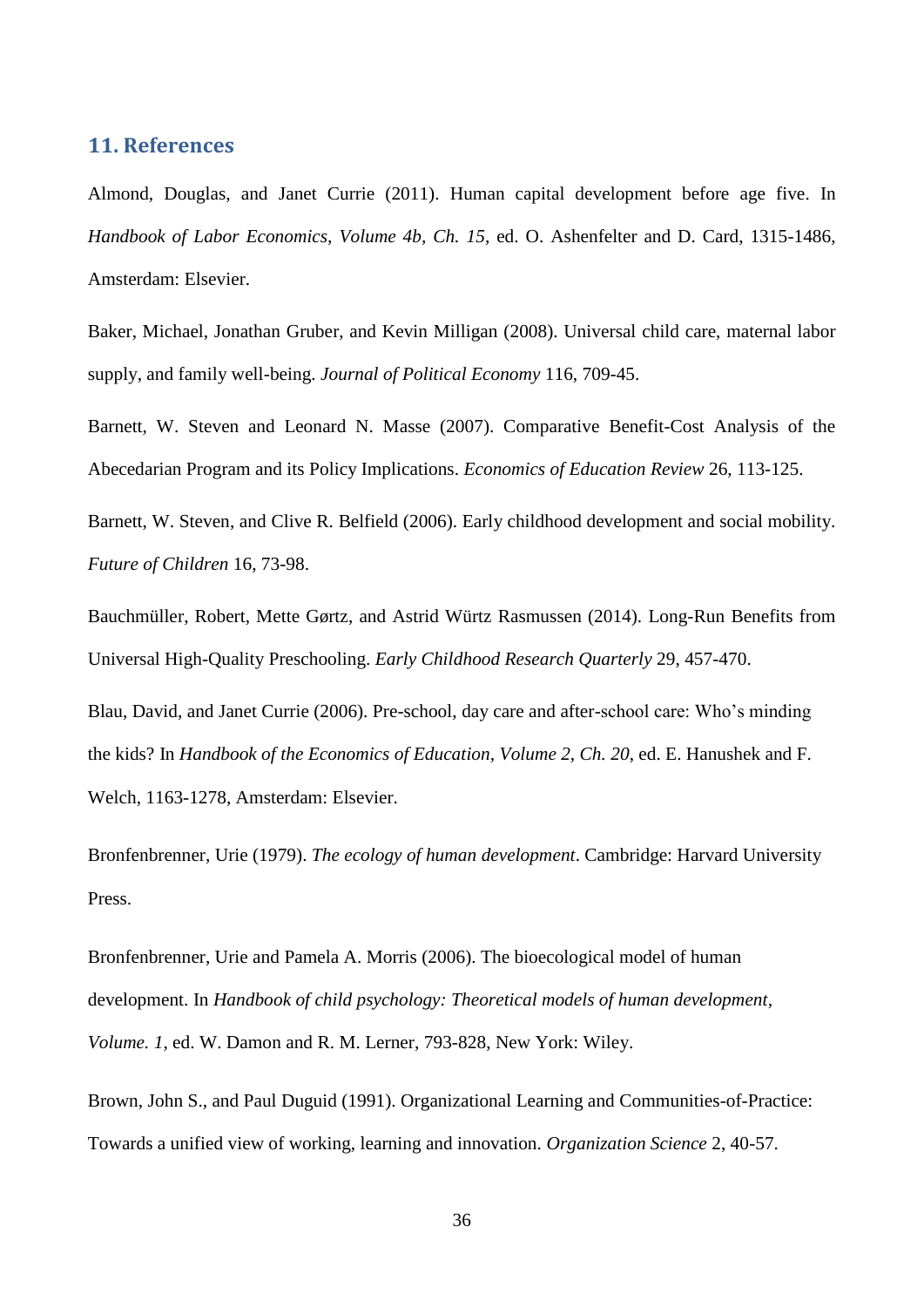Burger, Kaspar (2010). How does early childhood care and education affect cognitive development? An international review of the effects of early interventions for children from different social backgrounds. *Early Childhood Research Quarterly* 25, 140-165.

Cameron, Claire E. (2012). A transactional Model of Effective Teaching and Learning in the Early Childhood Classroom. In *Handbook of Early Childhood Education*. ed. R. C. Pianta, 278-296, New York: Guildford Press.

Chetty, Raj, John N. Friedman, Nathaniel Hilger, Emmanuel Saez, Diane W. Schanzenbach, and Danny Yagan (2011). How does your kindergarten classroom affect your earnings? Evidence from project STAR. *The Quarterly Journal of Economics* 126, 1593-1660.

Claessens, Amy, Mimi Engel, and F. Chris Curran (2014). Academic content, student learning, and the persistence of preschool effects. *American Educational Research Journal* 51, 403-434.

Cunha, Flavio, James J. Heckman, Lance Lochner, and Dimitriy V. Masterov (2006). Intepreting the Evidence on Life Cycle Skill Formation. In *Handbook of the Economics of Education, Volume 1, Ch. 12*, ed. E. Hanushek and F. Welsh, 697-812, Amsterdam: Elsevier.

Datta Gupta, Nabanita, and Marianne Simonsen (2010). Non-cognitive child outcomes and universal high quality child care. *Journal of Public Economics* 94, 30-43.

Duncan, Greg J., and Aaron J. Sojourner (2013). Can intensive early childhood intervention programs eliminate income-based cognitive and achievement gaps? *The Journal of Human Resources* 48, 945-968.

Ellström, Per-Erik (2010). Practice-based innovation: a learning perspective. *Journal of Workplace Learning* 22, 27-40.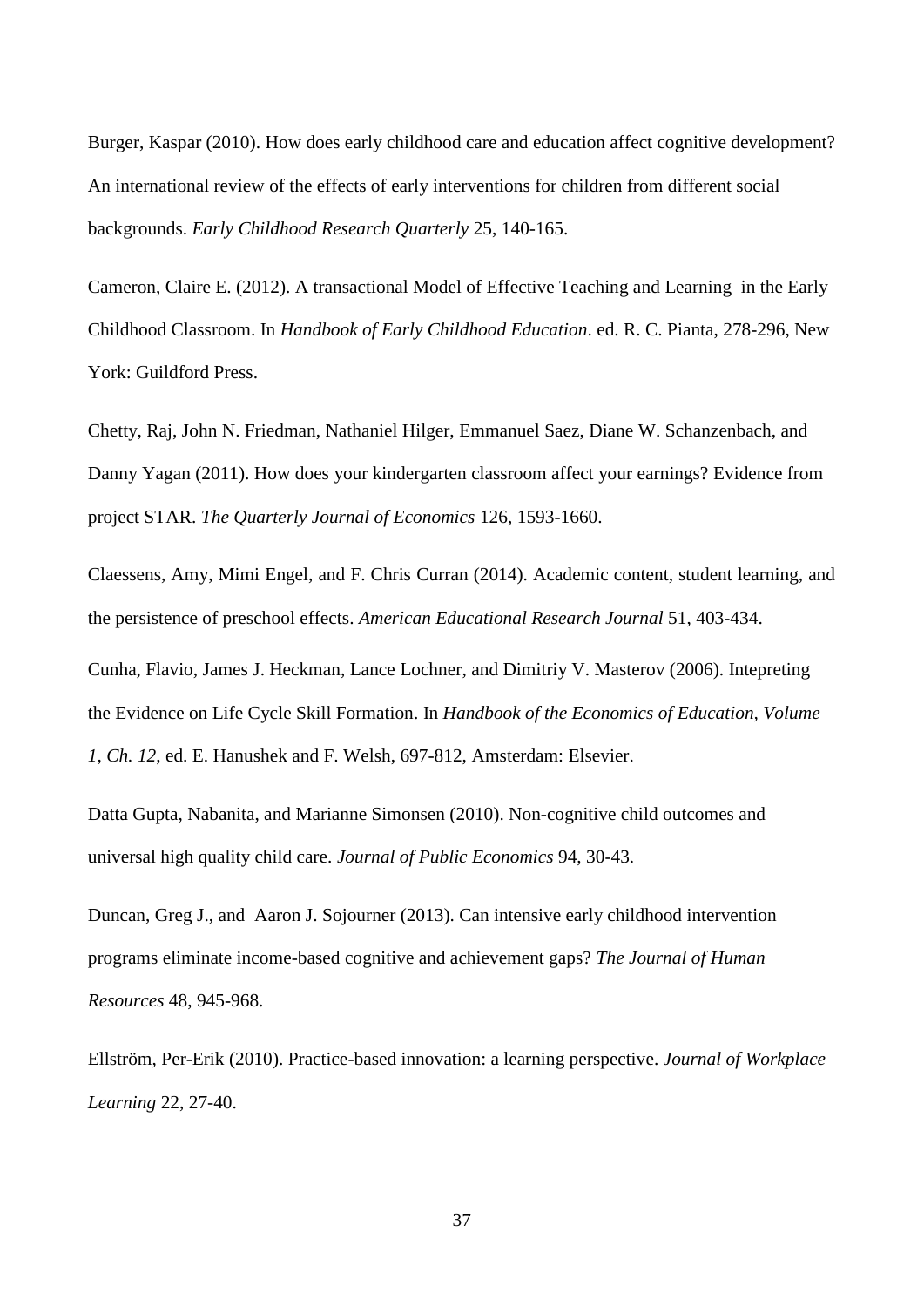Gheradi, Silvia (2011). Organizational Learning: The Sociology of Practice. In *The Blackwell Handbook of Organizational Learning and Knowledge Management,* ed. M. Easterby-Smith and M. A. Lyles, 43-65, Oxford: Blackwell Publishing.

Goodman, Robert (1997). The strengths and difficulties questionnaire: a research note. *Journal of Child Psychology and Psychiatry* 38, 581–586.

Goodman, Robert (1999). The extended version of the strengths and difficulties questionnaire as a guide to child psychiatric caseness and consequent burden. *Journal of Child Psychology and Psychiatry* 40, 791–799.

Goodman, Anna, and Goodman, Robert (2009). Strengths and difficulties questionnaire as a dimensional measure of child mental health. *Journal of the American Academy of Child and Adolescent Psychiatry* 48, 400-403.

Hamre, Bridget, Jason T. Downer, Faiza M. Jamil, and Robert C. Pianta (2012). Enhanching Teachers' Intentional Use of Effective Interactions with Children. In *Handbook of Early Childhood Education*. ed. R. C. Pianta, 507- 532, New York: Guildford Press.

Hattie, John A. C. (2008). *Visible Learning: A synthesis of over 800 meta-analyses relating to achievement*. London: Routledge.

Havnes, Tarjei and Magne Mogstad (2011). No Child Left Behind: Subsidized Child Care and Children's Long-Run Outcomes. *American Economic Journal: Economic Policy* 3, 97–129.

Heckman, James J. (2006). Skill Formation and the Economics of Investing in Disadvantaged Children. *Science* 312, 1900-1902.

Heckman, James J. (2008). Schools, Skills and Synapses. *Economic Inquiry* 46, 289-324.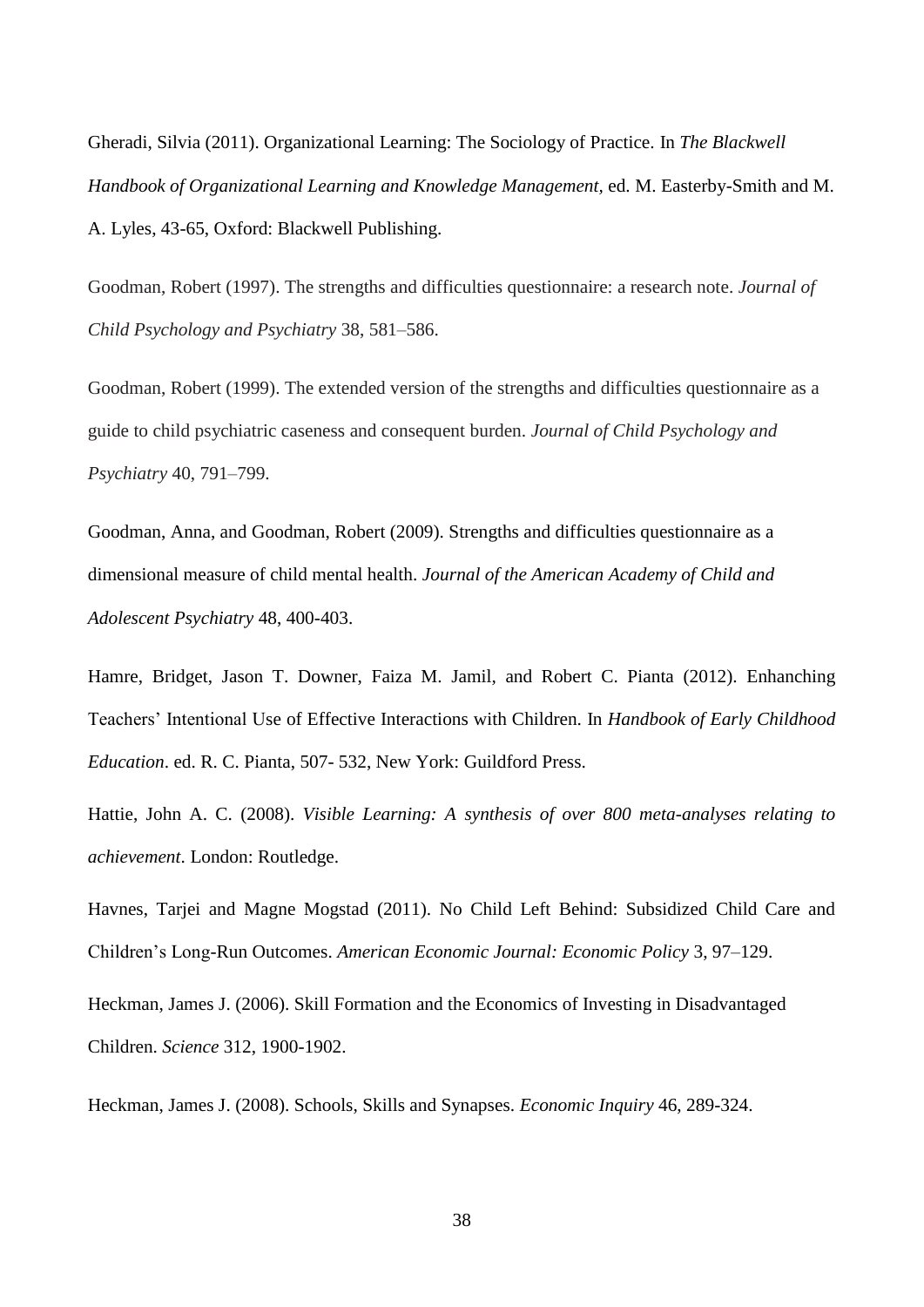Heckman, James J., Seong Hyeok Moon, Rodrigo Pinto, Peter A. Savelyev, and Adam Yavitz (2010). The rate of return to the HighScope Perry Preschool Program. *Journal of Public Economics* 94, 114-128.

Heckman, James J., and Tim Kautz (2012). Hard evidence on soft skills. IZA Discussion Paper 6580, Bonn.

Imbens, Guido, and Jeffrey Wooldridge (2007). What's new in econometrics? Lecture notes (lecture 10), NBER Summer Institute (available at www.nber.org).

Jensen, Bente, Anders Holm, Camilla Wang, Dorte Kousholt, Ib Ravn, Michael S. Larsen, Ove S. Rasmussen, Peter Berliner, Thomas Y. Andersen, and Ulrik Brandi (2011). Vidensbaseret indsats over for udsatte børn i dagtilbud – modelprogram, Statusrapport 1. VIDA-forskningsserien 2011:1, Aarhus Universitet.

Jensen, Bente, Anders Holm, and Sven Bremberg (2013). Effectiveness of a Danish early year preschool program: A randomized trial. *International Journal of Educational Research* 62, 115- 128.

Jensen, Morten B., Björn Johnson, Edward Lorenz, and Bengt Å. Lundvall (2007). Forms of knowledge and modes of innovation. *Research Policy* 36, 680-693.

Lipsey, Mark W., Kelly Puzio, Cathy Yun, Michael A. Hebert, Kasia Steinka-Fry, Mikel W. Cole, Megan Roberts, Karen S. Anthony, and Matthew D. Busick (2012). Translating the statistical representation of the effects of education interventions into more readily interpretable forms. NCSER 2013-3000, U.S. Department of Education.

Mashburn, Andrew J., Robert C. Pianta, Bridget K. Hamre, Jason T. Downer. Oscar A. Barbarin, Donna Bryant, Margaret Burchinal, Diane M. Early, and Carollee Howes (2008). Measures of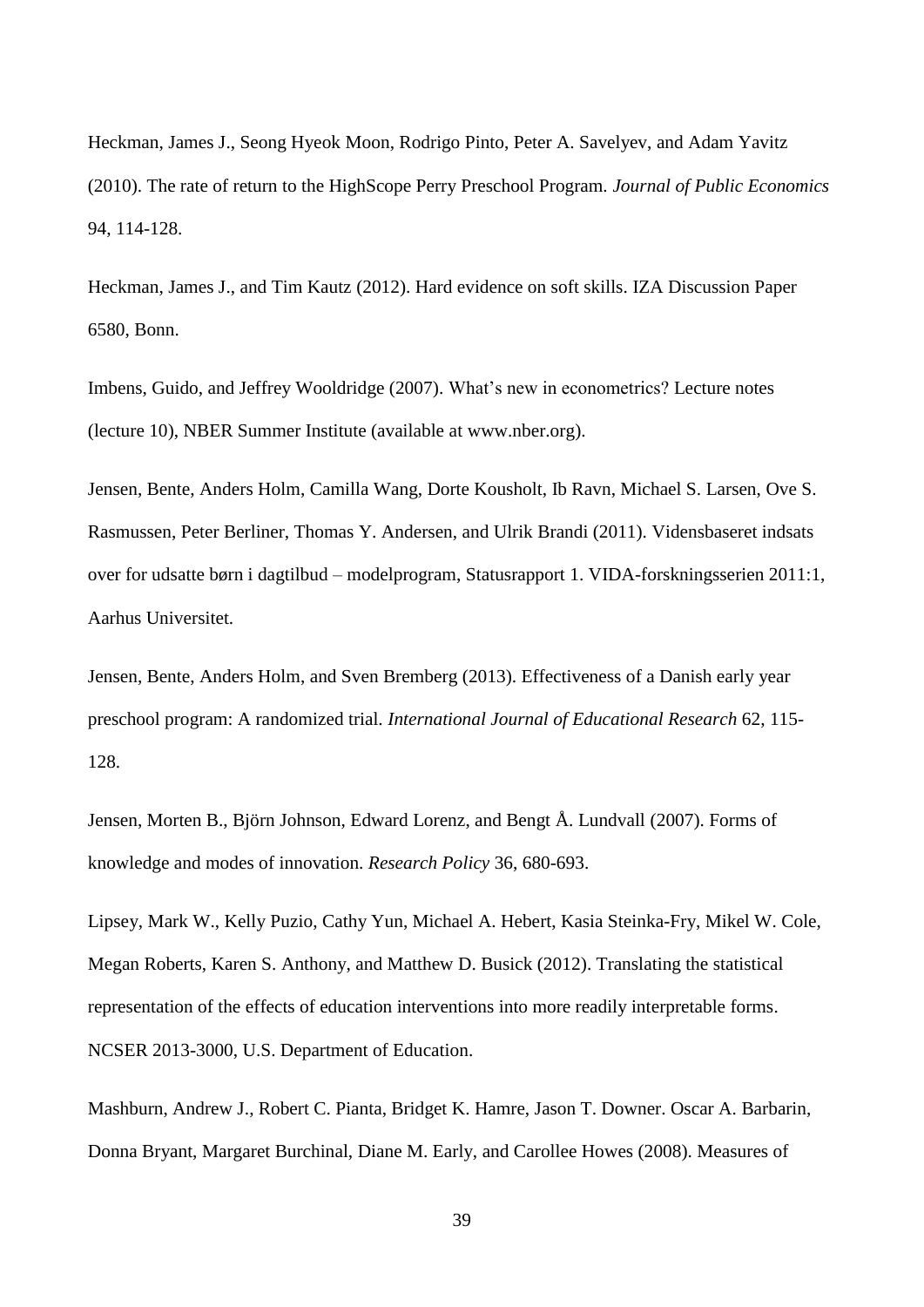classroom quality in prekindergarten and children's development of academic, language, and social skills. *Child Development* 79, 732-749.

Morris, Richard J. (1985). *Behavior modification with exceptional children. Principles and practices*. Glenview: Scott, Foresman.

Pianta, Robert C., W. Steven Barnett, Margaret Burchinal, and Kathy R. Thornburg (2009). The effects of preschool education: what we know, how public policy is or is not aligned with the evidence base, and what we need to know. *Psychological Science in the Public Interest* 10, 49-88.

Pine, Fred (1985). *Developmental theory and clinical process*. New Haven: Yale University Press.

Raver, C. Cybele, Stephanie M. Jones, Christine Li-Grining, Fuhua Zhai, Molly W. Metzger, and Bonnie Solomon (2009). Targeting children's behavior problems in preschool classrooms: A cluster-randomized controlled trial. *Journal of Consulting and Clinical Psychology* 77, 302-316.

Rutter, Michael (2006). *Genes and Behavior: Nature–Nurture Interplay explained*. Malden: Blackwell Publishing.

Schweinhart, Lawrence J., Jeanne Montie, Zongping Xiang, W. Steven Barnett, Clive R.Belfield, and Milagros Nores (2005). *Lifetime Effects: The High/Scope Perry Preschool Study Through Age 40*.Ypsilanti: High/Scope Press.

Statistics Denmark. 2015, [www.statistikbanken.dk,](http://www.statistikbanken.dk/) Tables PAS11 and BEF5 (accessed February 3, 2015).

Stern, Daniel N. (1985). *The interpersonal world of the infant*. New York: Basic Books.